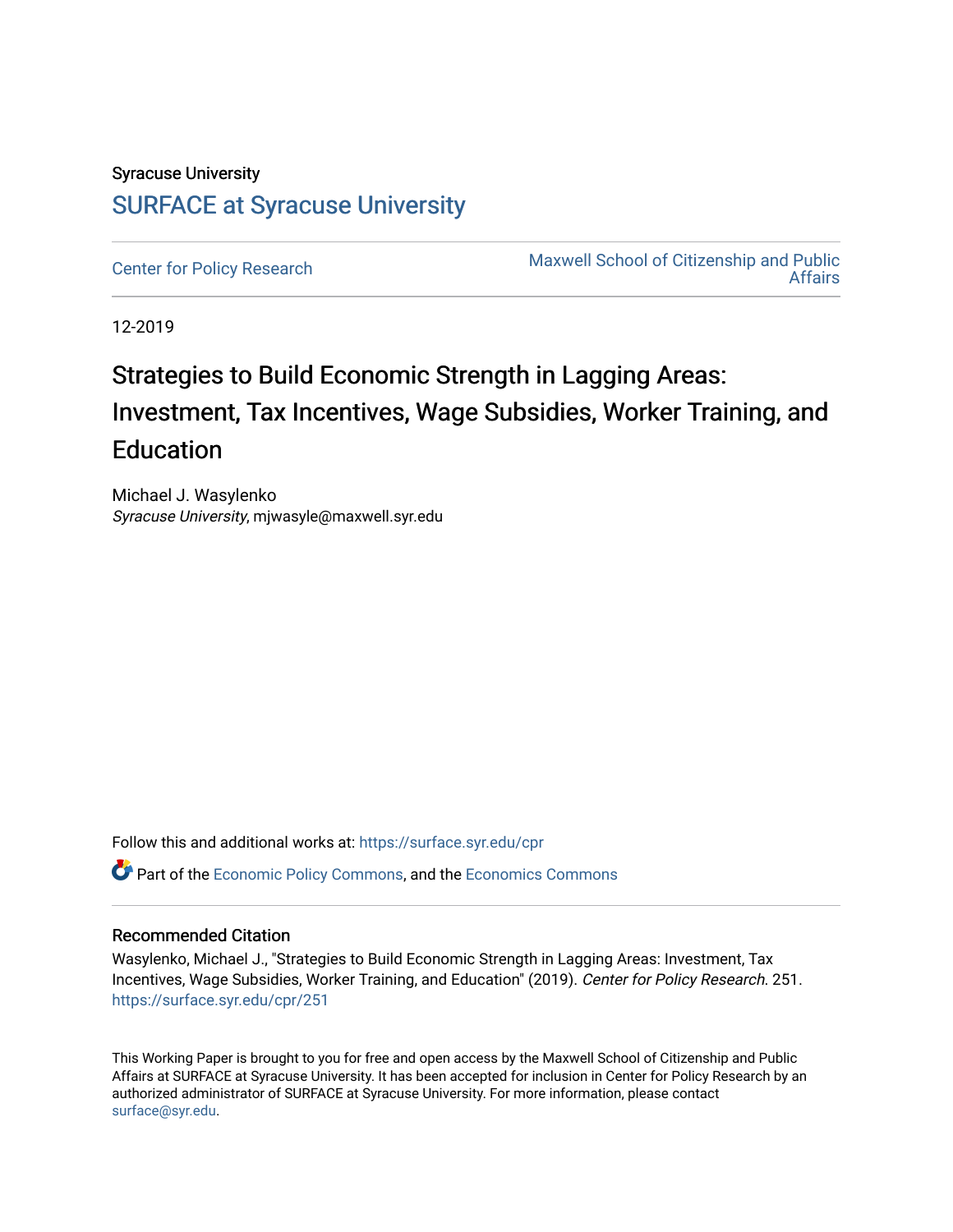# CENTER FOR POLICY RESEARCH THE MAXWELL SCHOOL

WORKING PAPER SERIES

Strategies to Build Economic Strength in Lagging Areas: Investment, Tax Incentives, Wage Subsidies, Worker Training, and Education

Michael Wasylenko

Paper No. 219 December 2019

# **ISSN: 1525-3066**

axwell **Syracuse University** 

 $C$ ENTER FOR POLICY **RESEARCH** 

426 Eggers Hall **Syracuse University** Syracuse, NY 13244-1020 (315) 443-3114/ email: ctrpol@syr.edu http://www.maxwell.syr.edu/CPR\_Working\_Papers.aspx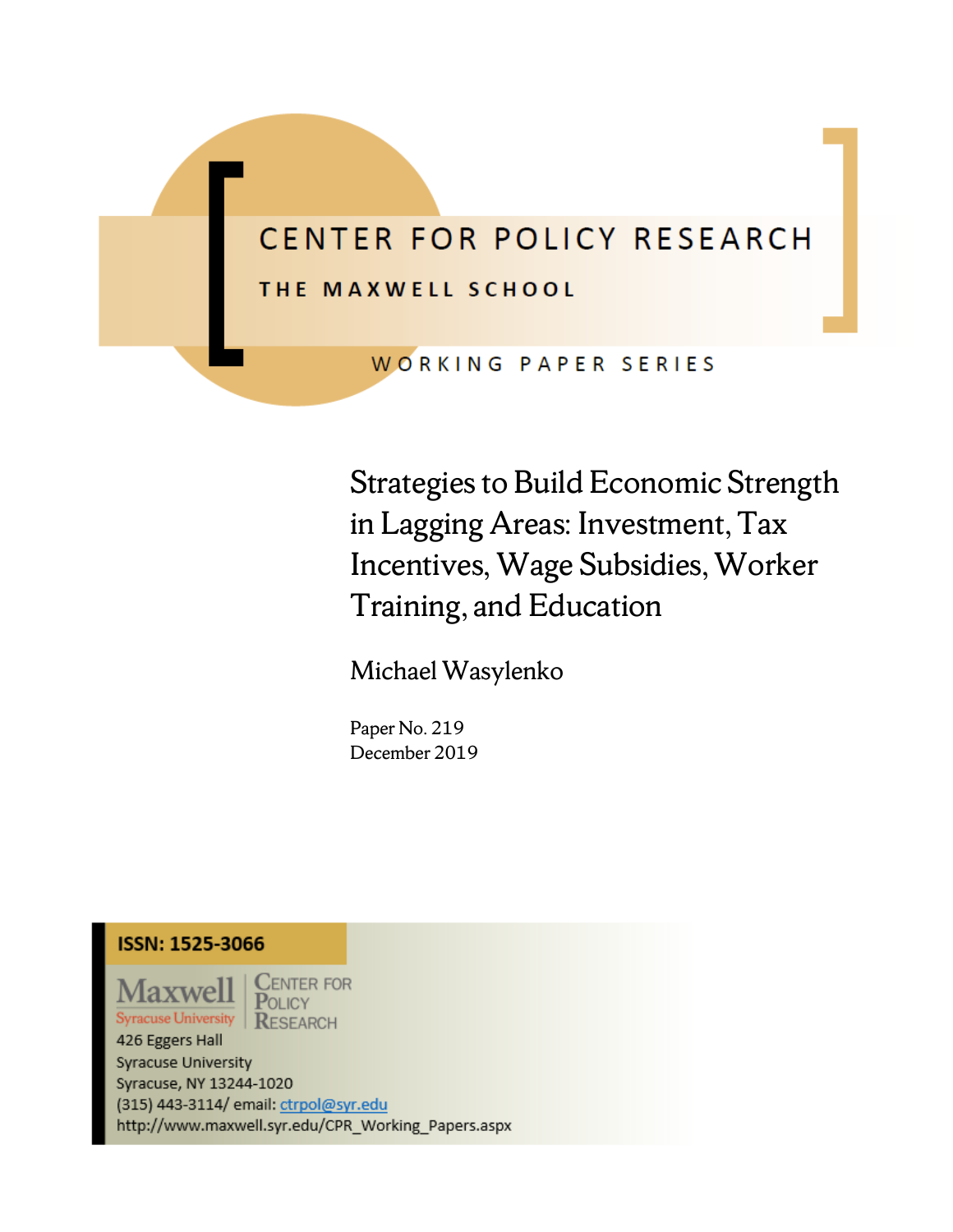#### **CENTER FOR POLICY RESEARCH – Fall 2019**

#### **Leonard M. Lopoo, Director Professor of Public Administration and International Affairs (PAIA)**

#### **Associate Directors**

Margaret Austin Associate Director, Budget and Administration

John Yinger Trustee Professor of Economics (ECON) and Public Administration and International Affairs (PAIA) Associate Director, Center for Policy Research

#### **SENIOR RESEARCH ASSOCIATES**

| Badi Baltagi, ECON            | Jeffrey Kubik, ECON           | Alexander Rothenberg, ECON    |
|-------------------------------|-------------------------------|-------------------------------|
| Robert Bifulco, PAIA          | Yoonseok Lee, ECON            | Rebecca Schewe, SOC           |
| Leonard Burman, PAIA          | Amy Lutz, SOC                 | Amy Ellen Schwartz, PAIA/ECON |
| Carmen Carrión-Flores, ECON   | Yingyi Ma, SOC                | Ying Shi, PAIA                |
| Alfonso Flores-Lagunes, ECON  | Katherine Michelmore, PAIA    | Saba Siddiki, PAIA            |
| Sarah Hamersma, PAIA          | Jerry Miner, ECON             | Perry Singleton, ECON         |
| Madonna Harrington Meyer, SOC | Shannon Monnat, SOC           | Yulong Wang, ECON             |
| Colleen Heflin, PAIA          | Jan Ondrich, ECON             | Michael Wasylenko, ECON       |
| William Horrace, ECON         | David Popp, PAIA              | Peter Wilcoxen, PAIA          |
| Yilin Hou, PAIA               | <b>Stuart Rosenthal, ECON</b> | Maria Zhu. ECON               |
| Hugo Jales, ECON              | Michah Rothbart, PAIA         |                               |

#### **GRADUATE ASSOCIATES**

| Rhea Acuña, PAIA               | Jeehee Han, PAIA                | Christopher Rick, PAIA |
|--------------------------------|---------------------------------|------------------------|
| Mariah Brennan, SOC. SCI.      | Mary Helander, Lerner           | David Schwegman, PAIA  |
| Jun Cai, ECON                  | Hyoung Kwon, PAIA               | Saied Toossi, PAIA     |
| Zigiao Chen, PAIA              | Mattie Mackenzie-Liu, PAIA      | Huong Tran, ECON       |
| Yoon Jung Choi, PAIA           | Maeve Maloney, ECON             | Joaquin Urrego, ECON   |
| Dahae Choo, PAIA               | Austin McNeill Brown, SOC. SCI. | Yao Wang, ECON         |
| Stephanie Coffey, ECON         | Qasim Mehdi, PAIA               | Yi Yang, ECON          |
| Brandon De Bruhl, PAIA         | Claire Pendergrast, SOC         | Xiaoyan Zhang, ECON    |
| Giuseppe Germinario, ECON      | Jonathan Presler, ECON          | Bo Zheng, PAIA         |
| Myriam Gregoire-Zawilski, PAIA | Krushna Ranaware, SOC           | Dongmei Zhu, SOC. SCI. |
| Emily Gutierrez, PAIA          |                                 |                        |

#### **STAFF**

Joanna Bailey, Research Associate Joseph Boskovski, Manager, Maxwell X Lab Katrina Fiacchi, Administrative Specialist Michelle Kincaid, Senior Associate, Maxwell X Lab

Emily Minnoe, Administrative Assistant Candi Patterson, Computer Consultant Samantha Trajkovski, Postdoctoral Scholar Laura Walsh, Administrative Assistant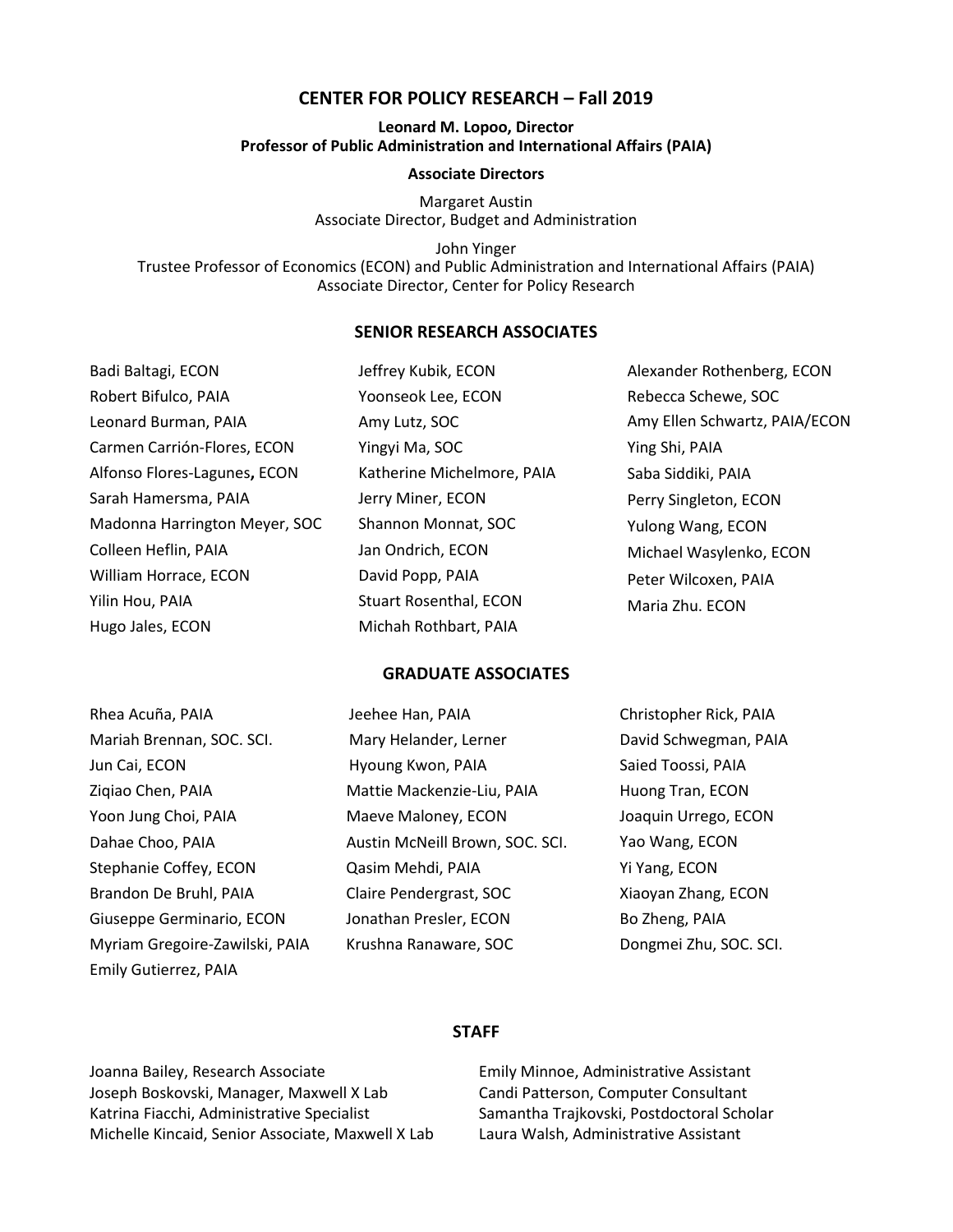# **Strategies to Build Economic Strength in Lagging Areas: Investment, Tax Incentives, Wage Subsidies, Worker Training, and Education.**

**JEL No.:** R12, R23, R28, R58

**Keywords:** Local Economic Development, Tax Subsidies, Job Training, Preschool

**Author:** Michael Wasylenko, Maxwell Advisory Board Professor of Economics, Department of Economics, Center for Policy Research, Maxwell School of Citizenship and Public Affairs, Syracuse University

**Acknowledgement:** I acknowledge support on a project from the Citizens Budget Commission of New York City (CBC). The current paper draws on aspects of the work performed for CBC. Maria Doulis, Riley Edwards, and David Friedfel of the CBC provided guidance on and supplied some data for the CBC project. I am grateful for their substantive inputs; they do not necessarily endorse this paper nor its conclusions.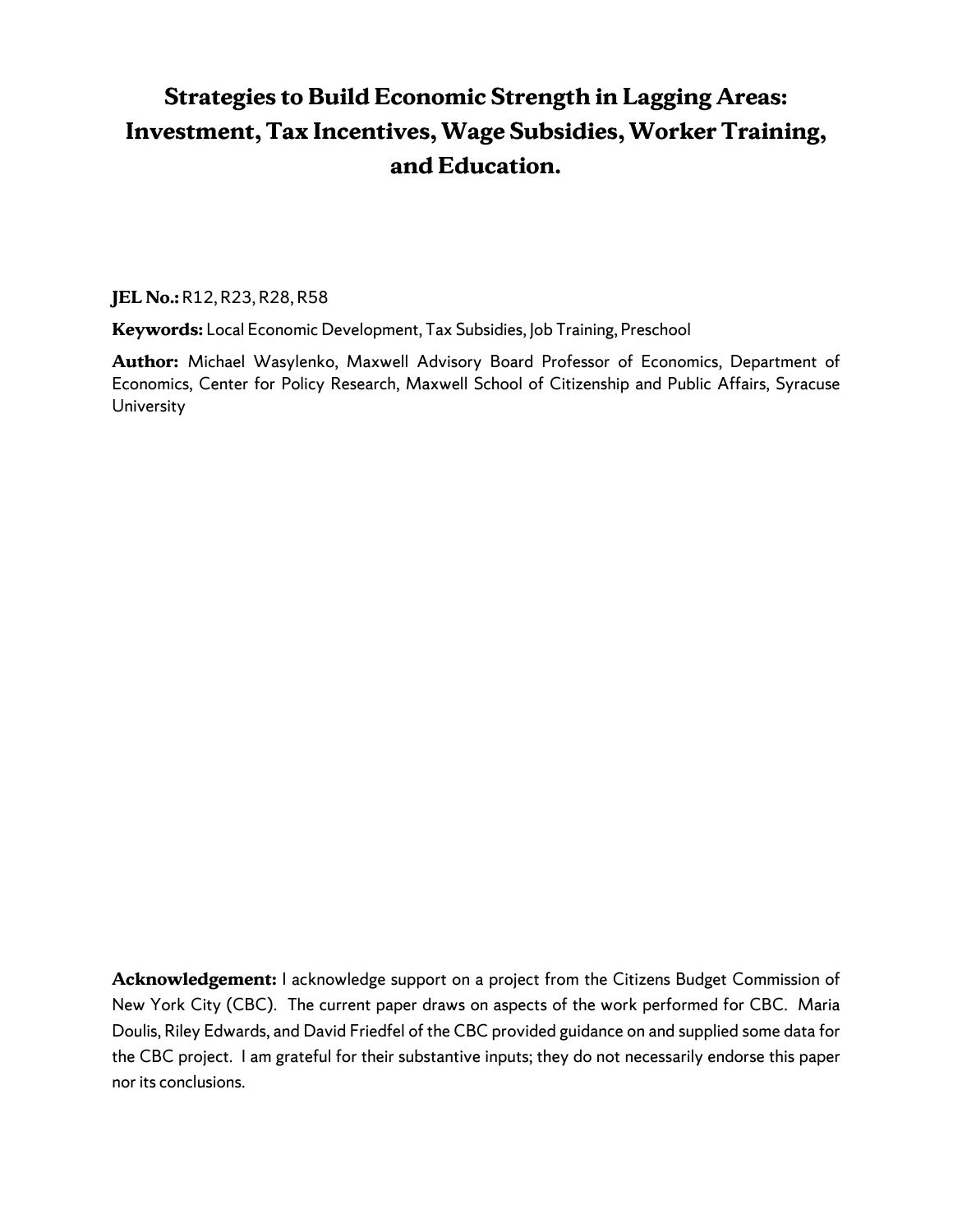### **I. Introduction**

For more than five decades, economists and policy makers have observed and researched growing disparities in job opportunities and earnings among working families and have proposed strategies to improve job and earnings prospects for those at the bottom and middle of the earnings distribution. The disparities also have a spatial dimension in that some states and regions of the United States grow, while others lag, with corresponding job opportunities in growing and lagging regions. However, even within states that enjoy relative prosperity, the gains from job creation occur disproportionately, as high-wage jobs grow only in some areas of thriving states. There are growing earnings and job disparities among states; among different areas within states; and between residents who work in high-wage occupations and in less-skilled jobs within the thriving areas of states.

The paper first discusses growth disparities among regions of the United States and the reasons they have widened in recent decades. It then turns to growth disparities within regions and MSAs. Federal and state governments have addressed economic development in areas through place subsidies that utilize a variety of tax forgiveness, as well as wage subsidies. Sections three through seven of the paper review the types of subsidy policies directed at economic development of particular places and assesses their effectiveness. Section eight addresses the empirical evidence on State Enterprise Zones (EZ), Federal Employment Zones, and related programs.

The last two sections focus on job training and other policies that assist lower-skilled workers find employment. Wage subsidies help low-skilled workers with job placement. These sections also discuss preparing youth for future employment using ongoing research on income and social mobility through improving conditions in neighborhoods for children as well as high-quality preschool education programs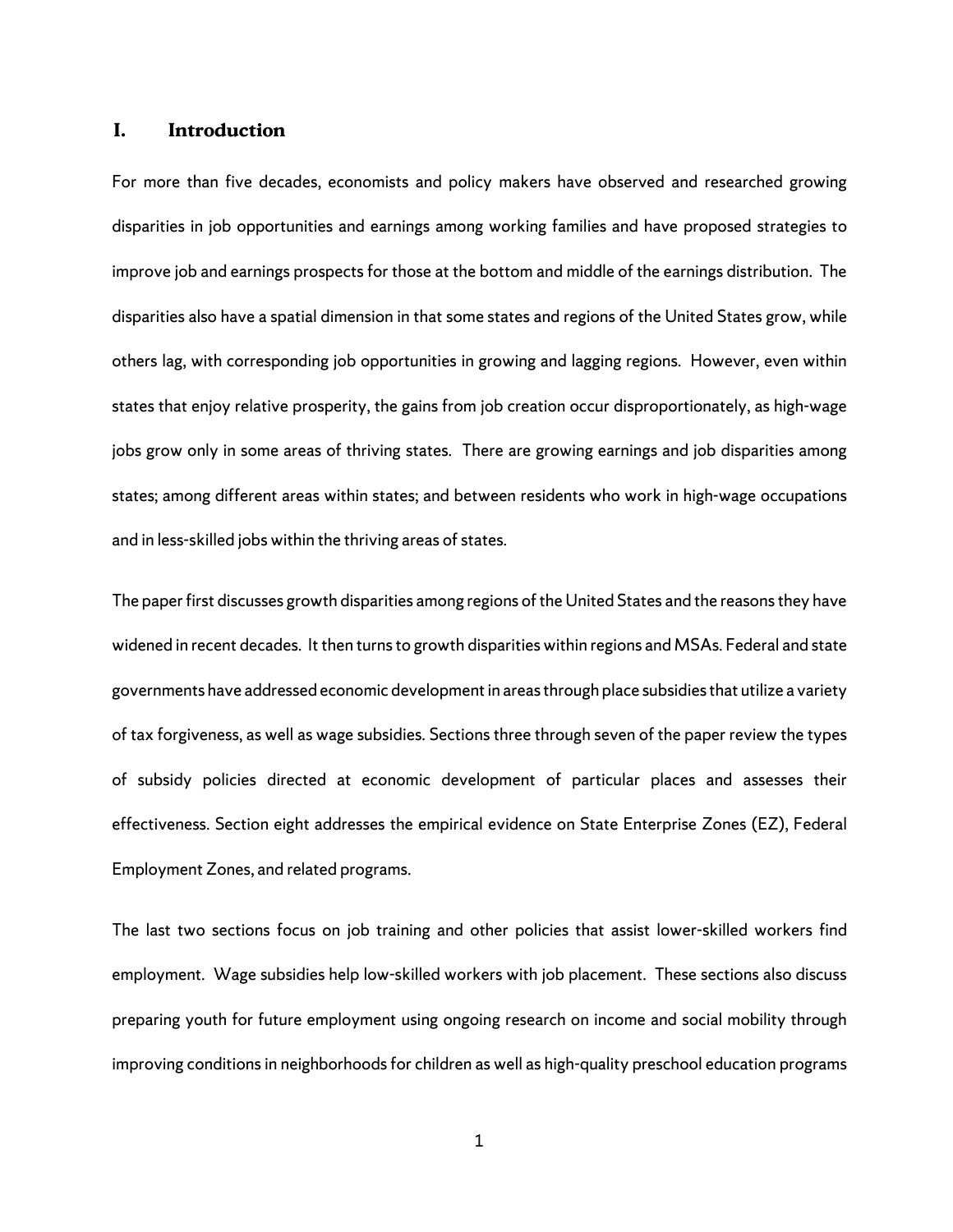for children. People-based policies that build human capital in children need greater priority, and to the extent possible, they need to be differentially directed toward children in distressed areas.

#### **II. Interregional Convergence and then Disparities**

Rather than regional divergence, the economics and regional science literatures in the 1970s and 1980s focused on the evident income convergence among states and regions, as predicted under conditions of factor mobility by interregional trade models, and that are inspired by international trade theories. Barro, as well as Barro and Sala-i-Martin, confirm income convergence at an annual rate of 1.8 percent among states during the [1](#page-5-0)880 to 1980 period.<sup>1</sup> Carlino and Mills (1996) validate a convergence trend among states into the 1990s, while noting a brief divergence from trend in the 1980s.[2](#page-5-1) During these periods of regional convergence within the U.S., less skilled workers migrated from low-wage regions to high-wage regions. The population movement increased average wages in lower-than-national-average wage regions and reduced average wages in higher-than-national-average wage regions. The interregional migrants earned higher real incomes in their new regional locations. The movement of labor and population across states and regions led to regional convergence in incomes and wages, as well as workers' skills.

Even during the period of interregional convergence, some regions of the United States − Appalachia, for example − lagged. In addition, economists and policymakers cautioned as early as the late 1950s and early 1960s that regions with their employment concentrated in a few industries were subject to downturns or longer-term stagnation, because they were vulnerable to economic forces that could change

<span id="page-5-0"></span><sup>1</sup> Barro, Robert J. and Xavier Sala-i-Martin. 1991. "Convergence across States and Regions." *Brookings Papers on Economic Activity*. Vol. 1: 107-182. Barro, R., & Xavier Sala-i-Martin. 1992. Convergence. *Journal of Political Economy, 100*(2), 223- 251. Retrieved from http://www.jstor.org/stable/2138606.<br><sup>2</sup> Carlino, Gerald and Leonard Mills. 1996. "Convergence and the U.S. States: A Time-Series Analysis." *Journal of Regional* 

<span id="page-5-1"></span>*Science.* 36: 597-616.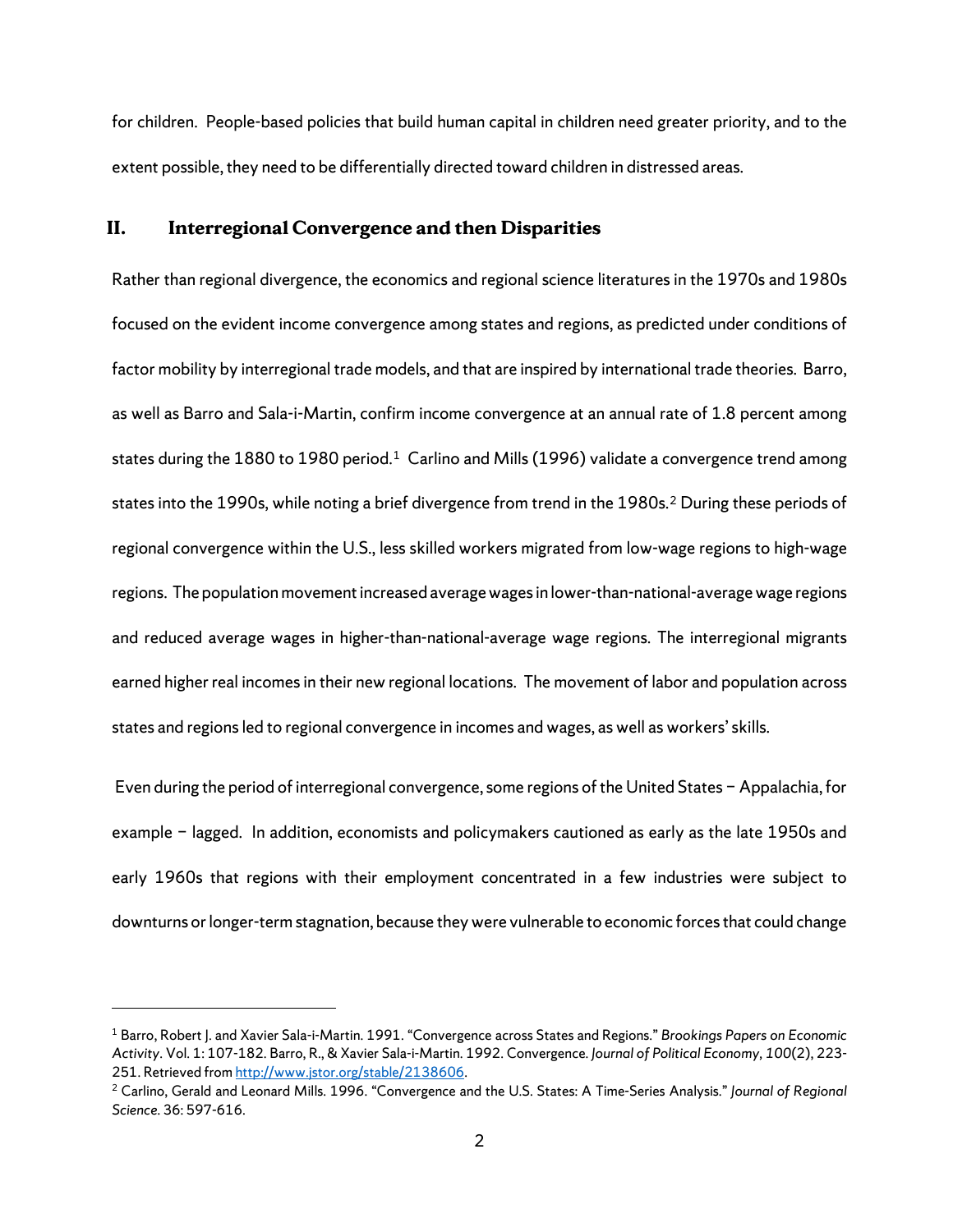demand for their products and/or workers. [3](#page-6-0) Such forces include adoption of substitute intermediate goods that change demand for products – the use of more cement instead of steel in lower rise buildings. For example, changes in production technologies (automation), or competition from other regions or countries. A diverse regional economy less tied to a few industries or plants acted as insurance against a national or regional decline in any particular industry.

Starting in the 1980s and accelerating in the 1990s and beyond, automation affected job growth, wages, and regional convergence. Acemoglu and Restrepo, in a series of papers, show the effects of automation on workers' by their occupations, education levels, sex, and region of residence in the U.S[.4.](#page-6-1) They estimate that automation has had its largest effects in automotive, plastics and chemicals, and metal product industries, affecting about one-third of manufacturing employment and about 3 percent of total private employment, according to the U.S. Bureau of Labor Statistics.<sup>[5](#page-6-2)</sup> Technological change has affected jobs held by males more than females, especially males with education levels that range from less than high school to some college, but no degree. On the other hand, job creation has occurred in higher wage jobs in knowledge industries that require college degrees, as well as in low-wage service jobs.

Globalization, in the forms of offshoring and trade in goods and services, also affected jobs with its largest effects in the first decade of the 21<sup>st</sup> century. Autor, Dorn, and Hansen examine the effects that

<span id="page-6-0"></span><sup>3</sup> Chinitz, Benjamin. 1961."Contrasts in Agglomerations: New York and Pittsburgh" *American. Economic Review, Papers and Proceedings* 2 (May): 279 – 289.

<span id="page-6-1"></span><sup>4</sup> Acemoglu, Daron and Pascual Restrepo. "Robots and Jobs: Evidence from the U.S. Labor Market." National Bureau of Economic Research, Working Paper No. 23285, March, 2017. There are negative employment and wages effects on workers in automobile manufacturing, electronics, metal products, chemicals, pharmaceuticals, plastic, food, glass and ceramics and negative but smaller effects in construction, business services, wholesale, services and retail. A few sectors show modest gains in employment, including finance, public sector, manufacturing areas that include recycling, basic metals, textiles, paper, furniture, and transportation equipment other than automobiles. See also, Autor, David. 2010. "Polarization of Job Market Opportunities in the U.S. Labor Market: Implications for Employment and Earnings." Center for American Progress, The Hamilton Project, an economics policy initiative of the Brookings Institution[. https://economics.mit.edu/files/5554](https://economics.mit.edu/files/5554)*.*

<span id="page-6-2"></span><sup>5</sup> Se[e https://www.bls.gov/web/empsit/ceseeb1a.htm](https://www.bls.gov/web/empsit/ceseeb1a.htm)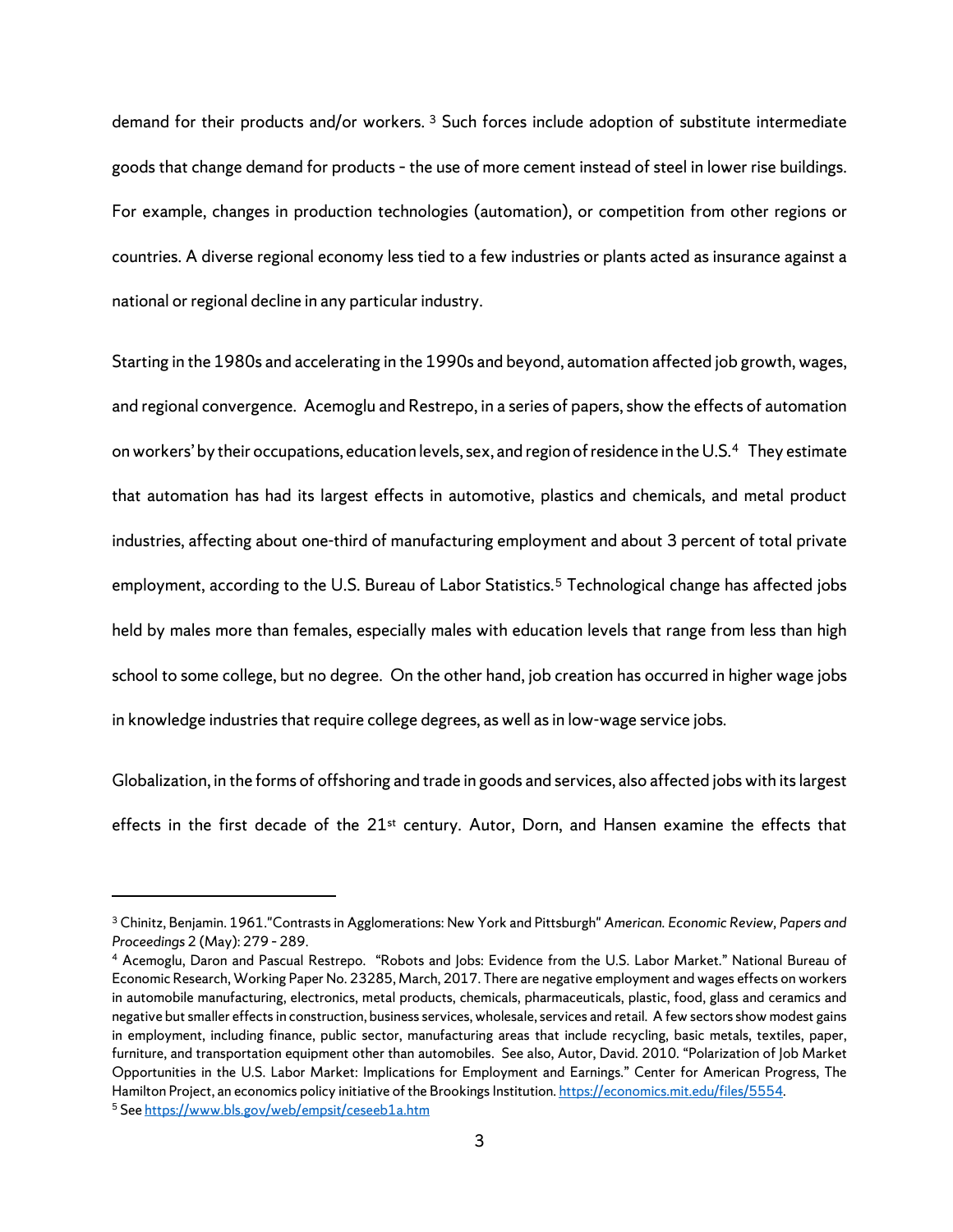competition from imports have had on the U.S. labor market, especially after 2000.[6](#page-7-0) Autor, Dorn, and Hansen succinctly summarize the effects of both automation and globalization on workers and jobs.<sup>[7](#page-7-1)</sup> "Concurrent with the rapid growth of US imports from China, the effect of trade competition on the manufacturing sector has become stronger over time, while the effects of technological change on employment composition in the manufacturing sector has subsided.

Conversely, the impact of technology on jobs in the non-manufacturing sector is growing, as technological change seems to be shifting from automation of production in manufacturing, to computerization of (routine) information processing in knowledge-intensive industries." (p 644) Given the above trends, the composition of job growth can be expected to continue toward high-skill, high-wage jobs in nonmanufacturing sectors, as well as toward jobs in personal services that traditionally have had lower wages.

The growth in high-skill jobs has significant spatial/ regional implications. Skilled jobs in particular cluster due to agglomeration economies, and have concentrated in areas along the west and east coasts of the United States.<sup>[8](#page-7-2)</sup> On the other hand, globalization and technological change have reduced job growth in the

<span id="page-7-0"></span><sup>&</sup>lt;sup>6</sup> Autor, David H. and David Dorn. 2013. "The Growth of Low-Skill Service Jobs and the Polarization of the U.S. Labor Market." *American Economic Review*. 103 (5): 1553-97*.* Autor, David H., David Dorn, and Gordon H. Hansen. 2013. "The China Syndrome: Local Labor Market Effects of Import Competition in the United States." *American Economic Review*. 103(6): 2121-68*.* 

<span id="page-7-1"></span><sup>7</sup> Autor, David H., David Dorn, and Gordon H. Hansen. 2015. "Untangling Trade and Technology: Evidence from Local Labor Markets," *Economic Journal*. 125(584): 621-646*.*

<span id="page-7-2"></span><sup>&</sup>lt;sup>8</sup> Marshall emphasized the importance of agglomeration economies, and Jane Jacobs called attention to knowledge spillovers in urban areas. See Marshall, Alfred 1920. *Principles of Economics.* London MacMillan and Jacobs, Jane. 1969. *The Economy of Cities.* New York Vintage. There is a large empirical literature that shows the productivity implications when manufacturing firms cluster. See Rosenthal, Stuart S. and William C. Strange. 2001. "The Determinants of Agglomeration." *Journal of Urban Economics.* 50: 191-229. Rosenthal Stuart S. and William C. Strange. 2003. "Geography, Industrial Organization, and Agglomeration." *The Review of Economics and Statistics.* 50(2): 377-393. Glaeser and Mare place agglomeration in the context of cities. See Glaeser, Edward and David C. Maré. 2001. "Cities and Skills." *Journal of Labor Economics*, 19 (2): 316– 342. *JSTOR*, *JSTOR*[, www.jstor.org/stable/10.1086/319563.](http://www.jstor.org/stable/10.1086/319563) Buzard et al. show the clustering of research and development firms in chemical, electronics and other knowledge industries along the east and west coasts. See Buzard, Kristy, Gerald A Carlino, Robert M. Hunt, Jake K. Carr and Tony E. Smith. 2017. "The Agglomeration of American R&D Labs." *Journal of Urban Economics.* 101: 14-26.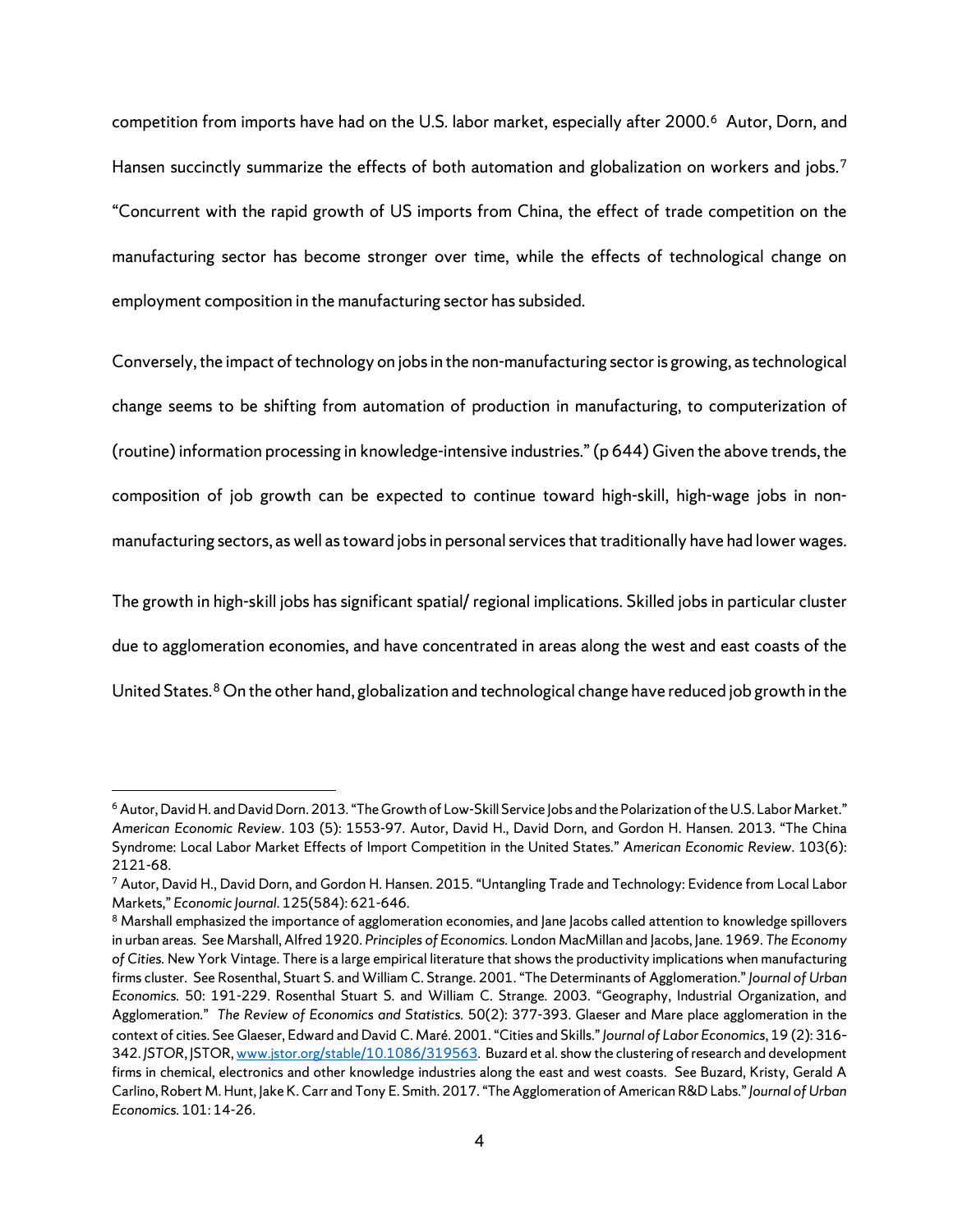regions between the two coasts, and has had especially large effects on jobs in the region that is east of the Mississippi River and west of the Eastern corridor that runs from Boston to Washington, D.C.[9](#page-8-0)

Around the same time as technological change and globalization began to influence jobs and change regional advantages, migration of low-wage workers declined, while high-wage workers in knowledge industries continued to move to major cities.<sup>[10](#page-8-1)</sup> Lin finds evidence that workers with more education adapt more readily to "new work" or knowledge work in occupations that require adoption and use of newer technologies.[11](#page-8-2) 

#### **III. Regional Agglomeration, Productivity, and Migration Slowdown**

Alfred Marshall theorized that industry agglomeration increased productivity, and Jane Jacobs added that agglomeration of people in larger cities increased worker productivity through general knowledge transfers among workers. A number of studies have verified that real wages are higher and continue to increase in large cities and especially in knowledge-producing occupations.[12](#page-8-3) 

While agglomeration economies increase productivity and wages among knowledge workers, zoning and other building regulations in many cities have limited the supply elasticity of housing. Consequently, the real prices of housing in knowledge cities and regions have increased, and knowledge workers' wages have outpaced the price of housing. As a result, knowledge workers' welfare increases when they move to larger

<span id="page-8-0"></span><sup>&</sup>lt;sup>9</sup> Austin, Benjamin, Edward Glaeser, and Lawrence H. Summers. 2018. "Saving the Heartland: Place-Based Policies in 21<sup>st</sup> Century America." *Brookings Papers on Economics Activity.* Spring pp. 151-255. See page 157.

<span id="page-8-1"></span>https://www.brookings.edu/bpea-articles/saving-the-heartland-place-based-policies-in-21st-century-america/<br><sup>10</sup> Ganong, Peter and Daniel Shoag. 2017. "Why Has Regional Income Convergence in the U.S. Declined?" /ournal of U *Economics*. 102: 76-90. 11 Lin Jeffrey. 2011. "Technological Adaptation, Cities and New Work." *Review of Economics and Statistics.* 93(2):544-574.

<span id="page-8-3"></span><span id="page-8-2"></span><sup>&</sup>lt;sup>12</sup> Autor, David. Richard T. Ely Lecture, "Work of the Past, Work of the Future." Richard T. Ely Lecture American Economic Association: Papers and Proceeding, May 2019, 109(5), 1-32[. https://www.aeaweb.org/webcasts/2019/aea-ely-lecture](https://www.aeaweb.org/webcasts/2019/aea-ely-lecture-work-of-the-past-work-of-the-future)[work-of-the-past-work-of-the-future](https://www.aeaweb.org/webcasts/2019/aea-ely-lecture-work-of-the-past-work-of-the-future) o[r http://economics.mit.edu/faculty/dautor/video](http://economics.mit.edu/faculty/dautor/video)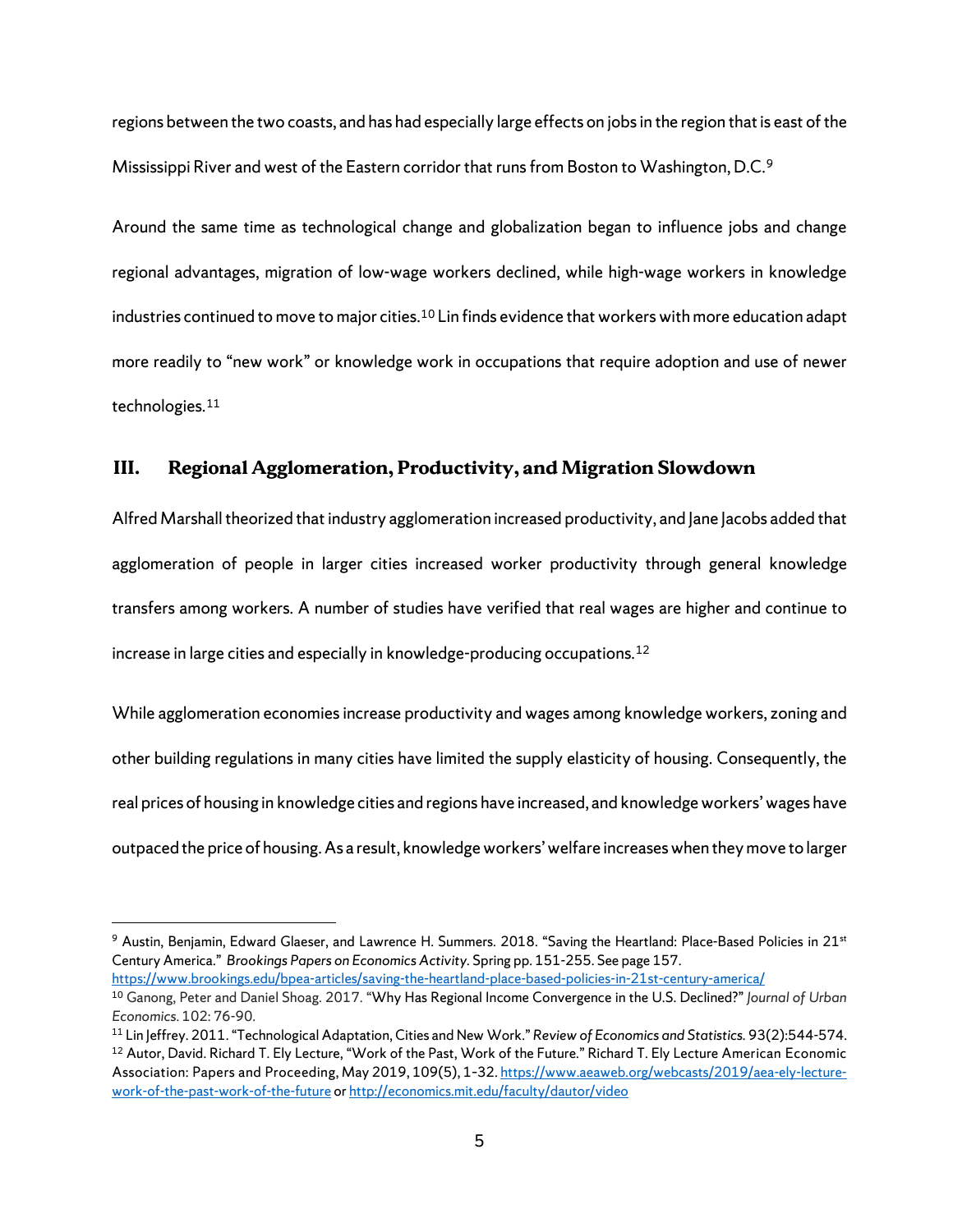cities. On the other hand, the real wages of workers outside of the knowledge industries do not keep pace with housing costs in knowledge cities.

Autor has recently demonstrated the above trends, showing that real wages of knowledge workers increase when they move to large cities that have knowledge-based industries and that generally lie along the east and west coasts of the United States. Further, he charts real wages of less-skilled workers against city sizes in each of the years 1970, 1980, 2000, and 2015. Real wages of less-skilled workers increase with city size in 1970, 1980, and 2000, although the real wage premium earned in larger cities versus smaller cities shrinks over the period. By 2015, the real wage premium for less-skilled workers in larger versus smaller cities has almost disappeared due to continued increases in housing costs in large cities. Low-skilled workers no longer improve their real wages and welfare by migrating to larger and growing cities once housing costs are taken into account.<sup>[13](#page-9-0)</sup>

Ganong and Shoag show in fact that migration of low-skilled workers has dramatically slowed down, because their real wages do not increase when they move to knowledge-based cities. As a result, income convergence among regions has ceased. Further, they show that places with more restrictive land use regulations have had the largest increase in housing prices and the slowest in-migration rates among workers not in knowledge-based industries.[14](#page-9-1)

Their specific empirical evidence reveals that intercountry migration (number of movers divided by county population) that stood at 7 percent in 1950, declined gradually to 6 percent into the early 2000s.

<span id="page-9-0"></span><sup>13</sup> Autor, David. Ibid.

<span id="page-9-1"></span><sup>14</sup> Ganong, Peter and Daniel Shoag. 2017. ["Why Has Regional Income Convergence in the U.S. Declined?"](https://scholar.harvard.edu/shoag/publications/why-has-regional-income-convergence-usdeclined) *Journal of Urban Economics*. 102: 76-90. They note that places with less restrictive zoning continue to exhibit income convergence with other places.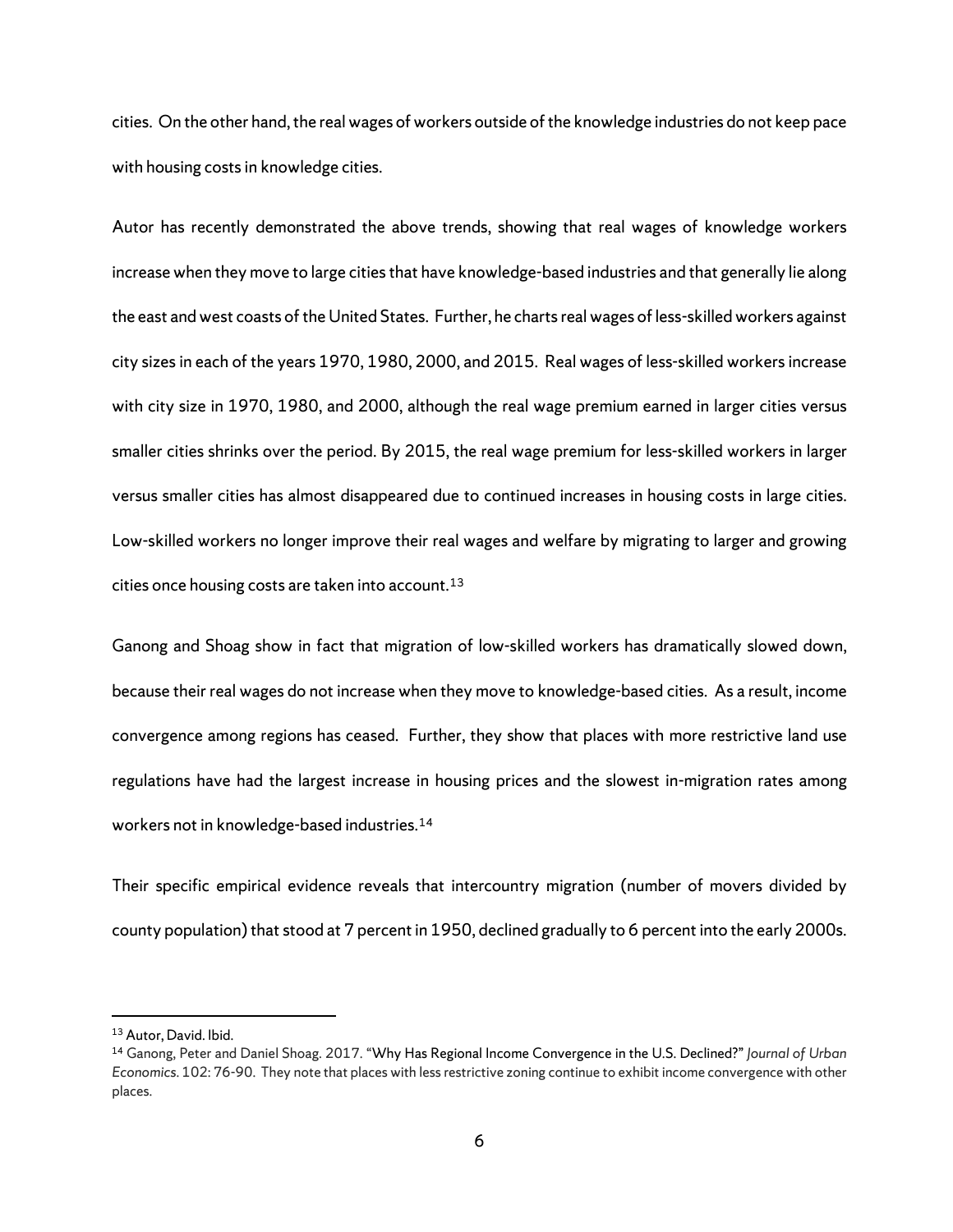After 2008, inter-county migration rates declined more quickly and reached 3.7 percent in 2015. Intracounty migration rates experienced a similar slowdown, declining steadily from 13 percent in 1950 to about 10 percent in mid 1990s, and decreasing to 7 percent by 2015. With little reason to migrate, less skilled workers have remained in places that suffer job losses from technology and globalization forces, while high skilled workers have moved to, and have concentrated in, knowledge-based and growing areas.[15](#page-10-0)

#### **IV. Intraregional Disparities within Thriving Regions**

 $\overline{a}$ 

Coastal regions have benefited from the growth acceleration in knowledge industries – finance; other business services; electronics; chemicals, including pharmaceuticals; measuring, analyzing, and control devices; among a few others.<sup>[16](#page-10-1)</sup> While these regions and their mega-cities thrive overall, they have substantial numbers of residents who do not participate in the high wage jobs. Autor's findings on wage polarization patterns is particularly evident in thriving cities and regions, where substantial percentages of people work, and yet, live at or near poverty income levels. In New York City, for example, the five-county poverty rate stands at 14.2 percent of households, but poverty rates in three of the five counties that comprise New York City stand at 28.6 percent in Bronx, 20.6 percent in Kings (Brooklyn), and 17.2

<span id="page-10-0"></span><sup>15</sup> Austin, Benjamin, Edward Glaeser, and Lawrence H. Summers. 2018. "Saving the Heartland: Place-Based Policies in 21<sup>st</sup> Century America." *Brookings Papers on Economics Activity.* Spring pp. 151-255. See page 157. <https://www.brookings.edu/bpea-articles/saving-the-heartland-place-based-policies-in-21st-century-america/> A report from McKinsey Global Institute presents updated migration figures with no change in trend. McKinsey Global Institute. 2019. "The Future of Work in America: People and Places, Today and Tomorrow."

<span id="page-10-1"></span><sup>&</sup>lt;sup>16</sup> Buzard, Kristy, Gerald A Carlino, Robert M. Hunt, Jake K. Carr and Tony E. Smith. 2017. "The Agglomeration of American R&D Labs." *Journal of Urban Economics.* 101: 14-26.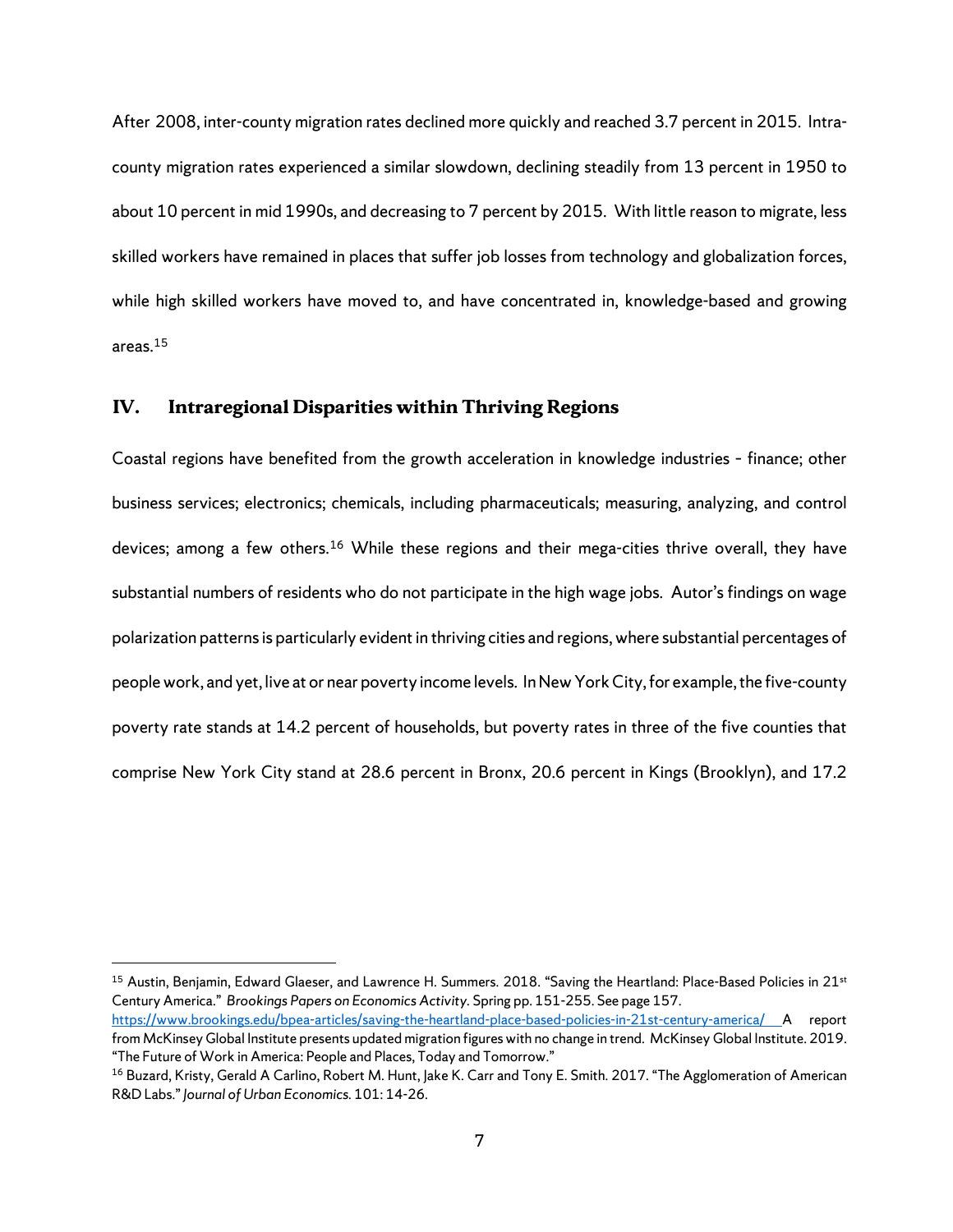percent in Manhattan.[17](#page-11-0) Moreover, children living in households that are below or barely above poverty levels have lower probabilities for income and social mobility.[18](#page-11-1) 

Governments have enacted policies to address poverty, educational opportunities, and jobs for lowincome households in cities for 50 or more years. Some programs direct benefits to individuals and households. A number of other programs attempt to support economic activity in specific places through subsidies to housing, businesses, or other entries located within particular areas. These place subsidy programs attempt to improve economic conditions in specially designated locales, and thereby attempt to improve economic outcomes for individuals who reside in these places.

### **V. Pros and cons of Place Subsidies**

 $\overline{a}$ 

Economists have generally argued against place-based subsidies that direct funds to businesses and/or infrastructure, and instead favor allocating aid directly to people. A principal objection to place-based subsidies is that place subsidies direct funds to less productive or lagging regions, thereby reinforcing inefficient location patterns and reducing national income. Put another way, the same money spent in growing areas could produce greater productivity, more employment, and higher national income.<sup>19</sup> Nonetheless, various policies have directed place subsidies to both large regional areas and small areas within regions. In the latter case, the subsidies direct funds to areas within central cities that have few employers, low employment participation, and /or high unemployment among their residents.

<span id="page-11-0"></span><sup>&</sup>lt;sup>17</sup> Data on poverty from U.S. Bureau of the Census, Small Area Income and Poverty Program Estimates. <https://www.census.gov/programs-surveys/saipe.html>

<span id="page-11-1"></span><sup>&</sup>lt;sup>18</sup> Chetty, Raj, David Grusky, Maximilian Hell, Nathaniel Hendren, Robert Manduca, and Jimmy Narang "The Fading American Dream: Trends in Income Mobility since 1940." *Science* 28 Apr 2017: Vol. 356, Issue 6336, pp. 398-406 DOI: 10.1126/science.aal4617

<span id="page-11-2"></span><sup>19</sup> A classic reference is Noll, Roger G. and Andrew Zimbalist. 1997. *Sports, Jobs and Taxes*. Washington, D.C. The Brookings Institution.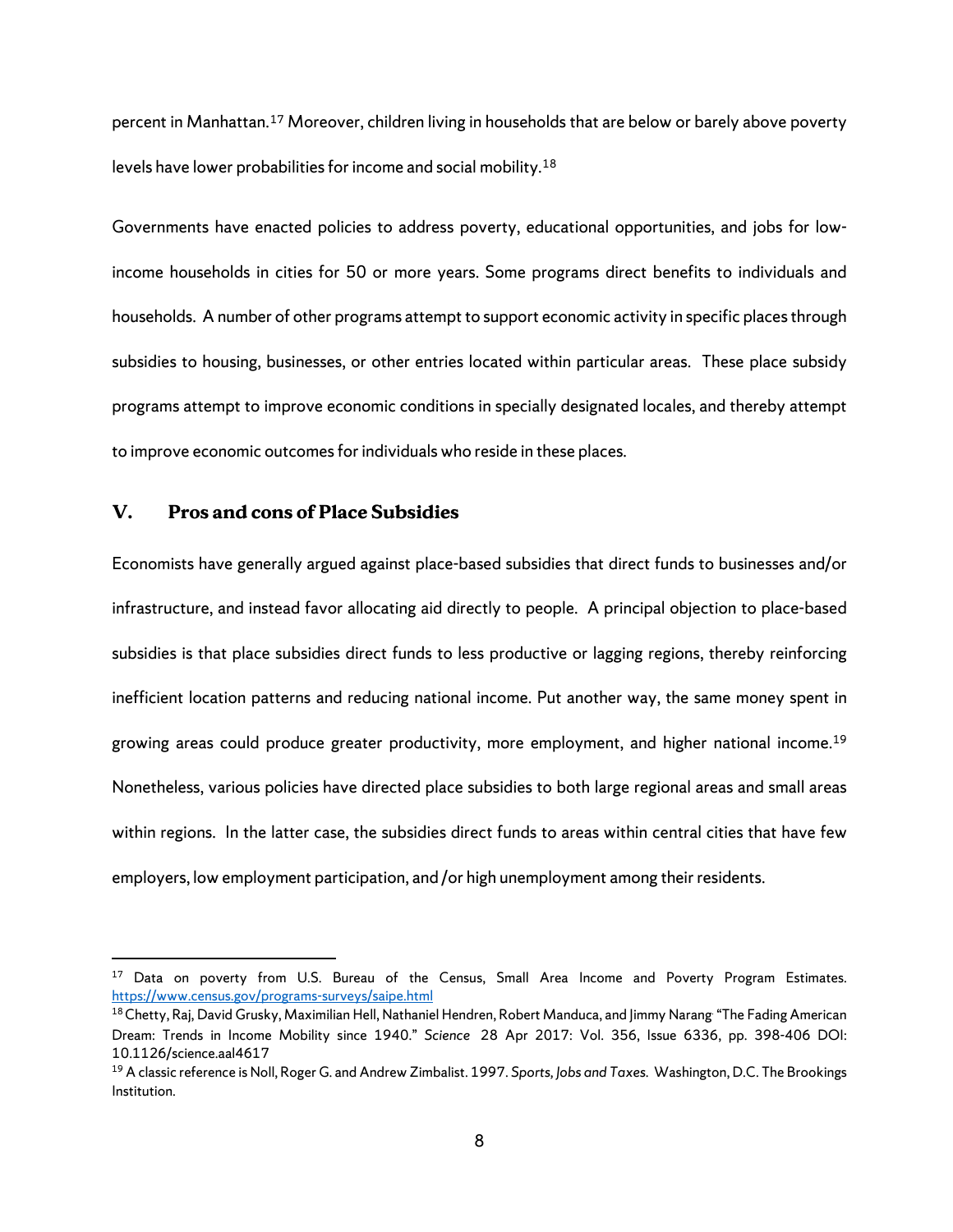On the other hand, place subsidies could induce greater area economic efficiency if they compensate for negative externalities and or increase productivity by inducing agglomeration economies. Kahn (2012) has advanced an equity rationale to justify place subsidies.<sup>[20](#page-12-0)</sup> He notes that differences in development levels among regions can become untenable based on cultural or national norms, and policy makers use place subsidies with the intention of boosting development in places, even if there are higher returns for alternative uses of the funds.

For large regions, governments have supported infrastructure investments – canals, railroads, highways, for example – that undergird regional development efforts. Other programs attempt to foster development in smaller distressed areas within cities using subsidies to industries, typically through tax forgiveness programs. However, the rationales behind particular place-subsidy programs are often elusive. Specifically, the intended beneficiaries by income group or other socio-economic characteristics are vague, and because intended beneficiaries and outcomes lack clear definition, the programs' effectiveness are difficult to measure.

Justifying place subsidies at an abstract level begs questions about the effectiveness of place subsidies in providing local employment, the amount of investment it might take to have measurable effects on economic outcomes, the benefits and costs of the investments in the local areas, as well as whether the outcomes increase national output. Nonetheless, Kahn has identified equity grounds as a key reason that policy makers fund place subsidies, and for that reason, place subsidies policies in one form or another are likely to continue.

<span id="page-12-0"></span><sup>&</sup>lt;sup>20</sup> Kahn, Mathew E. 2012. "Cities, Economic Development, and the Role of Place-Based Policies: Prospects for Appalachia." In *Appalachian Legacy: Economic Opportunity After the War on Poverty.* James P. Ziliak (Editor). Washington D.C. Brookings Institution Press: 149-168.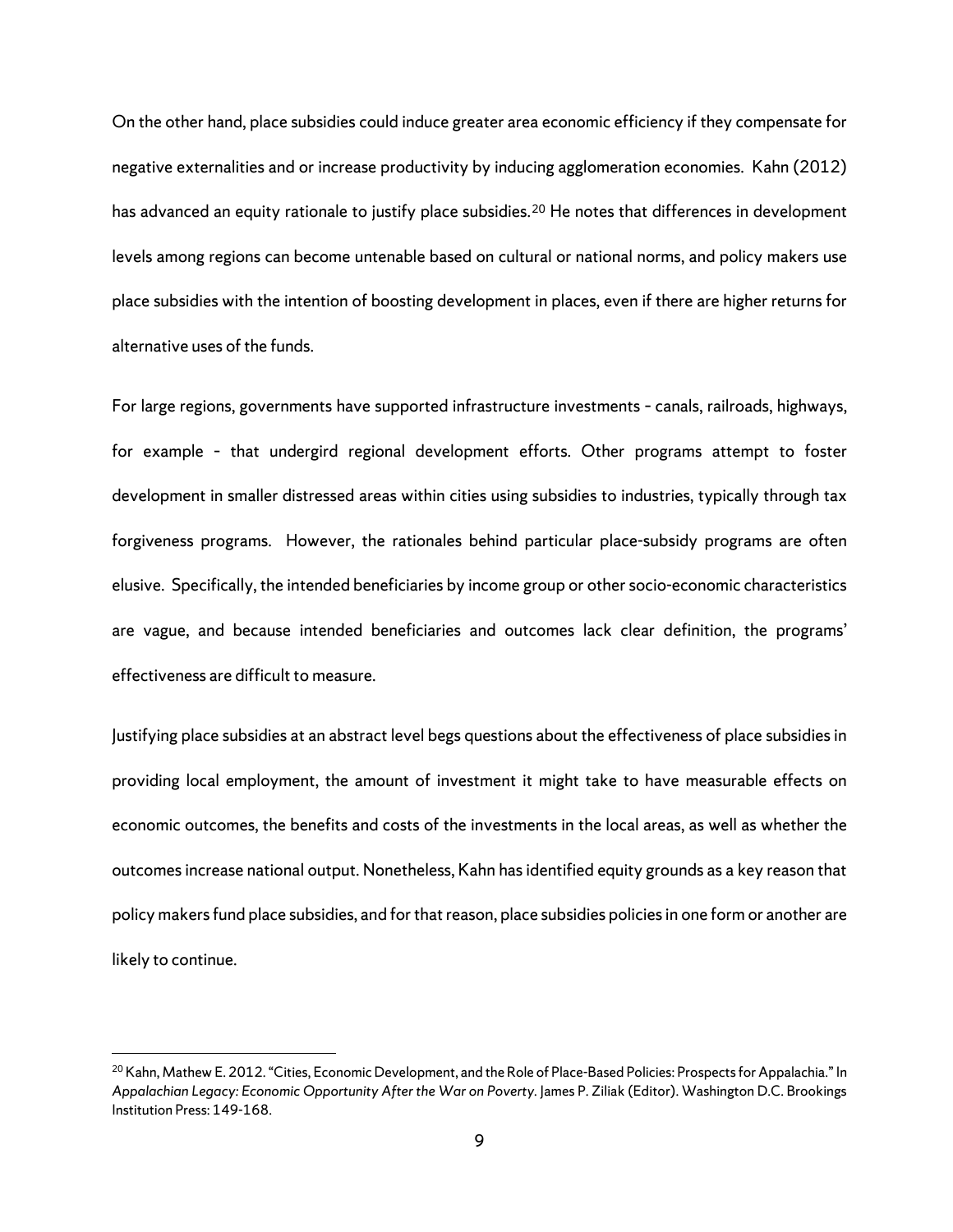### **VI. Place Subsidy Programs Across Large Regions**

Place subsidies range from regionally based programs that target large areas that cross many states to those that target small areas in cities in attempts to boost employment among workers who live in specific places. The Tennessee Valley Authority (TVA) and the President's (Johnson) Appalachia Regional Commission (PARC) represent two large regionally based federal government efforts to foster development. States and/or private investments in cities and regions are additional examples of regional development strategies.

States and local governments have generally attempted to stimulate development in smaller depressed areas of cities. They use state and local tax incentives directed at businesses and sometimes combine them with grants in aid directed at specific city areas that are designated as enterprise zones or similar names. The federal government recently introduced Federal Empowerment Zones (FEZ) that also target small, depressed areas within cities. Business in these zones receive wage subsidies and tax incentives or tax forgiveness.

Figure 1 provides a list of place subsidies along with their key features. Studies that evaluate regional and city area place subsidies are discuss below. Where research findings allow, programs' effectiveness are reported.

10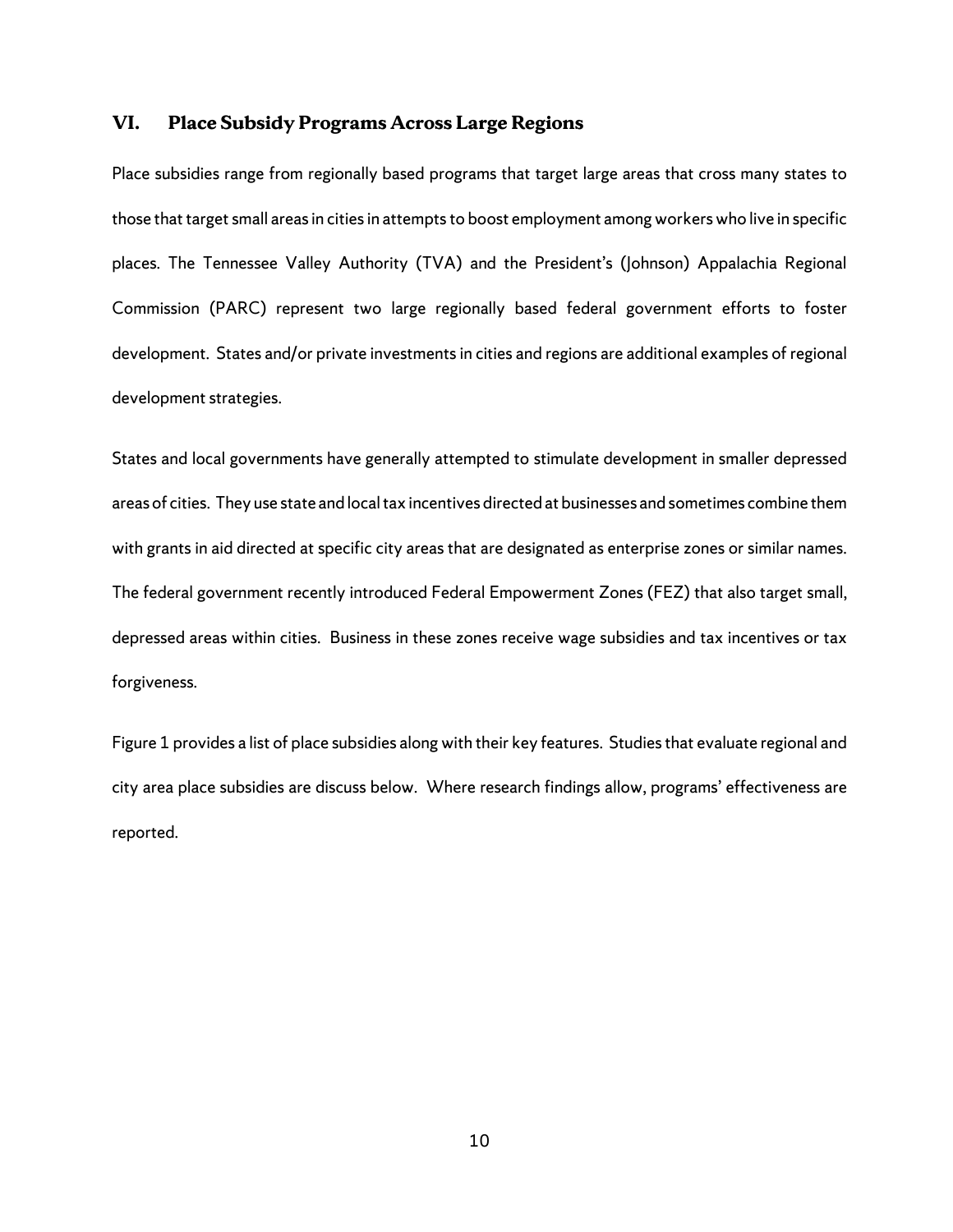# **VII. Figure 1**

| Large Federal, State or Private<br>Investments                                |                                                              |                                                              |                                                                                   |                                                                                                |
|-------------------------------------------------------------------------------|--------------------------------------------------------------|--------------------------------------------------------------|-----------------------------------------------------------------------------------|------------------------------------------------------------------------------------------------|
| Programs                                                                      | <b>Focus Areas</b>                                           | Sources of Funds                                             | Tax<br>Incentives                                                                 | Successful                                                                                     |
| <b>TVA</b>                                                                    | Large regional<br>area                                       | Federal                                                      | No                                                                                | Yes                                                                                            |
| <b>PARC</b><br>(Appalachia)                                                   | Large number of<br>county areas in<br>13 different<br>states | Federal with input from states<br>and localities             | No                                                                                | Somewhat                                                                                       |
| <b>Ben Franklin</b><br>Technology-<br><b>Based</b><br>Economic<br>Partnership | Four large<br>regions covering<br>State of PA                | State, local, private                                        | Includes<br>local tax<br>incentives<br>but they<br>do not<br>drive the<br>program | Yes<br>Employment<br>gains occur<br>largely in<br>higher-wage<br>industries and<br>occupations |
| Grand Rapids,<br>MI(GR)                                                       | <b>Grand Rapids</b><br>region                                | Private funds. State location of<br>MSU medical school in GR | Not a<br>main<br>feature of<br>the<br>program                                     | Yes                                                                                            |
| Albany, NY                                                                    | Nanotechnology                                               | State of NY and Private<br>investment                        | Yes. Not<br>a main<br>feature of<br>the<br>program.                               | Yes                                                                                            |

# **Taxonomy of Place Subsidies**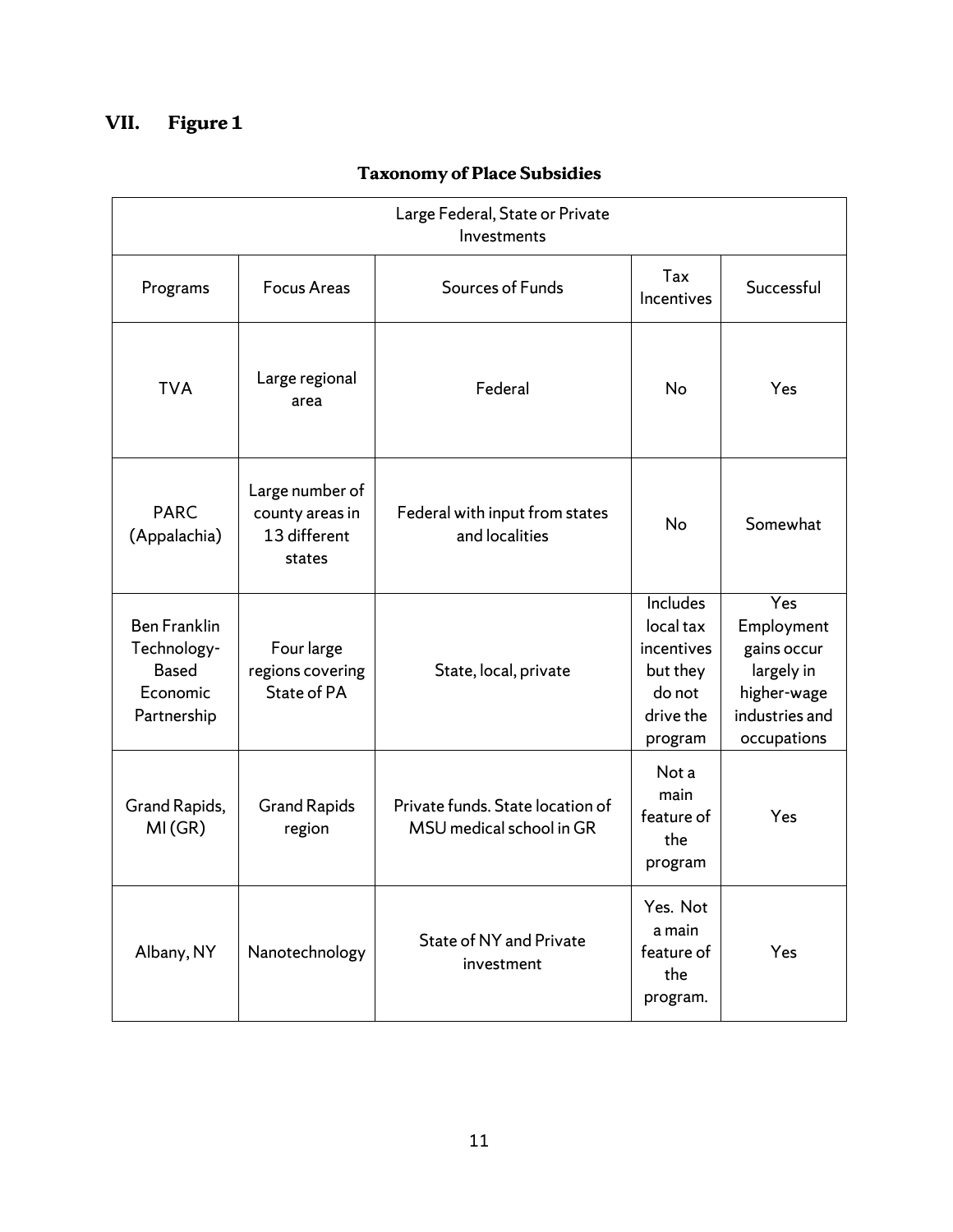| Place Subsidies for Low-Income Areas of Cities |                                                                                                                                                                                   |                                                                                                                                                                                                                                                                 |                                                                   |                                                                           |
|------------------------------------------------|-----------------------------------------------------------------------------------------------------------------------------------------------------------------------------------|-----------------------------------------------------------------------------------------------------------------------------------------------------------------------------------------------------------------------------------------------------------------|-------------------------------------------------------------------|---------------------------------------------------------------------------|
|                                                |                                                                                                                                                                                   | <b>State Enterprise Zones</b>                                                                                                                                                                                                                                   |                                                                   |                                                                           |
| Programs                                       | <b>Focus Areas</b>                                                                                                                                                                | Sources of Funds                                                                                                                                                                                                                                                | Tax<br>Incentives                                                 | Successful                                                                |
| <b>State</b><br>Enterprise<br>Zones (EZ)       | 40 states<br>introduced<br>EZs by<br>2008. State<br>and local<br>governments<br>offer<br>subsidies to<br><b>businesses</b><br>that locate in<br>distressed<br>areas of<br>cities. | Subsidies vary by state and include<br>tax credits against state income<br>taxes based on wages of employees;<br>tax credits for capital investment;<br>and property tax forgiveness. Some<br>states also reduce regulations and<br>improve city infrastructure | Yes. Most<br>of the<br>programs<br>offer only<br>tax<br>subsidies | Evidence is<br>mixed. States<br>have moved<br>away from EZ<br>strategies. |

# **Taxonomy of Place Subsidies (Continued)**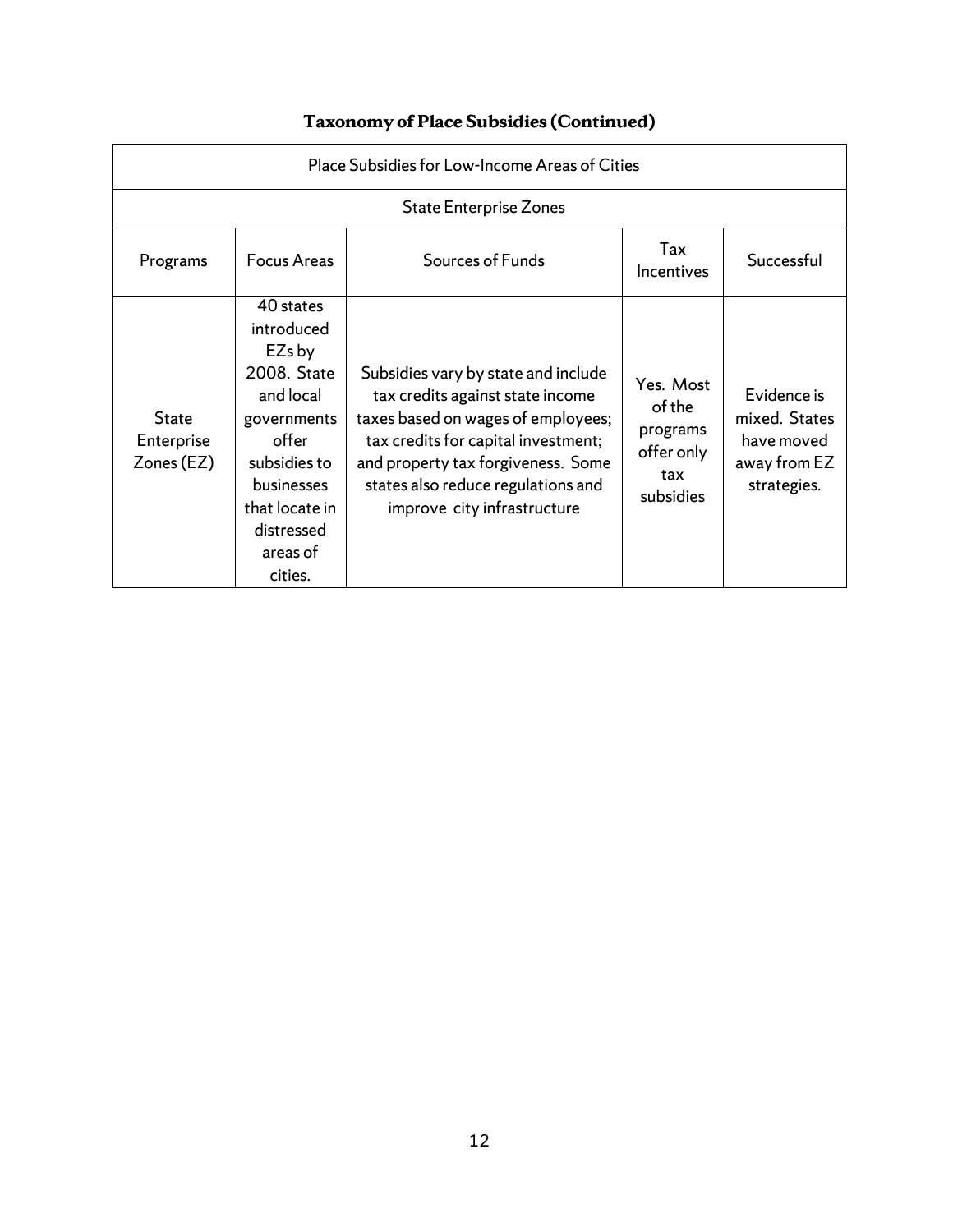| <b>Federal Zones</b>                          |                                                                                                                                  |                                                                                                                                                       |                                                                                                                                                                                                                                                                                                       |                                                                                   |
|-----------------------------------------------|----------------------------------------------------------------------------------------------------------------------------------|-------------------------------------------------------------------------------------------------------------------------------------------------------|-------------------------------------------------------------------------------------------------------------------------------------------------------------------------------------------------------------------------------------------------------------------------------------------------------|-----------------------------------------------------------------------------------|
| Programs                                      | <b>Focus Areas</b>                                                                                                               | Sources of Funds                                                                                                                                      | Tax Incentives                                                                                                                                                                                                                                                                                        | Successful                                                                        |
| Federal<br>Empowerment<br>Zones (FEZ)         | Small Areas (10<br>sq. miles) of<br>eight different<br>cities                                                                    | Federal employer-<br>wage tax credit.<br>\$100 million block<br>grant for business<br>assistance, training,<br>youth services,<br>housing assistance. | Yes. Employers<br>receive a 20%<br>wage subsidy on<br>the first \$15,000<br>of earnings for<br>employees who<br>live and work in<br>the FEZ.<br>Higher<br>percentage for<br>179 capital<br>expensing<br>allowance.<br>Partial exclusion<br>of capital gains on<br>investments in<br>FEZ <sub>s.</sub> | Mixed evidence of<br>success.                                                     |
| Federal<br>Enterprise<br>Communities<br>(FEC) | 66 areas of cities<br>that applied for<br>but not awarded<br><b>FEZs</b>                                                         | No block grant and<br>less generous wage<br>subsidies than FEZs.                                                                                      | Yes. Employers<br>receive wage<br>subsidies.                                                                                                                                                                                                                                                          | Evidence of success.                                                              |
| Opportunity<br>Zones (OZ)                     | Provision of Tax<br>Cut Job Act<br>2017 (TCJA).<br>Many zones<br>designated. Not<br>restricted to the<br>lowest income<br>areas. | Forgive investors'<br>capital gains taxes<br>when gains invested<br>in OZs for ten years<br>or more.                                                  | Yes. Potentially<br>forgives all capital<br>gains.                                                                                                                                                                                                                                                    | Too recently<br>implemented to<br>have empirical<br>evidence on<br>effectiveness. |

# **Taxonomy of Place Subsidies (Continued)**

*Source: Various publications and author summaries.*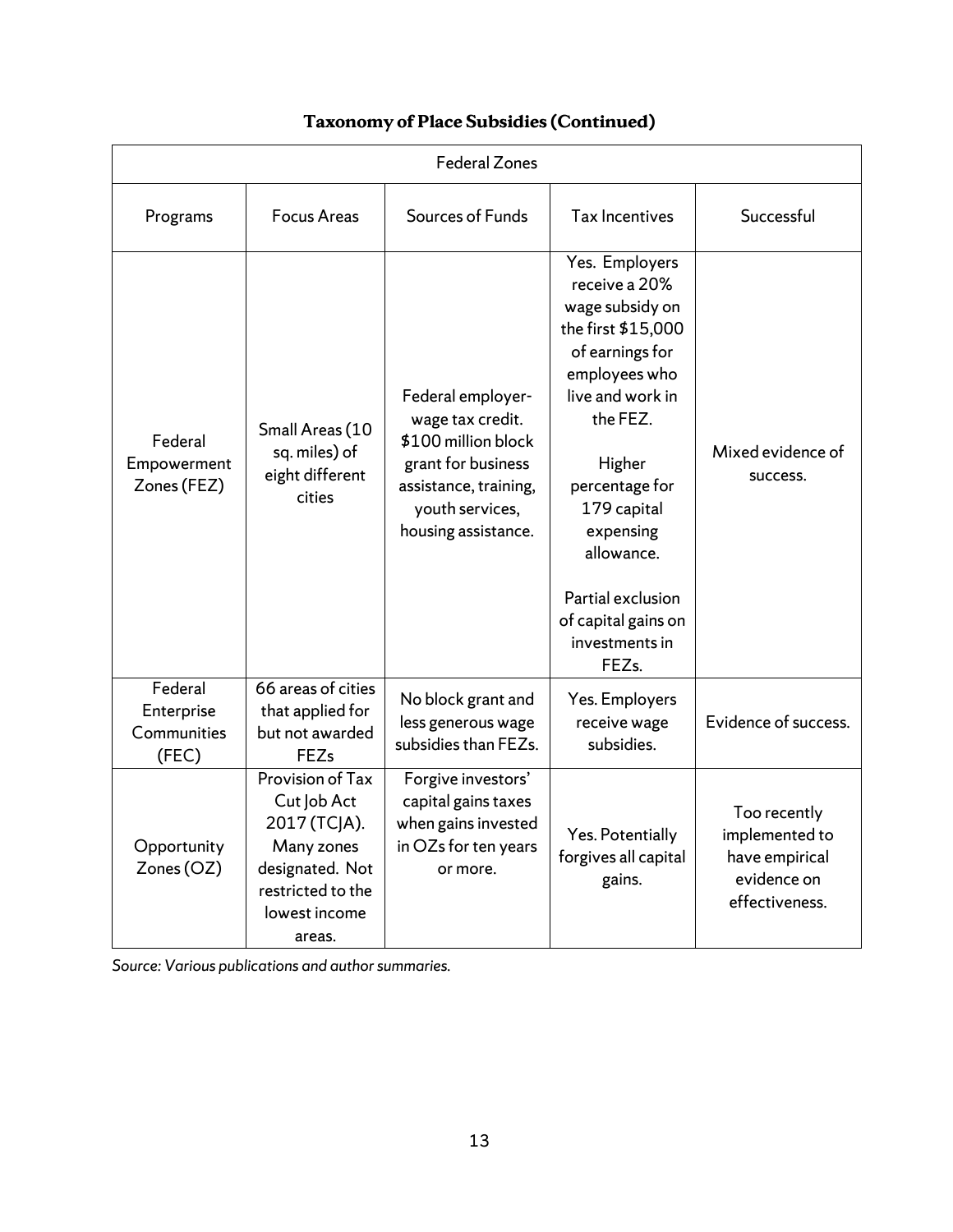### **VIII. Large Federal Regional Development Programs: TVA and PARC**

Klein and Moretti, Widner, and Ziliak in three separate studies have evaluated the economic effects of two large place subsidies, The Tennessee Valley Authority (TVA) and the President's Appalachian Regional Commission (PARC). TVA started in 1933 and continued until 1960. TVA subsidies largely supported electricity-generating dams, flood control systems, and navigable canals. A small portion of funds went to malaria control, educational programs, and health clinics.<sup>21</sup> The scale of investment at its peak amounted annually to \$750 per household in the region or about 10 percent of annual income for a typical household. [22](#page-17-1) Klein and Moretti found the direct effects of the investment increased regional manufacturing productivity by 8.7 percent and increased household incomes in the TVA region. When they also accounted for the agglomeration effects that TVA induced, TVA generated net benefits to the region as well as raised the productivity of manufacturing in the nation overall by 0.4 percent.

Even with their positive results, Klein and Moretti caution that TVA investment may not uniquely affect national growth. Similar investment elsewhere may have contributed more than 0.4 percent to the nation's growth in manufacturing, for example. Moreover, they note that the positive results may be specific to a time when manufacturing enjoyed robust growth in the U.S. They suggest that their results may not scale to other regions nor apply in a new economy that relies on high-tech clusters and an educated workforce for job creation.[23](#page-17-2)

<span id="page-17-0"></span><sup>21</sup> Moretti, Enrico. 2012. *The New Geography of Jobs.* New York: Houghton, Mifflin, Harcourt. pg. 200.

<span id="page-17-1"></span><sup>&</sup>lt;sup>22</sup> Kline, Patrick and Enrico Moretti. 2014. "Local Economic Development, Agglomeration Economies and the Big Push: 100 Years of Evidence from the Tennessee Valley Authority." *Quarterly Journal of Economics.* 129 (1): 275-331.

<span id="page-17-2"></span><sup>&</sup>lt;sup>23</sup> Crisuolo et al. report employment effects of United Kingdom industrial policy between 1997 and 2004. The policy targeted high unemployment regions and subsidized capital in manufacturing firms located in the targeted regions. Whether a subsidy to capital will create jobs depends on the output effects that the subsidy creates as well as the elasticity of substitution between capital and labor because the subsidy reduces the cost of capital relative to labor. They find that a 10 percent decrease in the price of capital increases jobs by 10 percent in small manufacturing enterprises (fewer than 50 employees), and no employment effects for larger manufacturing enterprises. They also found no increase in total factor productivity. See *Criscuolo, Chiara,*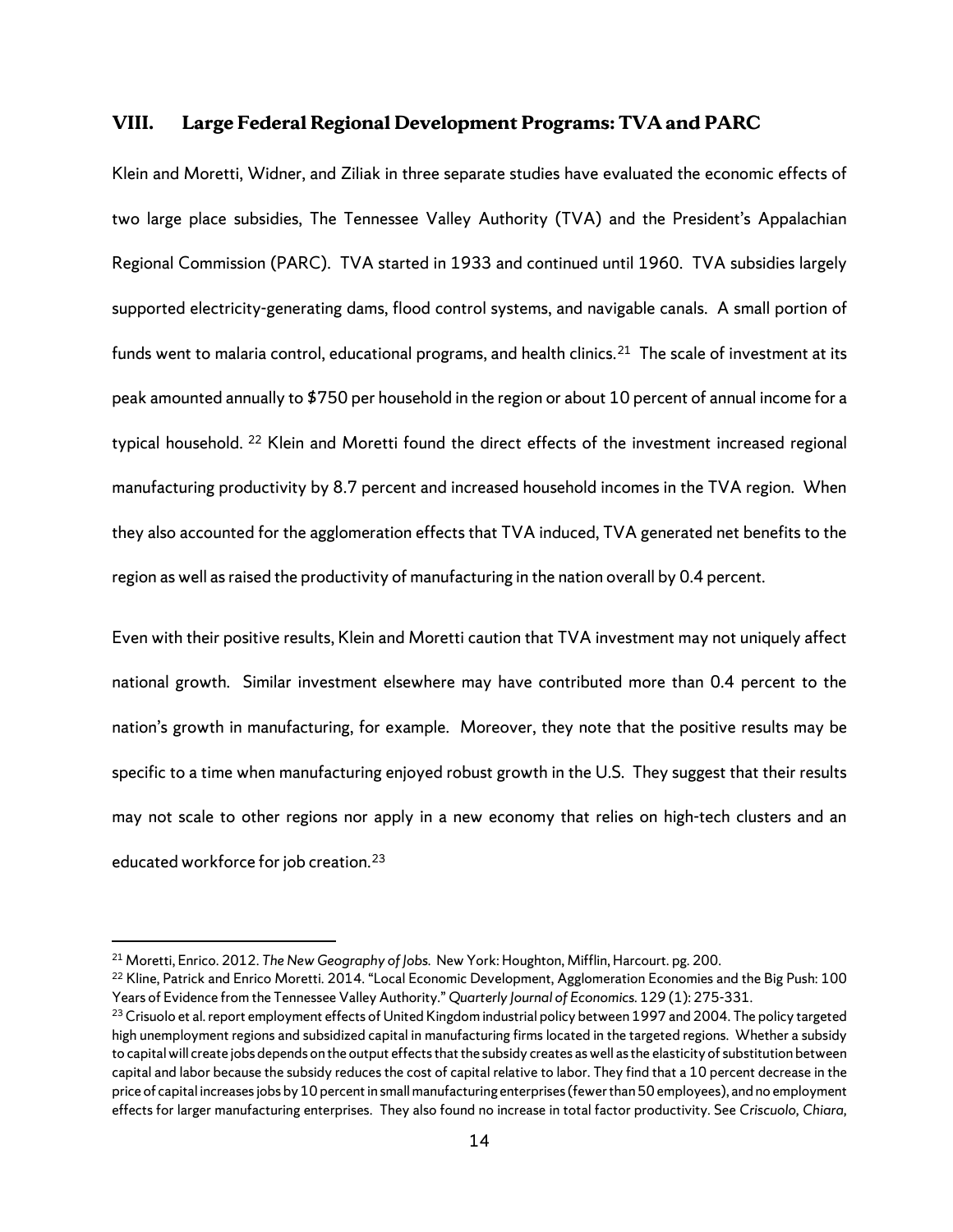The President's Appalachian Regional Commission (PARC) started in 1965 as a long-term economic improvement program for a large swath of countries located in 13 different states – a region that spans a larger geographic area than the TVA. Widner evaluated the program after 25 years of operation and Ziliak updated Widner's work.[24](#page-18-0) Widner notes that PARC has three main functions. It serves as a forum for ideas about economic development. Each state, however, formulates a specific development strategy and proposes its own projects in line with its development strategy. PARC serves as a coordinating body to foster collaboration on projects among states in the region.

Both Widner and Ziliak acknowledge that counties lying in Northern, Southern, and Central portions of Appalachia have different potentials for development. Poverty rates also differ significantly among the three areas; residents of Central counties were worse off overall than Northern and Southern Appalachian counties' residents.

PARC's major development theme centered on leveraging existing regional growth poles or taking advantage of the economic strengths in the cities and regions adjacent to Appalachian counties. Another focus was creating job opportunities in industries unrelated to coal to diversify the economy, help job growth, and improve prospects for long-term development. At the same time, some areas had few public services – local education, health, police, fire, hospitals, or streets. Limited amounts of federal, state, and local dollars were invested in public services and human capital/development. The bulk of the PARC money went to extending interstate highways to facilitate traffic flow through the region. The aim here is

*Ralf Martin, Henry G. Overman, and John Van Reenen. 2019. "Some Causal Effects of an Industrial Policy." American Economic Review, 109 (1): 48-85.* 

<span id="page-18-0"></span><sup>24</sup> Widner, Ralph R. 1990. "Appalachian Development after 25 Years: An Assessment." *Economic Development Quarterly.*  4(4) (November): 291-312*.* Ziliak, James P. 2012 "The Appalachian Regional Development Act and Economic Change." *Appalachian Legacy: Economic Opportunity after the War on Poverty."* Ed. James P. Ziliak*.* Washington, D.C.: Brookings Institution Press.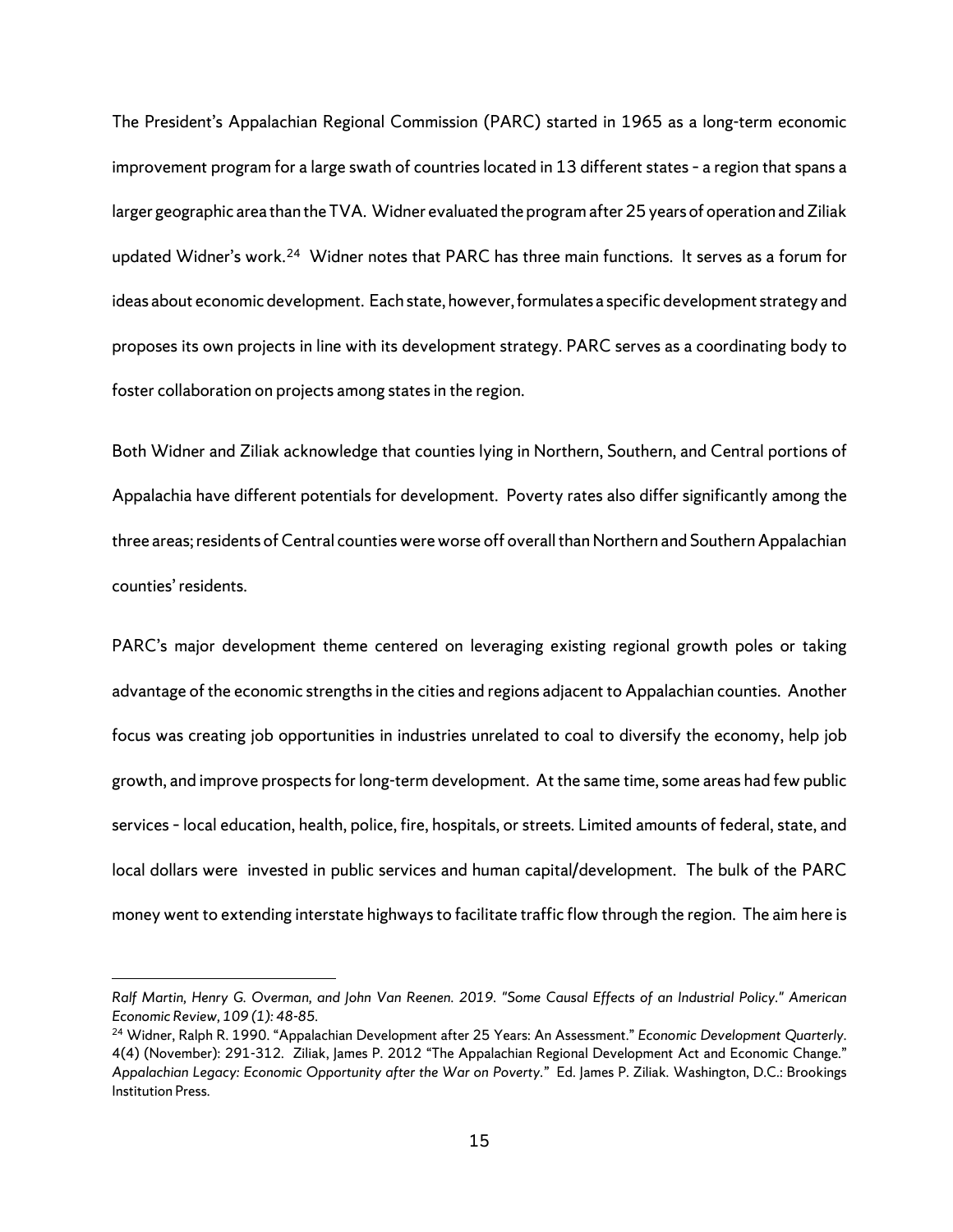to ease transportation in and out of the Appalachian region that would in turn entice branch plant startups from industries located in major cities (growth poles) bordering Appalachian counties. The new highways would also provide opportunities for residents to commute to jobs in other areas.

 Widner finds that during PARC's first 25 years, southern Appalachian counties that border medium-sized metropolitan areas exhibited higher growth than counties in other areas of Appalachia. He notes that during the same period, however, the southern region of the country in general experienced greater growth than other areas of the country, and the higher overall growth of the U.S. southern region contributed in part to southern Appalachia's success relative to other areas of Appalachia. Nonetheless, Widener concludes that the PARC development strategies played a significant role.

In addition, PARC provided additional vocational training for residents of Appalachia. While the regional economy has not absorbed many of these trained workers and many leave the area, Widner suggests that the region made progress on many fronts, including health, education, and housing for residents. He notes in conclusion that the quality of the work force will determine future local economic development. Populations in Appalachia have educational gaps when compared to populations outside Appalachia. The educational gaps, he suggests, are similar to those between many low-income neighborhoods within cities and their more affluent intraregional neighbors.

Ziliak applies econometric analysis to estimate the effects that PARC's investments have had on poverty rates and per capita income growth in Appalachia between 1960 and 2000. Poverty rates fell in southern and central Appalachian counties. However, relative to poverty rates in other rural counties in America, they increased in northern counties. He also finds that infrastructure and transportation investments reduced poverty much more than the human development subsidies.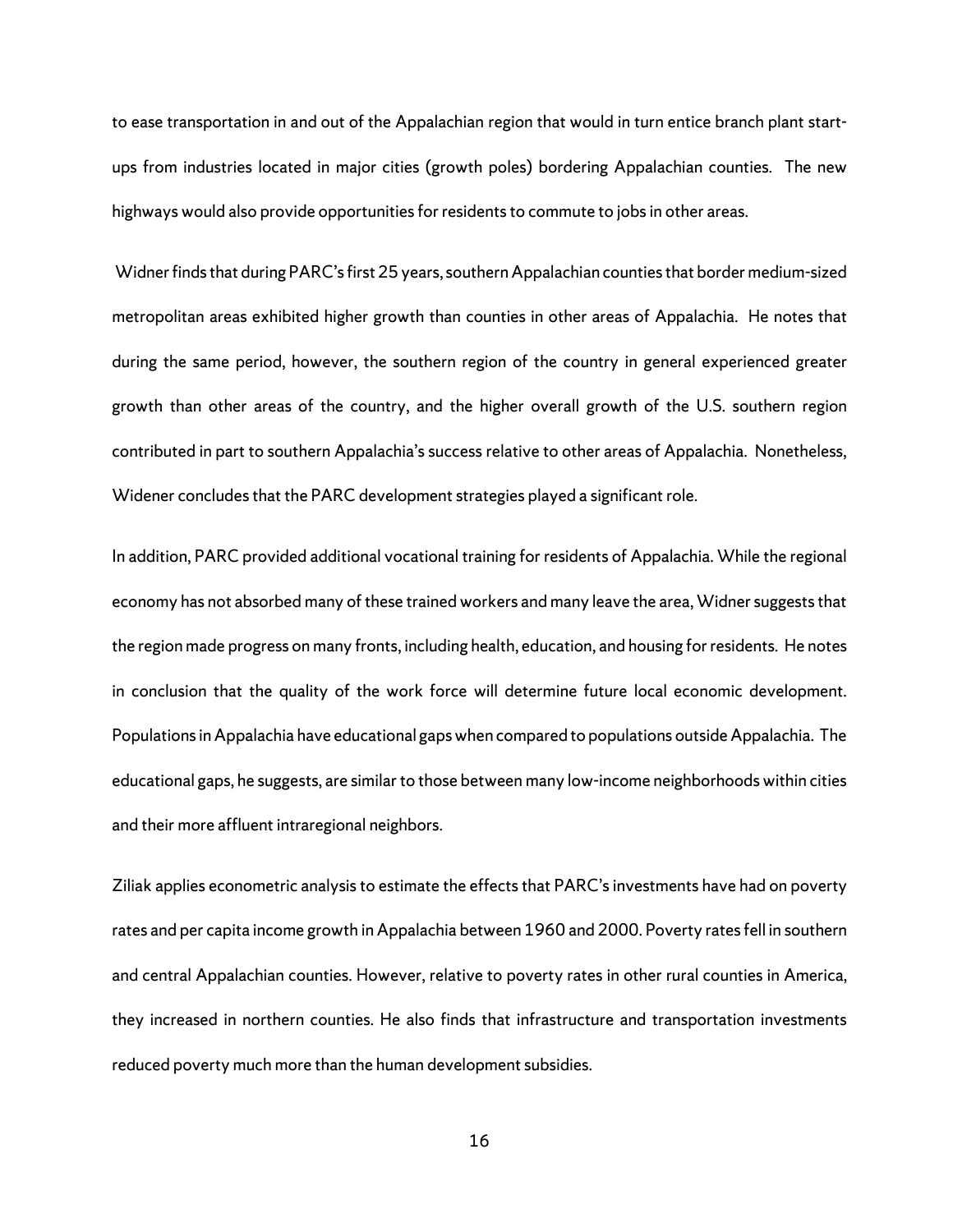Per capita income grew faster during the 1960 to 2000 period in Appalachia than in other rural counties in America. Per capita income growth was uneven among Appalachian counties, however. Those Appalachian counties adjacent to urban areas that lie just outside of Appalachia had slower per capita income growth rates than counties that lie outside of Appalachia and are adjacent to the same urban areas.<sup>[25](#page-20-0)</sup> Ziliak concludes that more investment is needed in the region, as well as a better understanding of the contributions various components of PARC make to poverty reduction and per capita income growth.

#### **VIII-1. Large Scale Place Investments by States and Private Investors**

States, private investors, and local governments have undertaken other targeted investments in efforts to turn around regional economies. Three major initiatives include areas that cover the State of Pennsylvania; Grand Rapids, Michigan; and Albany, New York. All attempt to recharge lagging regional economies. Each utilizes a different financial approach.

The State of Pennsylvania, concerned about its fading industrial base, launched the Ben Franklin Technology-Based Economic Partnership (BFTP) in 1983. It divided the state into four regions – Pittsburgh and the western portion of the State, the Philadelphia area, University Park in the central swath of the State, and Lehigh Valley – former home of Bethlehem Steel – that lies in the eastern third of the state and north of the Philadelphia area.

<span id="page-20-0"></span> $25$  Ziliak notes that one previous study compared income growth in Appalachia to income growth in other rural counties in America and found income grew faster in Appalachia, while a second study compared income growth in Appalachia to income growth in counties bordering Appalachia and found income grew more slowly in Appalachia. Ziliak's findings are consistent with the findings of the other two studies that used the two different comparison groups of counties. See Isserman, Andrew and Terance Rephann. 1995. "The Effects of the Appalachian Regional Commission." *Journal of the American Planning Association*. *61(3):345-365, and* Glaeser, Edward, and Joshua Gottlieb. 2008. "The Economics of Place Making Policies." *Brookings Papers on Economic Activity*. 1 (Spring):155-253.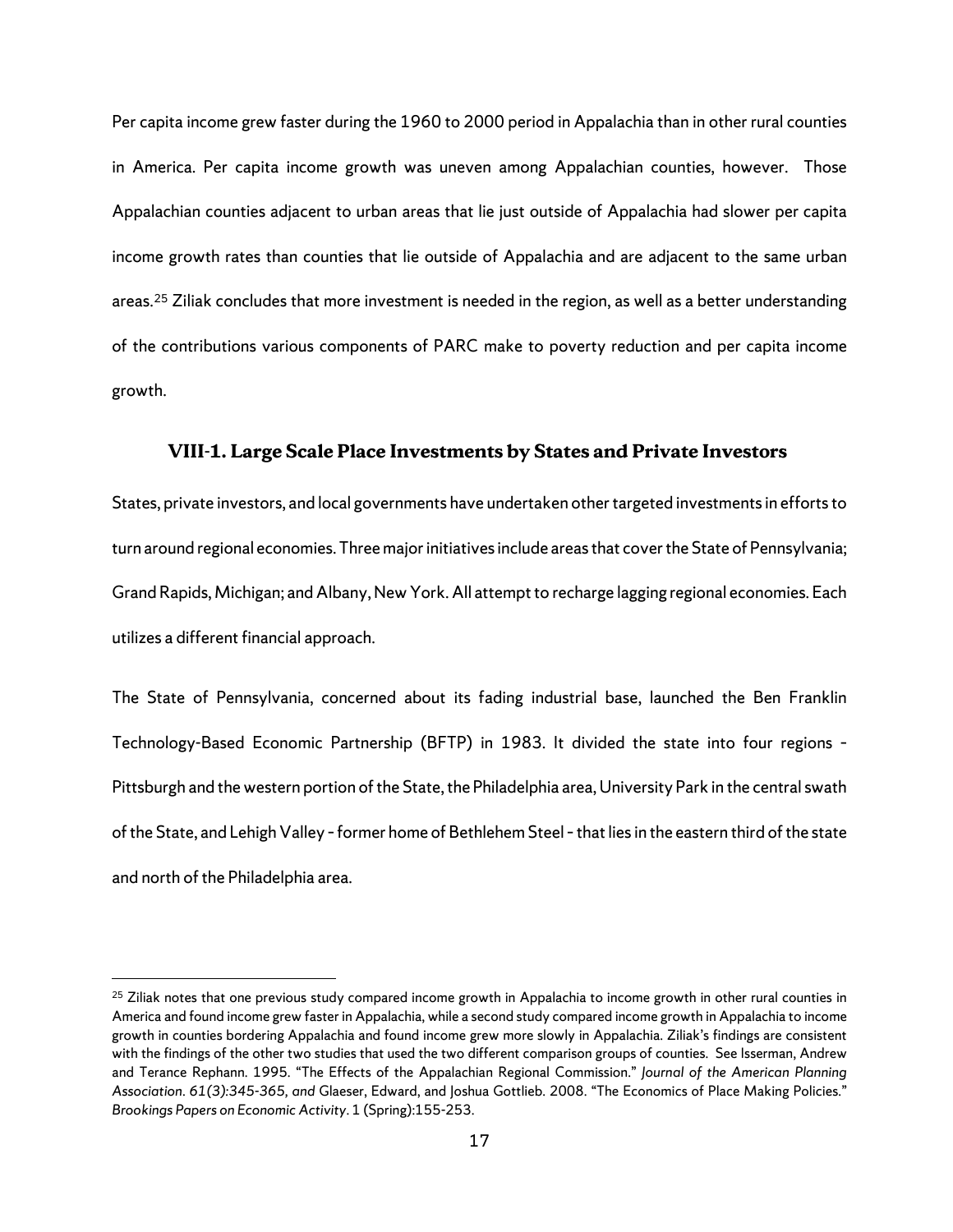The State of Pennsylvania invested funds that it received from a 1998 tobacco settlement into regional life sciences initiatives, which amounts to \$64 million per year for the ensuing 25 years.<sup>[26](#page-21-0)</sup> In 2002, Pennsylvania also funded a Greenhouse Life Sciences initiative, and invested \$100 million in three locations, Pittsburgh, Central PA, and Southeastern PA, to support public/private partnerships (government, businesses, universities, and other partners). Because each of the fourregions had different initial strengths in technology-based industries and life sciences, each would leverage the investment funds differently. As a result, the organizations formed, the types of jobs created, and the populations that benefit from the BFTP program differ among Pennsylvania's four regions.

For example, Lehigh Valley established the Lehigh Valley Development Committee (LVDC), comprised of leaders from business, government, financial, and university to guide development in the region. The LVDC organization has a paid staff and is funded from a newly instituted local hotel tax. The LVDC plan aimed to establish an advanced manufacturing cluster in life sciences, build high-value business services, and capitalize on its extant food and beverage processing industry. It also promoted life sciences research, entrepreneurship, and the establishment of new companies.

To overcome the lack of venture capital in the region – a recurring issue in lagging cities and regions − the LVDC organized 16 area regional banks to provide startup loans to new companies. LVDC also recruited new U.S. and international establishments. The region also benefits from its population size, a technology oriented university in its center, and its proximity to the pharmaceutical and technology corridor that runs

<span id="page-21-0"></span><sup>26</sup> Act 77 State of Pennsylvania

<https://www.legis.state.pa.us/cfdocs/legis/li/uconsCheck.cfm?yr=2001&sessInd=0&act=77>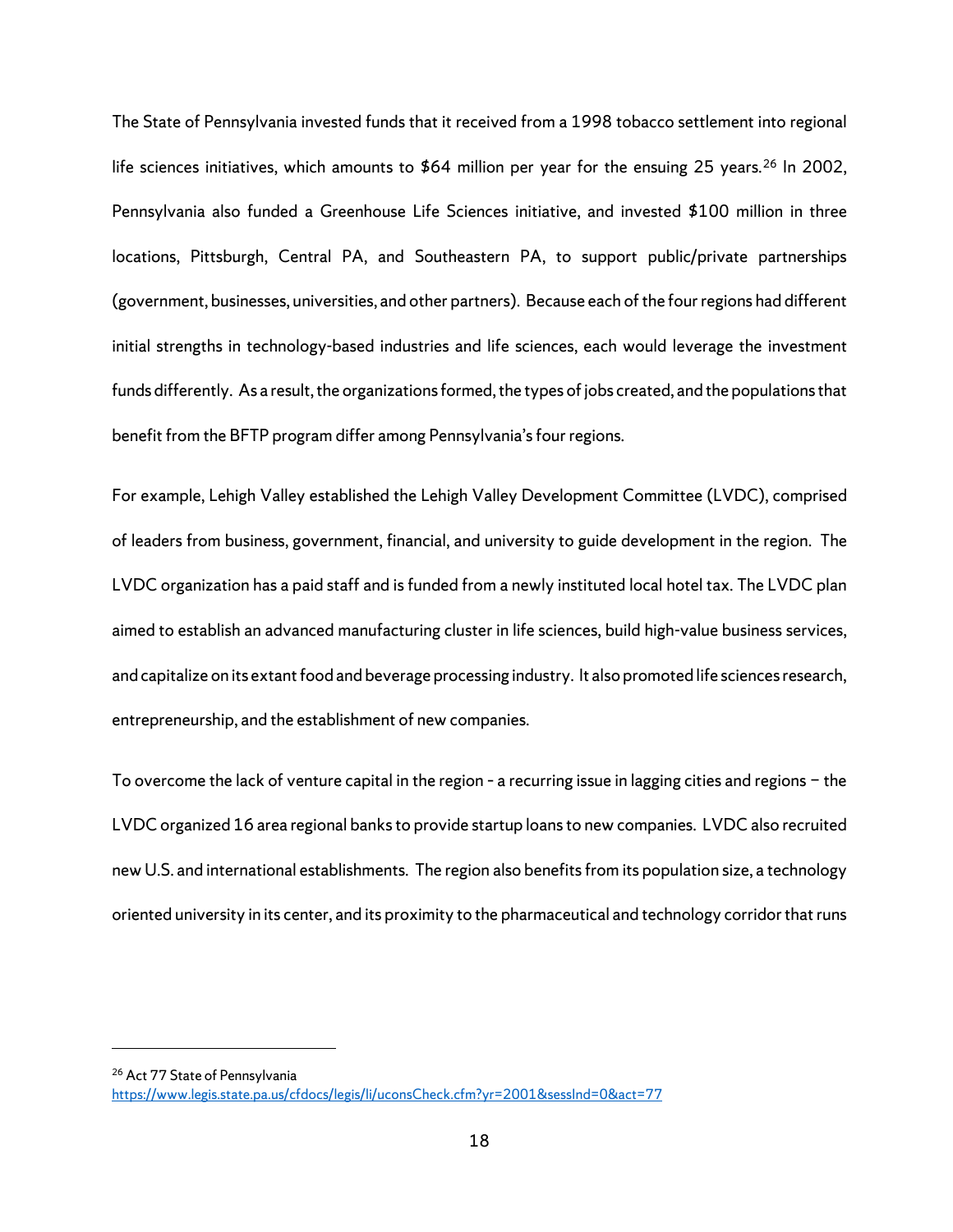from Boston to Washington D.C.[27](#page-22-0) The region has built an advanced manufacturing base around medical activities and other industries, which provides employment for its residents.

Pittsburgh and Philadelphia have had significant life sciences in their universities and hospitals located in their respective regions. Pittsburgh, for example, continued to develop its medical center at The University of Pittsburgh, which is currently the largest employer in Pittsburgh followed by the University of Pittsburgh itself. Pittsburgh also remains a major center for financial activities. Capitalizing on the strengths of Carnegie-Mellon University, the Pittsburgh economy has also had job growth in robotics, advanced manufacturing, and autonomous systems. High-wage and highly educated persons in these fields thrive in Pittsburgh. The region has also retained major firms and attracted others − Alcoa, Bayer, Google, and Uber. In addition, the region has developed a diversified energy production system. It exports energy produced from coal, natural gas, nuclear, solar, and wind power – industries where workers require advanced skills but do not require advanced degrees.

A drawback is that the region does not yet have the level of entrepreneurship to convert the innovations from research and development at its universities to downstream manufacturing and service jobs. The high-tech transformation also has not created jobs for disadvantaged workers. Pittsburgh city's poverty rate stands at 23 percent.<sup>[28](#page-22-1)</sup>

<span id="page-22-0"></span><sup>&</sup>lt;sup>27</sup> Lehigh Valley Economic Council Annual Report 2017 "Come Here, Start here, Grow Here." https://lehighvalley.org/wp-<br>content/uploads/2018/03/LVEDC-2017-Annual-Report.pdf

<span id="page-22-1"></span><sup>&</sup>lt;sup>28</sup> Andes, Scott, Mitch Horowitz, Ryan Helwig, and Bruce Katz. "Capturing the next economy: Pittsburgh's rise as a global innovation city." Brookings Institution. September 201[7 https://www.brookings.edu/wp](https://www.brookings.edu/wp-content/uploads/2017/09/pittsburgh_full.pdf)[content/uploads/2017/09/pittsburgh\\_full.pdf](https://www.brookings.edu/wp-content/uploads/2017/09/pittsburgh_full.pdf) Similar results apply to the Philadelphia area.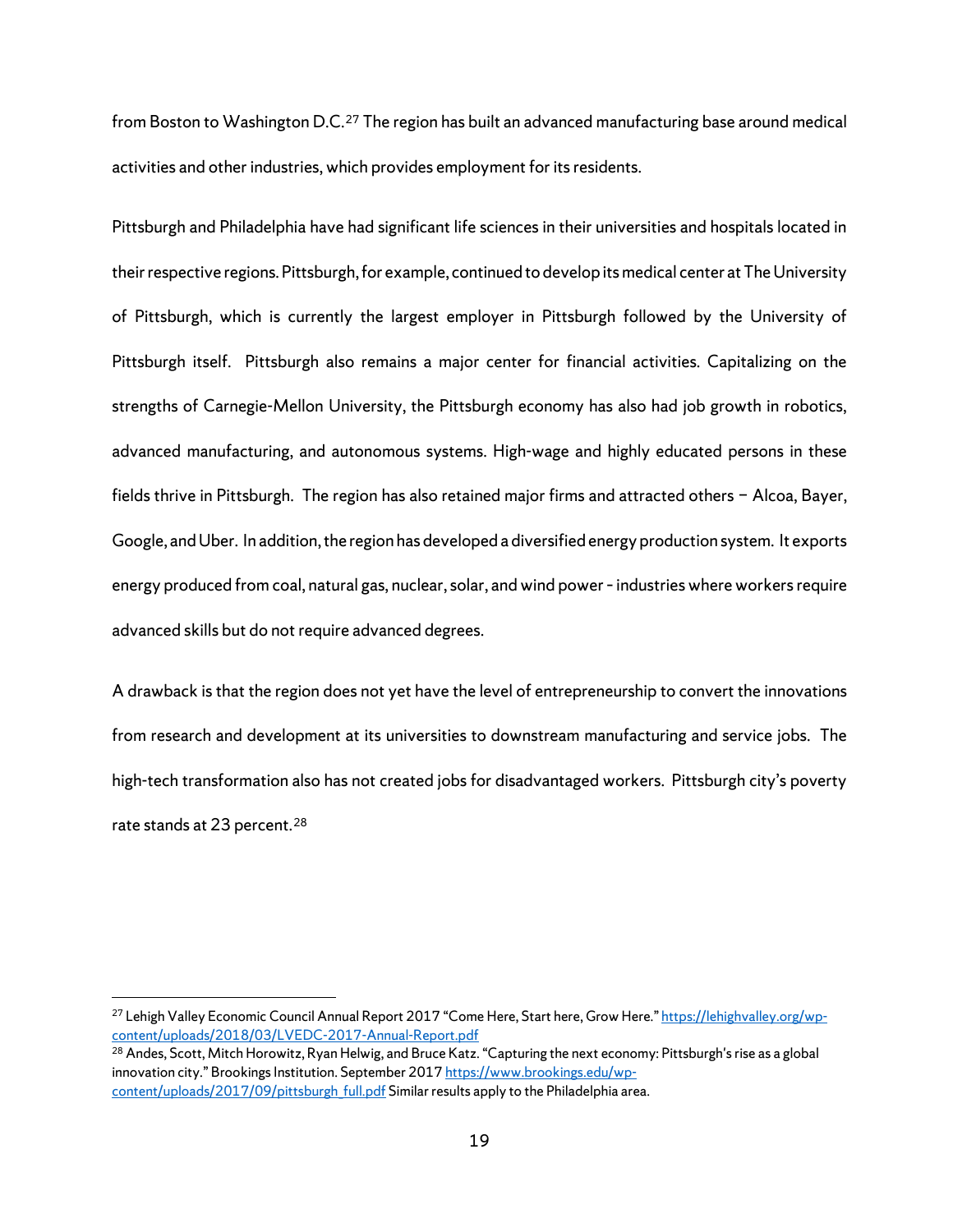#### **Grand Rapids, MI[29](#page-23-0)**

 $\overline{a}$ 

Grand Rapids City has 199,000 residents and its MSA has with 1.0 million residents. The region has three major employment areas − Grand Rapids City being one of the three. The region's manufacturing sector, especially fabricated metals, was tied to the automobile industry, and its leading industry began to struggle as early as the 1980s, and declined rapidly between 2000 and 2005.

Grand Rapids City business leaders anticipated the decline in Michigan's automobile industries and foresaw a need for new development. In 1991, a Grand Vision Committee formed which later became a Grand Action Committee for Grand Rapids City. Several business leaders in Grand Rapids City owned closely held, locally based companies, including Amway, Steelcase Office Furniture, and Meijer Food. They provided the main impetus for implementing development plans. (The other two employment centers in the Grand Rapids region created their own development councils.)

The leaders invested private funds, derived from their personal donations and from their foundations, in parks, convention centers, and other community infrastructure in Grand Rapids downtown and areas near downtown. For example, Van Andel of Amway bought a downtown hotel and created the Amway Grand Plaza in an area around the renovated hotel. The DeVos Family used its funds to establish a downtown campus of Grand Valley State University.

To diversify the employment base, the group established the Medical Mile in downtown Grand Rapids. Van Andel invested \$1 billion to establish the Andel Research Institute for biomedical research that opened in 2000. The Grand Action Committee raised \$20 million to match a Michigan State alumnus' gift

<span id="page-23-0"></span><sup>&</sup>lt;sup>29</sup> A Brookings report examines turnarounds in a number of locations and reports extensively on Grand Rapids. Atkins, Patricia, Pamela Blumenthal, Adrienne Edisis, Alex Friedhoff, Leah Curran, Lisa Lowry, Travis St. Clair, Howard Wial, and Harold Wolman. "Responding to Manufacturing Job Loss: What Can Economic Development Policy Do?" Metropolitan Policy Program at Brookings Institution. June 2011.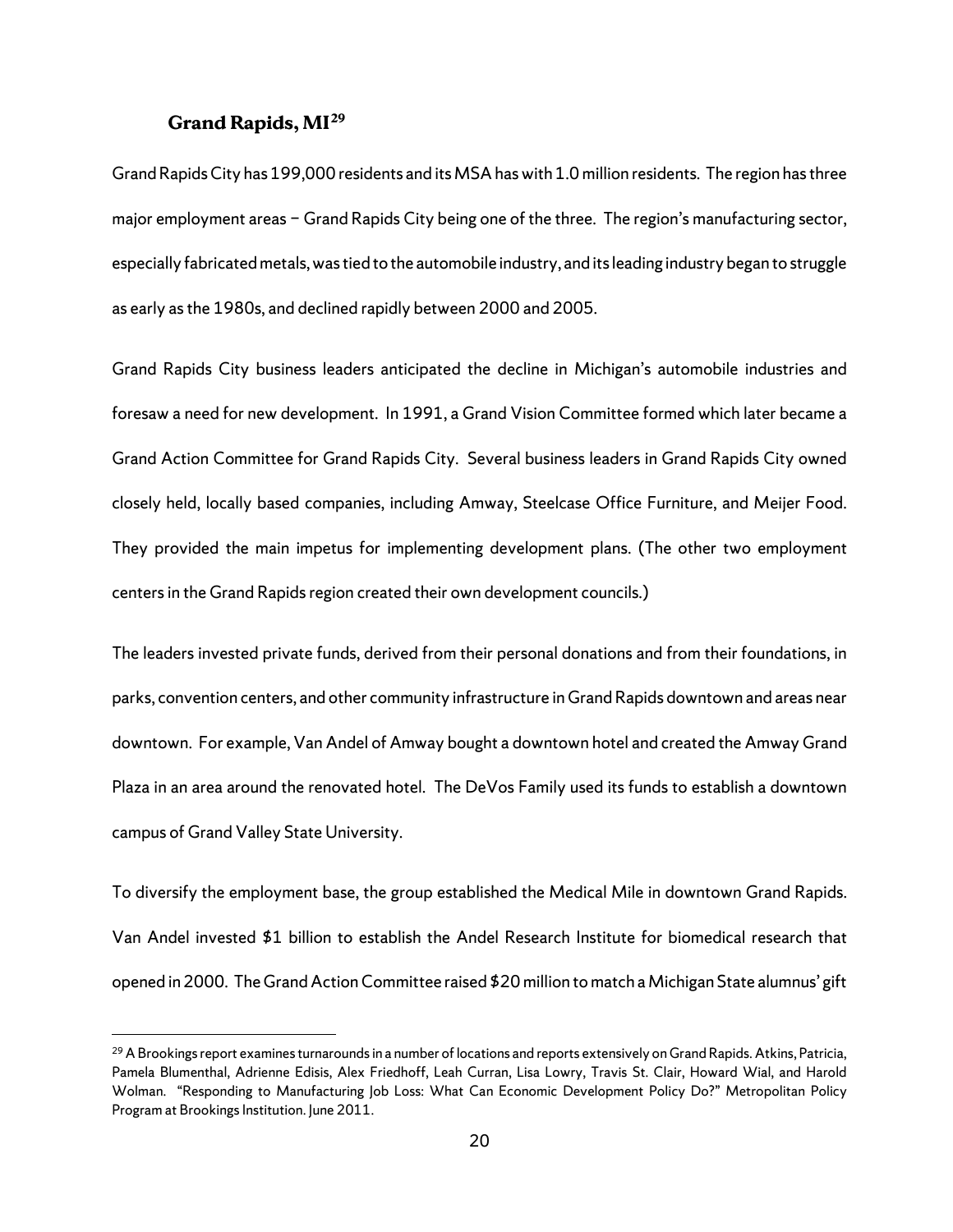to lure relocation of a significant portion of Michigan State University's College of Human Medicine to Grand Rapids. Spurred by the presence of the medical school and Andel Research Institute, Spectrum Health located to Grand Rapids City, and several manufacturing companies changed their operations to fabricate medical devices and other orthopedic products.

Except for the location of a major portion of Michigan State's College of Human Medicine, the Grand Rapids transformation occurred largely without state intervention or funding. Nonetheless, despite the large investments and high multipliers associated with high-wage employees in advanced manufacturing and medical facilities, the region's revitalization has not benefited all residents. The poverty rate among residents of Grand Rapids City hovers at 25 percent and stands at 11.6 percent in the MSA.

#### **Albany, NY[30](#page-24-0)**

Albany, being a capital city, has a large state government work force. The area also houses a large public university (SUNY Albany), a leading engineering school (Rensselaer Polytechnic Institute), and IBM operated a large facility located between NYC and Albany. Nonetheless, the Albany area began to experience economic decline in the 1970s and 1980s. In the mid-1980s, Governor Mario Cuomo led efforts to attract nanotechnology to the region. Regional leaders also established the Center for Economic Growth in 1987, funded with donations from large private companies, banks, trade unions, and universities. In 1988, the Governor funded a graduate research initiative on advanced semiconductors at SUNY Albany. Before he left office in 1994, he enhanced SUNY Albany's strength in the sciences by funding new faculty hires and investments in research labs.

<span id="page-24-0"></span><sup>30</sup> [https://www.ncbi.nlm.nih.gov/books/NBK158826/#ch7.s1](https://www.ncbi.nlm.nih.gov/books/NBK158826/%23ch7.s1)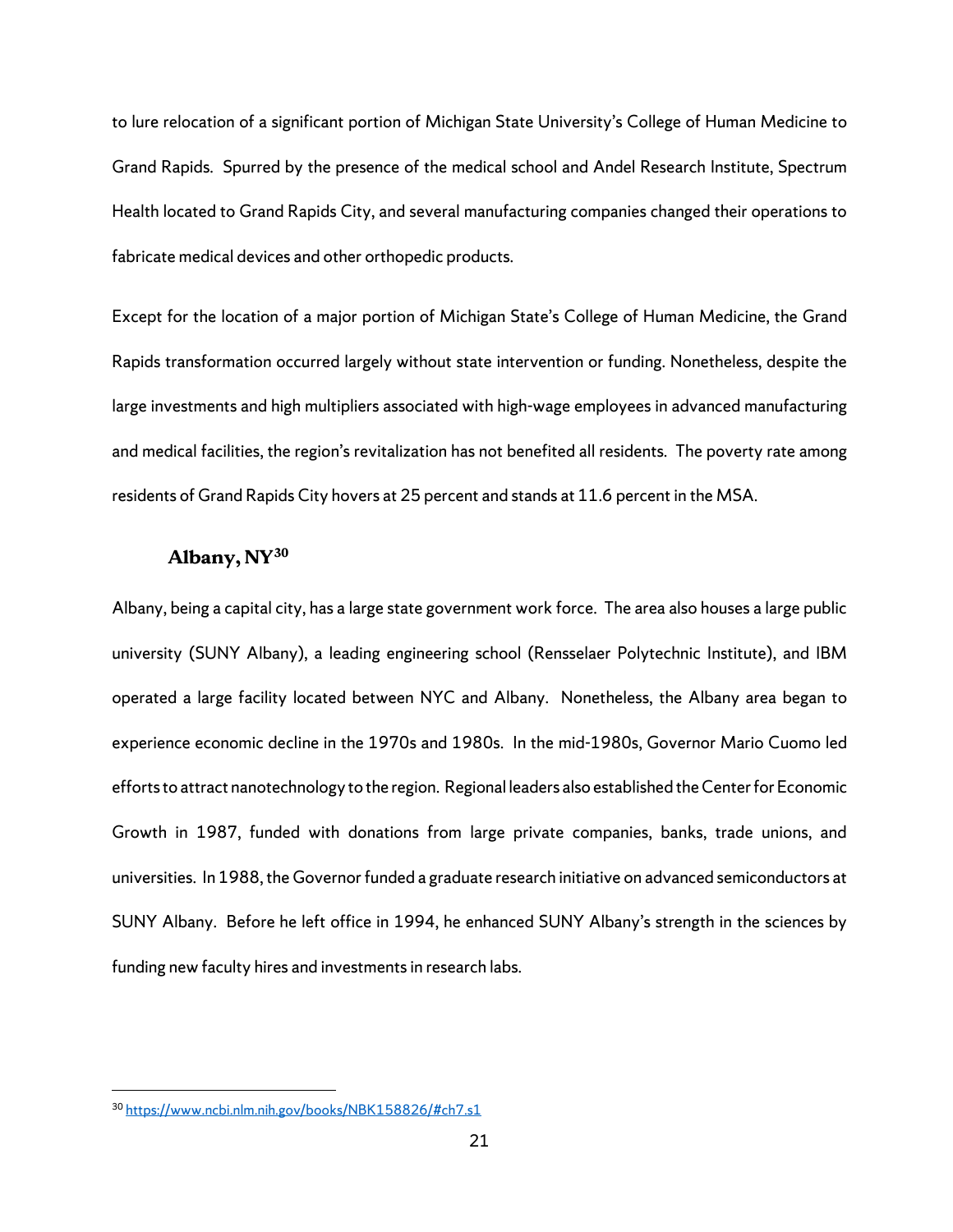With the large NYS commitment to semiconductors, SEMATECH - a non-profit organization of semiconductor manufacturers that perform research − relocated from Austin, Texas to Albany, NY, followed by Tokyo Electronics. In 2004, NYS, SEMATECH, and IBM contributed a total of about \$500 million to establish a College of Nanotechnology at SUNY Albany.<sup>31</sup> Tokyo Electronics contributed \$200 million to the SUNY Albany Center for Excellence.

The public-private investments attracted additional nanotechnology-manufacturing companies to the area to take advantage of knowledge spillovers/agglomeration economies associated with the innovations in nanotechnology occurring in the area. NYS continues to subsidize nanotechnology relocations in the area, including \$1.2 billion in incentives to Global Foundries to build a semiconductor factory in Malta – a suburb located 20 miles north of Albany. In addition, Hudson Valley Community College offers a 25-credit nanotechnology certificate to train students for entry-level positions in nanotechnology manufacturing.

While nanotechnology is highly competitive globally, NYS has certain advantages, such as its stable geology necessary for chip manufacturing and a cluster of research and major manufacturing facilities. Semiconductor technology also has applications in biological areas, such as synthetic biology, human body implants, and biometric monitoring. Expansion to more areas could further diversify the production lines and make the region less vulnerable to downturns in a single specialized industry.

<span id="page-25-0"></span><sup>31</sup> NYS invested \$210 million; SEMATECH \$40 million plus \$120 million in kind; IBM \$100 million.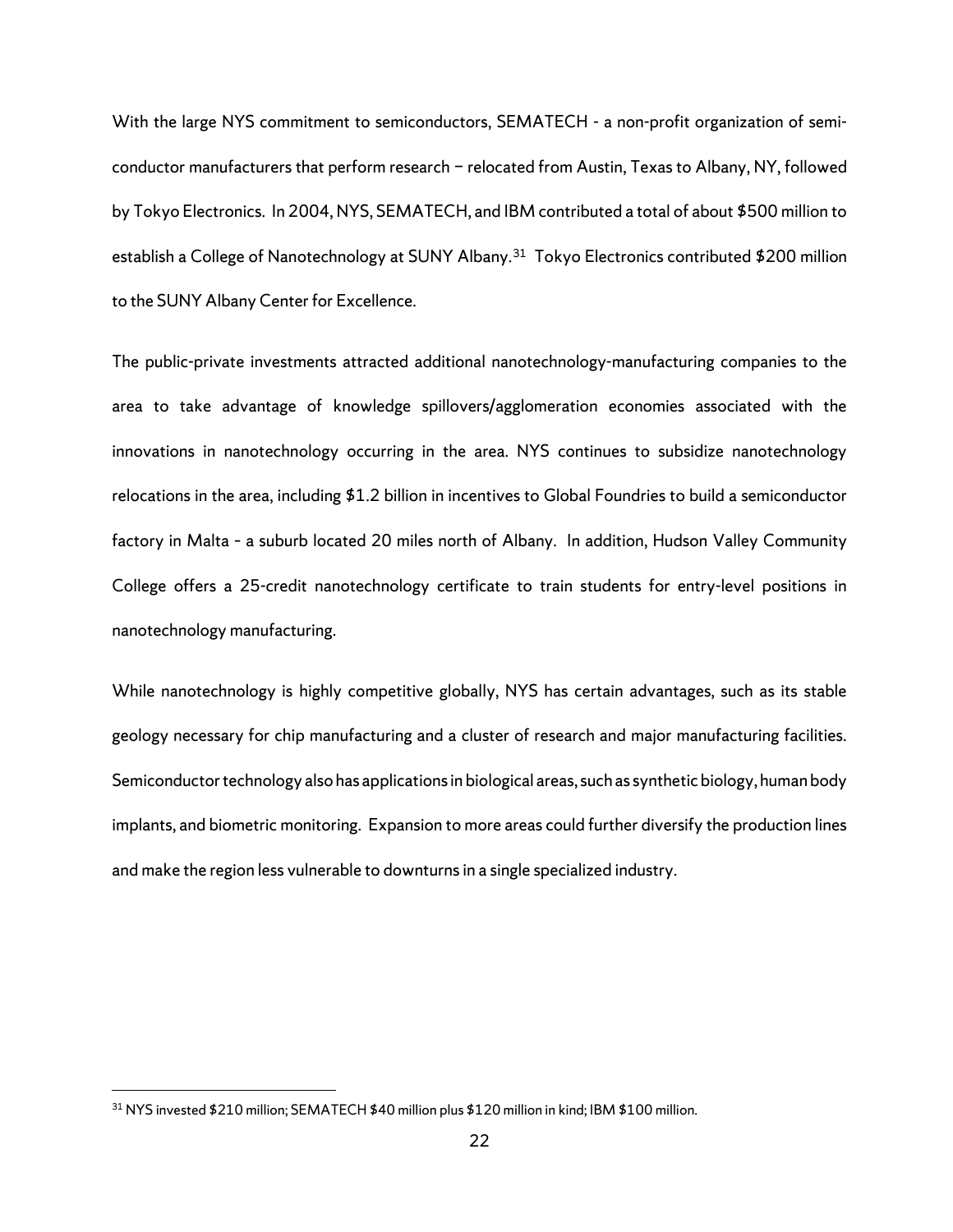#### **VIII-2. Lessons from Large-Scale Place Subsidies as Development Policies**

The foregoing big investment strategies have had success in growing regional economies, and in the latter three cases, transforming the regions from traditional manufacturing based economies to ones more concentrated in high-tech and advanced manufacturing. Part of their successes may also be attributable to their region-wide emphases, (as opposed to focusing on a small area of a city) to their extant skilled work forces, and to population sizes of a million of more residents.

#### **The turnarounds have other common elements worth noting:**

- 1. The strategies require large investments, typically sustained over decades. For example, to increase a region's GDP by 20 percent may require an investment of 200 percent of the region's GDP, assuming a 10 percent rate of return on investment. The financial investment and support has occurred for 20 or more years. Given the amount of investment needed, this strategy may not easily scale to more than one area of a state.
- 2. Larger regions have exhibited the most growth potential because these areas generally have human capital, universities, agglomeration economies, and cultural amenities, all of which regional strategies can leverage for higher returns on investment.
- 3. Albany, Grand Rapids, and Pennsylvania have invested in growth industries that involve engineering, advanced manufacturing, life sciences, universities, or medical facilities, and often two or three from the above list. They have targeted relatively high-wage, export-based activities that have high multipliers for local service jobs. Either through community colleges or other curricula, the regions have invested in educating and sustaining skilled workforces.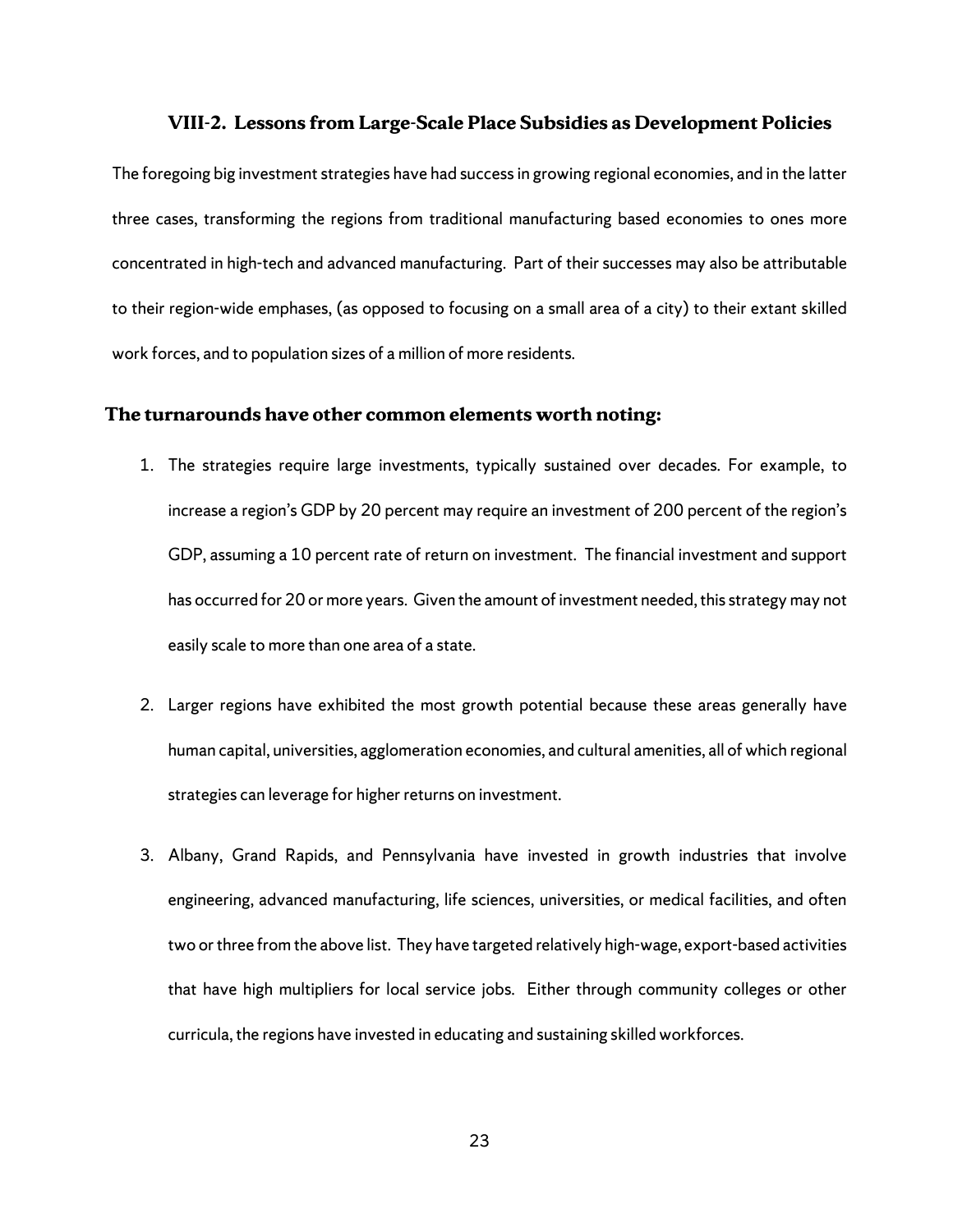- systems and other advanced manufacturing areas.<sup>[32](#page-27-0)</sup> Training curricula require input from local 4. Regions have implemented training customized to the local employers' demand for workers who prepare themselves to work in better-paying technical positions in healthcare, information employers who will hire trained individuals.<sup>[33](#page-27-1)</sup>
- 5. Successful places have formed organizations of leaders from business, government, universities, financial institutions, and other local organizations who invest financially in and commit personal service to the area.<sup>[34](#page-27-2)</sup> Regional financial institutions with appropriate government partnership can provide needed venture capital in areas that traditional venture capitalists avoid.
- 6. Poverty persists in these regions, and growth in high-skilled jobs does not necessarily lead to employment of low-income residents and reduce poverty. Parallel programs of direct wage subsidies, and Earned Income Tax Credits are needed to employ lower-skilled workers. Investment in high-quality local education will prepare the youth in the region for future jobs.

## **IX. Place Studies Targeted at Particular Companies or Locations.**

Federal, state, and local governments have enacted a number of initiatives to attract employers to lowincome areas of cities. In special cases, state and localities have engaged in megadeals – generous tax forgiveness programs and provisions for new infrastructure – to attract major employers. Businesses

<span id="page-27-0"></span><sup>32</sup> Bartik, Timothy J. 2018. "What Works to Help Manufacturing-Intensive Local Economies?" Upjohn Institute Technical Report No. 18-035. Kalamazoo, MI: W.E. Upjohn Institute for Employment Research. Page 99. https://doi.org/10.17848/tr18-035

<span id="page-27-1"></span><sup>&</sup>lt;sup>33</sup> Studies show that employer-based job training programs can have had success, but employers have limited incentive to train workers when the skill transfer easily to other jobs outside the company or region. See Heckman, James J. 1999. "Doing it Right: Job Training and Education," The Public Interest, 135, Spring: 91-107. Employer incentives increase when workers accept lower wages during the training period. Job training offered in community colleges when customized to regional demand for employment using input from local employers has proven more effectives. See evaluation of Project Quest program in San Antonio, Texas.[. https://www.questsa.org/skills-training/](https://www.questsa.org/skills-training/)And Schwartz, Nelson D. 2019. "Job Training is a Shot at Prosperity for Texans." NY Times. August 20. B1 and B4.

<span id="page-27-2"></span><sup>34</sup> Bartik, Timothy J. 2018. Op.cit.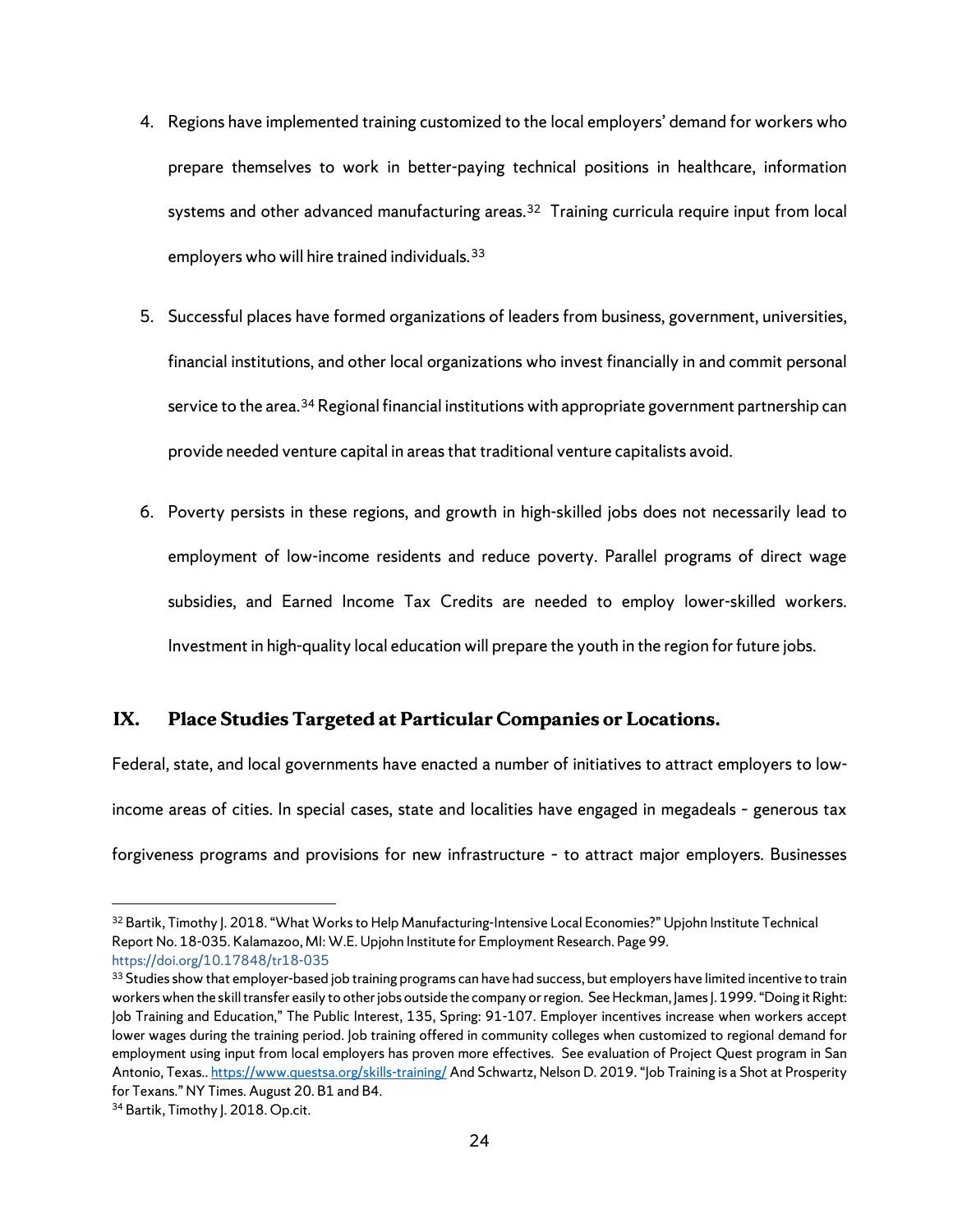typically drive the megadeals and choose their locations. Megadeals do not necessarily target specific locations in lagging areas within cities or lagging regional economies.

#### **IX-1. Megadeals**

 $\overline{a}$ 

Megadeals are by their nature sui generis in that they occur episodically; the subsidized plant/industry ranges from large manufacturing to major retailing; and the new plant generally chooses among generous offers from a number of states and localities. Government enticements generally include tax forgiveness, public expenditures on new infrastructure that supports the business, and/or workforce training. [35](#page-28-0) Recent examples include large automobile manufacturing plants – BMW, Mercedes, Nissan −, and more recently, Hon Hai Precision Industry (FOXCONN), as well as a non-manufacturing location (Amazon).

Economists and policy makers generally regard these subsidies as necessities, because local and state leaders want to win locations of large firms that promise large numbers of new jobs in a locality and state. However, analysts generally reason that the wages and job benefits the firms bring do not warrant the mega subsidies they receive from states and localities. In addition, the deals induce firms to choose locations based on fiscal incentives rather than the inherent productivity at various locations. As such, a firm's ultimate choice of a location may misalign with maximization of national productivity and output.

On the other hand, firms may take advantage of the subsidies and locate in a place they would have chosen based on productivity considerations alone. In that case, the location optimizes national productivity. However, the tax revenues forgone in the megadeal introduce opportunity costs associated with tax

<span id="page-28-0"></span><sup>35</sup> Mattera, Philip, Kasia Tarczynska with Greg LeRoy. "Megadeals: The Largest Economic Development Subsidy Packages Ever Awarded by State and Local Governments in the United States." June 2013 data updated to 2018 [https://www.goodjobsfirst.org/megadeals.](https://www.goodjobsfirst.org/megadeals) Firms that receive mega-deals sometimes make payment in lieu of taxes that may support public investments that benefit the firm or support local public expenditures.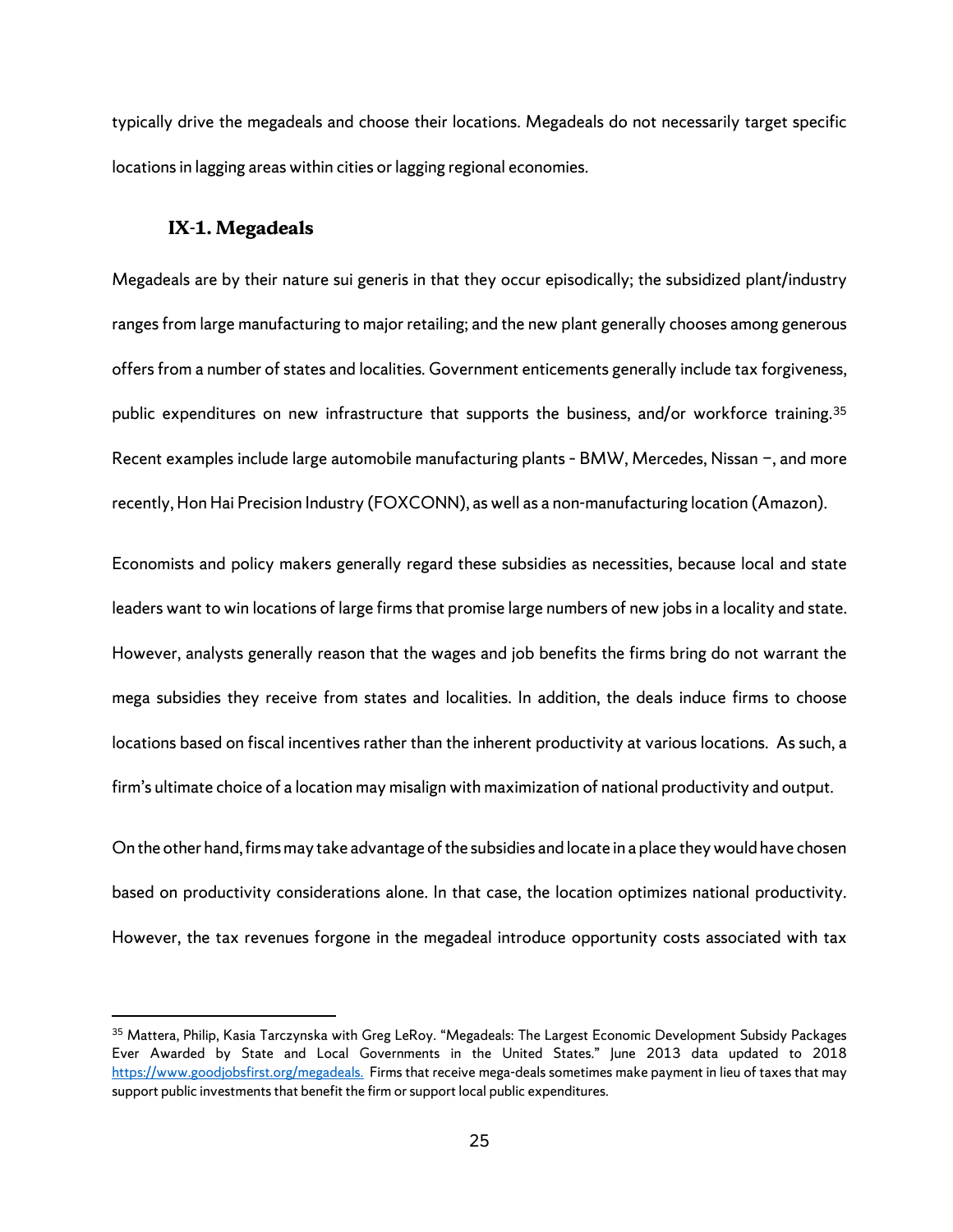reductions that extant businesses and people could have enjoyed had the tax concessions not occurred. With tax reductions, people could have had more funds to spend on private goods and/or chosen more local public goods.

Greenstone, Hornbeck, and Moretti (2010) identify another channel through which a new large plant location might warrant large state or local subsidies or tax forgiveness (megadeals). In their empirical analysis, they find that extant plants in an area experience productivity gains when a new very large plant locates in their region. Larger gains accrue to extant plants that share labor pools with and use similar technologies to the newly located plant.<sup>[36](#page-29-0)</sup> They do not measure the size of the productivity gains and therefore do not compare the productivity gains to the cost of the subsidies. The main point of their paper is that such external economies exist.

Not all megadeals produce sizeable or even positive external benefits – megadeals for large malls, for example. The opportunistic and episodic nature of mega deals make them unreliable as economic development strategies. Nonetheless, these "deals" may payoff locally when the new company produces export-based outputs, when deals draw investment and jobs to a region that otherwise would not have occurred, or yield agglomeration/productivity benefits to extant firms in the region.

Overall, megadeals appear woven into state and local responses to location overtures of large firms/projects. State and localities should evaluate carefully the direct, indirect, and spillover productivity benefits of the large firm in determining the extent of tax subsidies. Ultimately, the deals may not drive

<span id="page-29-0"></span><sup>&</sup>lt;sup>36</sup> Greenstone, Michael, Richard Hornbeck, and Enrico Moretti. 2010. "Identifying Agglomeration Spillovers: Evidence from Winners and Losers of Large Plant Openings." *Journal of Political Economy.* 118 (3): 536 -598.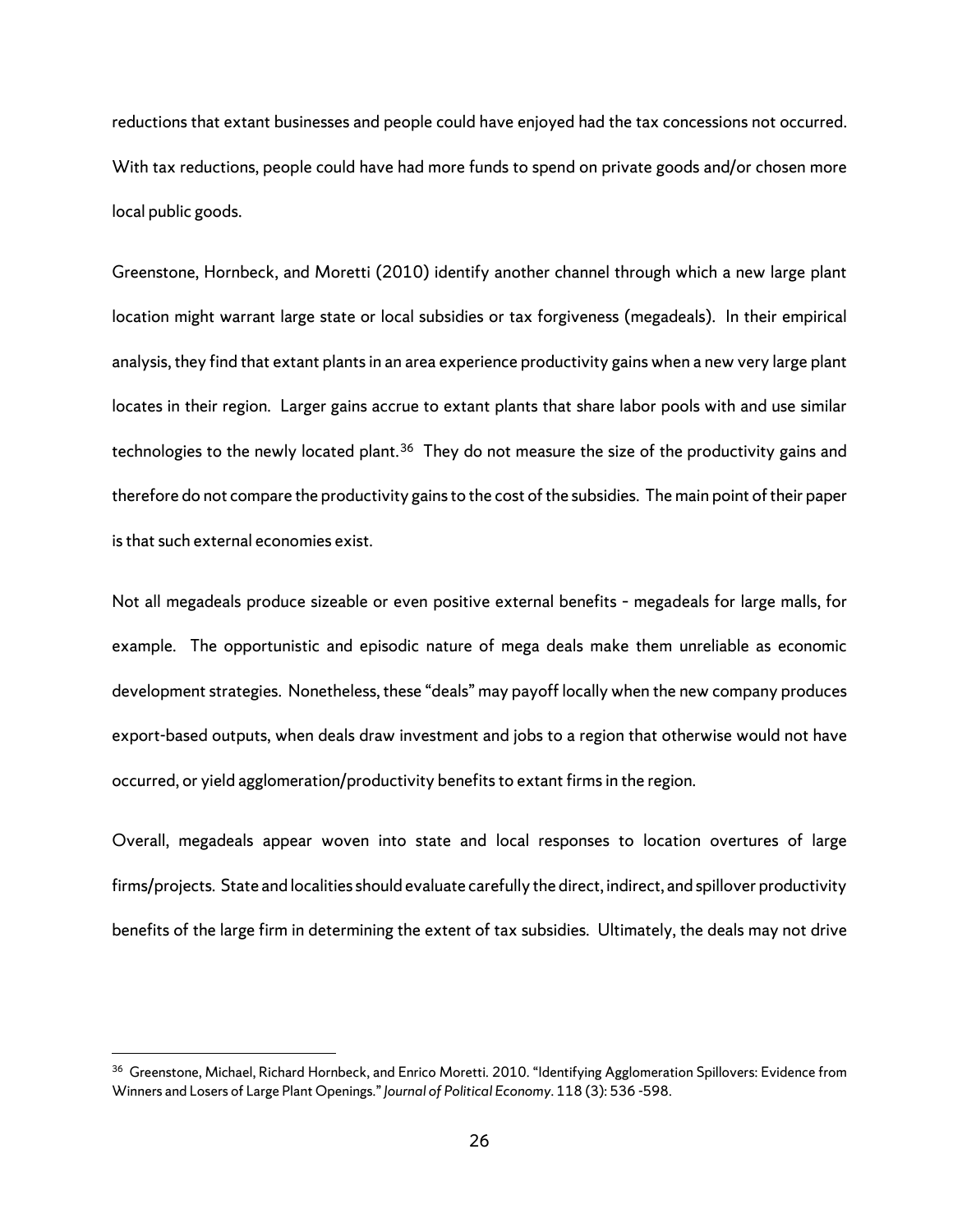location choice, and instead provide economic rents. Or, if they do drive location choice, they, from a national perspective, may induce inefficient location choices.

#### **IX-2. Place Subsidies in Declining Areas of Cities.**

Despite economists' reservations about the efficacy of place subsidies, governments have long used place subsidies in many forms. For example, public housing programs began in the 1930s in Atlanta, and in the 1950s and ensuing decades, public housing, urban renewal, model cities, and other programs aimed to redevelop central cities. Government place subsidies have evolved to tax breaks and other types of subsides available when employers locate in particular areas of cities or regions. The rationale behind place subsidies is to generate economic activity in selected areas to improve employment prospects of disadvantaged workers who reside in the areas.

Spatial mismatch has shaped some thinking about place subsidies. In the 1960s, John Kain found evidence of spatial mismatch or that employment opportunities declined for central city workers, especially for black, male (the language of that time) workers, as jobs decentralized from central cities to adjacent suburbs. He concluded that segregation patterns in housing isolated African Americans from jobs that were leaving the city and moving to suburban locations. Both access to information about the locations of job openings as well as the added cost of commuting from the city to suburban job locations reduced employment for African Americans residing in cities.<sup>[37](#page-30-0)</sup>

<span id="page-30-0"></span><sup>37</sup> Kain, John F. 1968. "Housing Segregation, Negro Employment, and Metropolitan Decentralization. *The Quarterly Journal of Economics.82*(2): 175-197. Retrieved fro[m http://www.jstor.org/stable/1885893.](http://www.jstor.org/stable/1885893) See also Kain, John F. 1992. "The Spatial Mismatch Hypothesis: Three Decades Later." *Housing Policy Debate.* 3(2): 371-462. The research spawned a number of papers on housing values in central cities, with some research finding housing values lower in areas with concentrated number of African-American residents that might compensate for longer commutes to suburban jobs. Follain, Jr. James R, and Stephen Malpezzi. 1981. "Another Look at Racial Differences in Housing Prices." *Urban Studies.* 18: 195-203.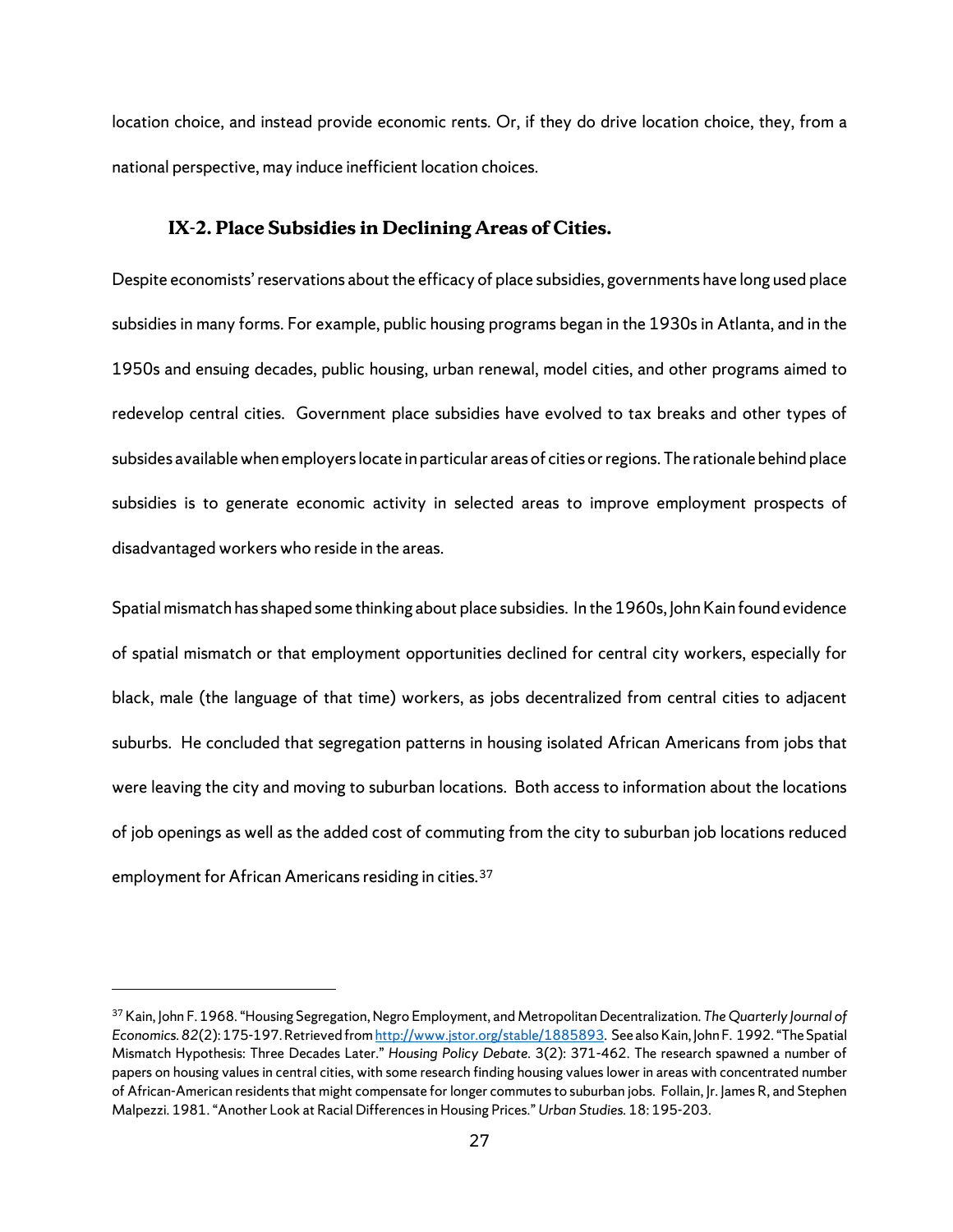Kain and Persky argued against what they termed "ghetto gilding"; that is, place subsidies that provide jobs and other improvements in cities, because they ultimately reinforce existing economically inefficient residential patterns within cities.<sup>[38](#page-31-0)</sup> Instead, they advocated for a first-best approach that would open up housing opportunities for African Americans at suburban locations. More specifically, they recommended addressing discrimination against African-Americans in housing at suburban locations, including discriminatory practices in building, zoning, and lending. With access to housing outside central cities areas, African Americans could live closer to jobs and have better access to employment.

Ellwood, Ihlandfeldt and others in different papers began to question spatial mismatch and Kain's initial findings.<sup>39</sup> Their work did not lead them to support place subsidies, however. More recently, Hellerstein, Neumark and McInerny have also challenged aspects of spatial mismatch.[40](#page-31-2) While acknowledging that spatial mismatch plays a role in joblessness among African American workers in cities, their study finds that the location of employers who hire African American workers is more important than spatial mismatch per se.

More precisely, employers located in central city areas that are nearer African-American residential areas tend to hire white workers for all types of jobs. In contrast, central city employers who hire African-American workers tend to locate farther away from African American residential areas.As a result, African Americans work farther away fromtheir residences than other races. Because of the above hiring patterns,

<span id="page-31-0"></span><sup>38</sup> Kain, John F. and Joseph J. Persky. 1969. "Alternatives to the Gilded Ghetto." *The Public Interest.* 14: 74-91.

<span id="page-31-1"></span><sup>39</sup> Ellwood, David. 1986. "The Spatial Mismatch Hypothesis: Are There Teenage Jobs Missing in the Ghetto?" In *The Black Youth Employment Crisis.* Edited by Richard B. Freeman and Harry J. Holzer. Chicago: University of Chicago Press. Pp 147- 187. Ihlandfeldt, Keith. 1994. "The Spatial Mismatch between Jobs and Residential Locations Within Urban Areas," *Cityscape: A Journal of Policy Development and Research*. 1(1): 219-243.

<span id="page-31-2"></span><sup>40</sup>Hellerstein, Judith K. David Neumark and Melissa McInerney. 2007. "Spatial Mismatch or Racial Mismatch?" NBER Working Paper Series. Working Paper 1316[1 http://nber.org.papers/w13161](http://nber.org.papers/w13161)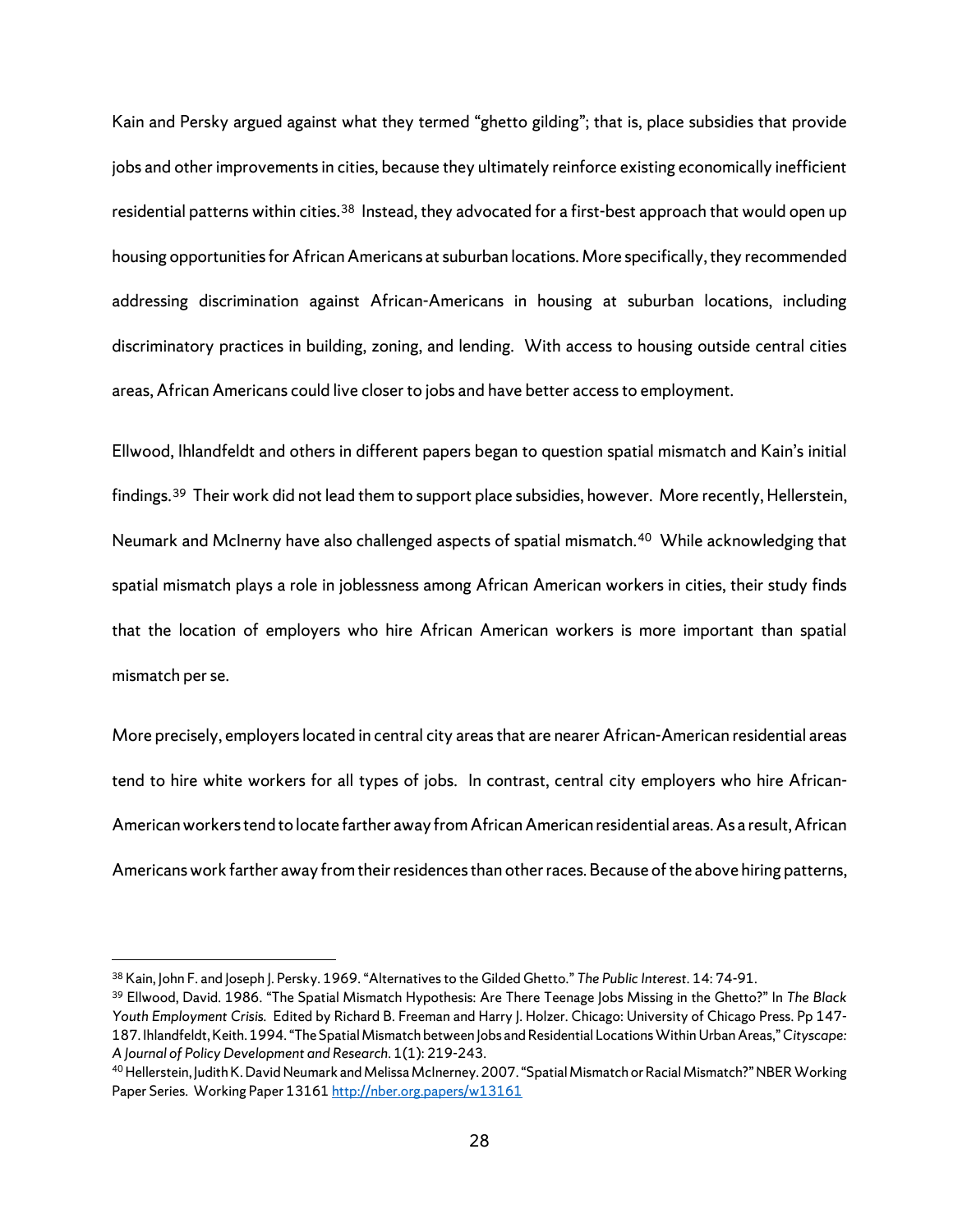Hellerstein et al. suggest that placed-based policies motivated by the need to address spatial mismatch or bring jobs to specific areas of cities may not increase employment among African Americans or other groups, and may not address poverty reduction to the extent that the policy makers anticipate.

Overall, the above literature questions whether programs that aim to attract new employers to depressed areas or foster business already in the area to expand and reduce unemployment in the depressed area. Even if the subsidies do create new jobs, they may not employ workers who live in the depressed area. I turn to a review of federal, state, and local programs that use tax and other incentives to create jobs.

### **X. Tax Incentives as Tools for Development of Distressed Areas**

Fueled by thinking on supply-side economics, states created enterprise zones as early as the 1980s to attract manufacturing enterprises to distressed economic zones of cities to increase the number of jobs and wages in these areas. A reading of the empirical findings suggests more tax incentive programs have failed to deliver job creation than have succeeded. Among the reasons is that new jobs in zone areas may displace jobs in other areas of the city when businesses relocate from outside the zone to inside the zone.

Analysts therefore have observed that counting the total number of new jobs in an enterprise zone may overstate the total number of jobs created. A related question is whether the jobs created benefit the zone residents, as the EZ program intends.[41](#page-32-0) Enterprise zone program evaluation should also account for the types of jobs created (ex. full or part-time), the duration of the jobs, and the level of wages.

Capitalization of the program benefits into land prices, housing prices, and housing rents represent an unintended effect of enterprise zone policies. Capitalization can occur when a program successfully

<span id="page-32-0"></span><sup>41</sup> Peters, Alan H., and Peter S. Fisher. 2002. State Enterprise Zone Programs: Have They Worked? Kalamazoo, MI: W.E. Upjohn Institute for Employment Research[. https://doi.org/10.17848/9781417524433](https://doi.org/10.17848/9781417524433)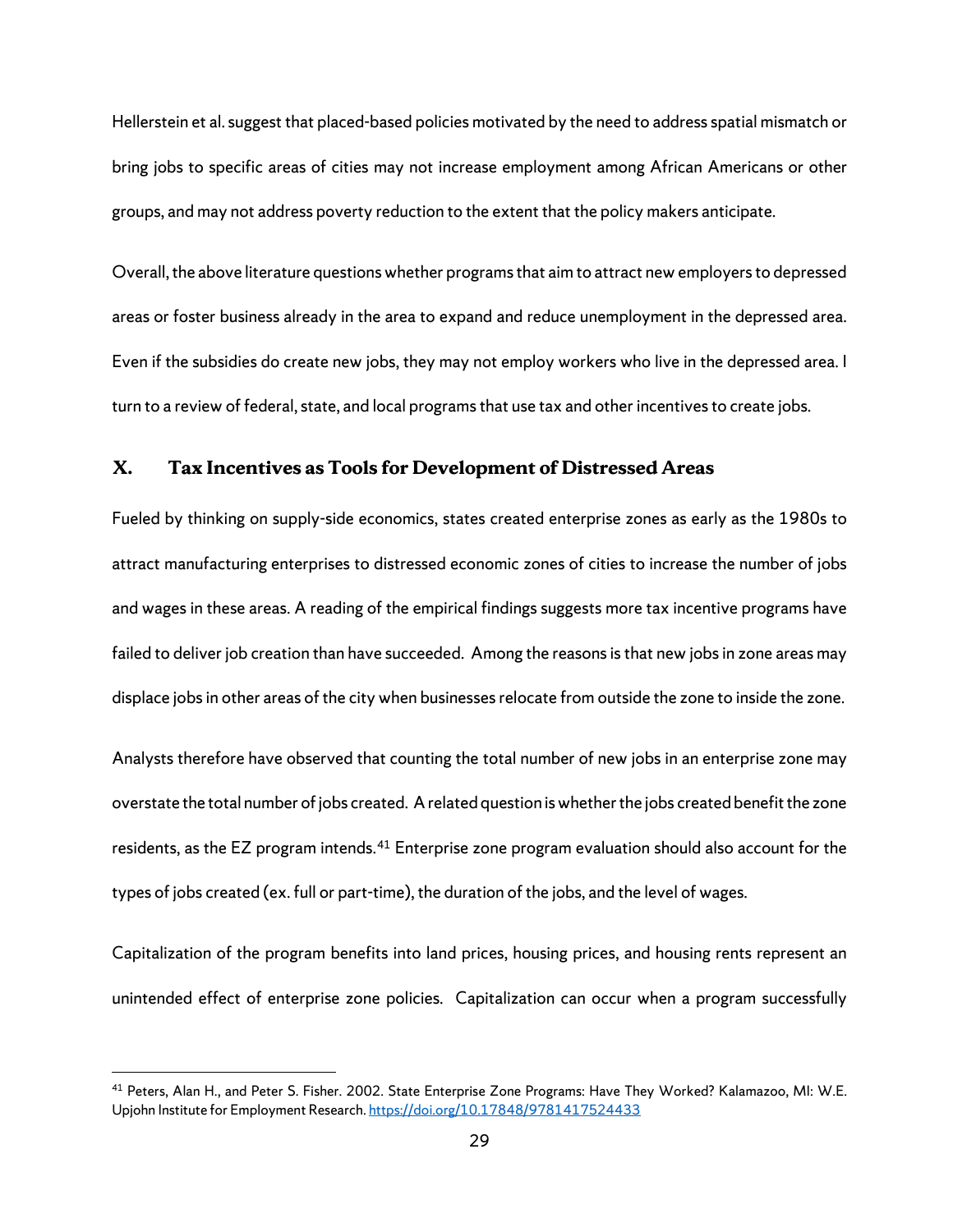attracts firms and/or households to the targeted area. Residents may find their housing prices and rents increase in the area. Current homeowners gain, while renters who experience higher rents and who are employed prior to the enterprise zone program may see their real incomes decline. The capitalization effects also apply to Federal Empowerment Zones that were adopted in the 1990s, and are considered in a later section of this paper.

In summary, evaluation of tax incentives and other employment programs should include the number and types of jobs created − export-based jobs, and full or part-time jobs −, the duration of the jobs, and the workers who receive the jobs; that is, residents of the zone who were previously unemployed, for example. Evaluations also should measure the wages for the new jobs, poverty reduction in the area, and housing price capitalization or rent increases in the zone. Capitalization is of particular concern for programs that target a small urban area because housing supply is more inelastic in a smaller area there than it is for an entire region. Housing prices and rents are more apt to increase in EZ areas.

#### **X-1. More Details on States' Subsidies to Low-Income Areas of Cities**

As various times, 40 states have adopted EZ policies. Tax reduction incentives for firms relocating or expanding in the targeted area represent a common dimension of EZ programs, although the types of taxes forgiven, and additional incentives provided vary considerably among states and programs. For example, states and localities have reduced one or more taxes on inventories, property, corporate income business income, or sales for businesses that locate or expand their employment in the zone. Existing businesses may qualify for the tax benefits whether they expand their employment, depending on the particular state program. In some cases, EZ programs include grants-in-aid to improve social conditions in the targeted local area and/or make infrastructure improvements in the local area as well as the tax incentives.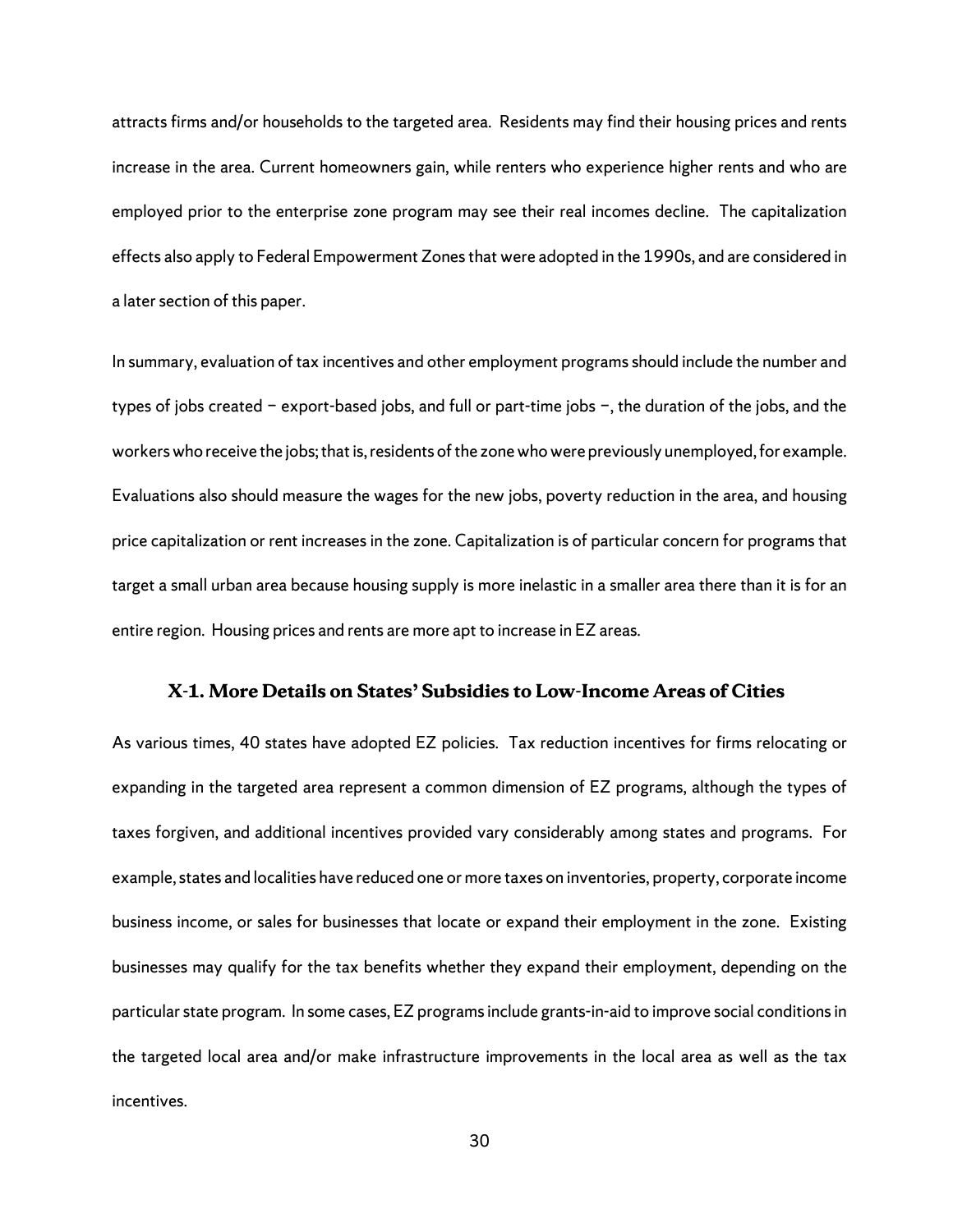Bartik collected data on the structure of the tax incentives offered in 33 states and 45 industries. Together, the 33 states comprise 92 percent of U.S. GDP, and the 45 industries in the 33 states comprise 91 percent of U.S. labor compensation.<sup>42</sup> His data do not only consider tax incentives for EZ programs. Rather, the data describe several business incentives, including local government property tax abatements, sales tax forgiveness on business inputs, tax credits against state businesses taxes for job creation, state or local customized job training, state abatements for corporate income taxes, and research and development tax credits.

Property taxes and sales taxes on business inputs account for 57 percent of state and local tax incentives on business. However, property tax abatements and salestax relief on business inputs and inventories do not directly subsidize hiring more workers. Instead, the incentives promote firm expansion and employment increases by increasing businesses' profits. On the other hand, if part of the incidence of property and sales taxes falls on capital, the incentives could reduce the cost of capital, and along with encouraging business expansions, may encourage substitution of capital for labor.<sup>43</sup> Bartik further notes, that since 1990, states have shifted qualifications for tax incentives more directly to reward job creation.

The following section reviews what we know about the effectiveness of state EZ programs, based on a selection of often-cited studies. Early EZ programs aim to increase manufacturing jobs in the zone. Some studies examine employment changes in the zone, while other studies get more granular and examine

<span id="page-34-1"></span><span id="page-34-0"></span><sup>&</sup>lt;sup>42</sup> Bartik, Timothy I. 2017. "A New Panel Database on Business Incentives for Economic Development Offered by state and Local Governments in the United States." Prepared for the Pew Charitable Trusts. http://research.upjohn.org/reports/225 43 Papke and others make this point. Papke, Leslie E. 1993. "What Do We Know about Enterprise Zones?" in Tax Policy and the Economy. Volume 7 J.M. Poterba, Ed., NBER MIT Press: 37-72.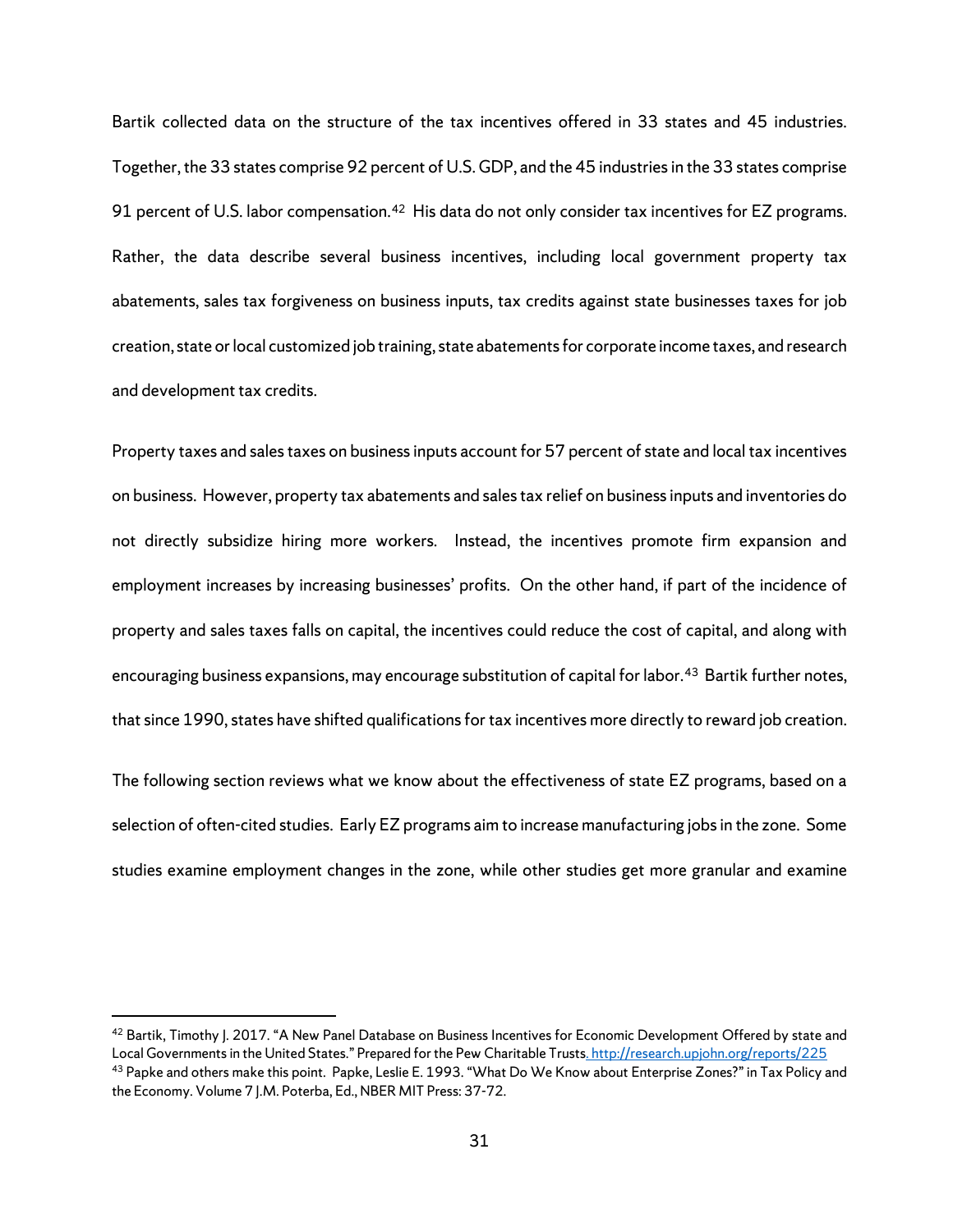employment changes among low-wage workers. Figure 2 contains a summary of each study that is reviewed in more detail below.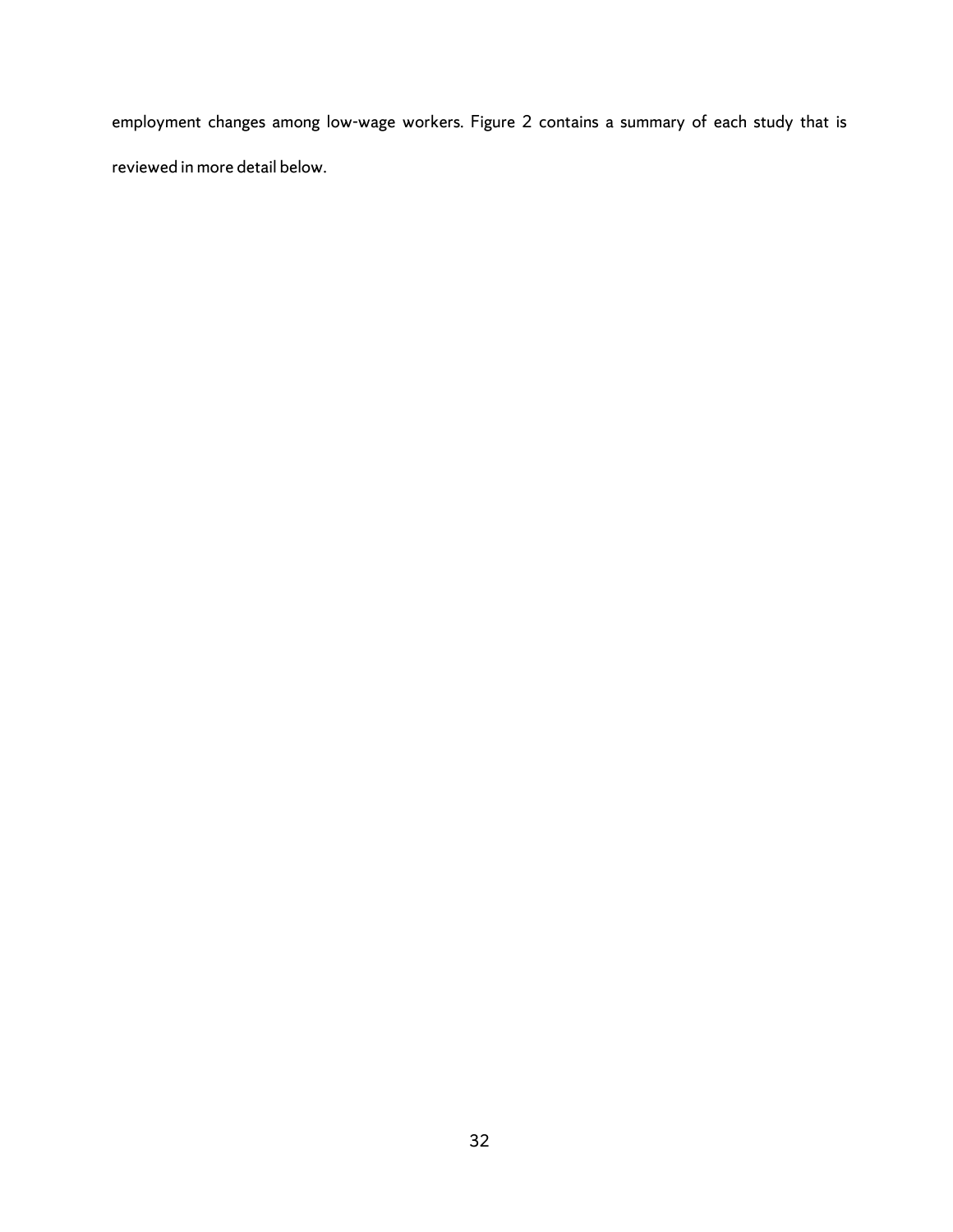# **Figure 2**

|  |  |  | Selected Studies of Place Subsidies for Areas of Cities |
|--|--|--|---------------------------------------------------------|
|--|--|--|---------------------------------------------------------|

| Study/Authors                   | Enterprise Zone Incentives and Places Analyzed                                                                                                                                                                                                                                                                                                                                 | Results                                                                                                                                                                                                                                                                                                                                                        |
|---------------------------------|--------------------------------------------------------------------------------------------------------------------------------------------------------------------------------------------------------------------------------------------------------------------------------------------------------------------------------------------------------------------------------|----------------------------------------------------------------------------------------------------------------------------------------------------------------------------------------------------------------------------------------------------------------------------------------------------------------------------------------------------------------|
| Rubin and<br>Richards<br>(1992) | Examined results for zones in United Kingdom (UK) and<br>states in U.S.                                                                                                                                                                                                                                                                                                        | UK zones not found to generate jobs.<br>Successful EZ program is states<br>characterized by: areas that have<br>potential for private development;<br>have a significant portion of industrial<br>and commercial activity; can support a<br>professionally managed and active<br>organization that establishes a public-<br>private partnership.               |
| Papke (1993)                    | Examines early evidence on enterprise zones in states.                                                                                                                                                                                                                                                                                                                         | Subsidies to capital induces<br>substitution of capital for labor.<br>Infrastructure deficiency or lack of<br>trained labor discourage location more<br>than a high cost of capital. Labor<br>subsidies create employment but do<br>not necessarily increase workers'<br>wages.                                                                                |
| Papke (1994)                    | Indiana EZ program grants relief from 100% of local<br>property tax on business inventories and an employment<br>tax credit for 10% of wages with max. credit of \$1,500.                                                                                                                                                                                                      | Inventories increase and<br>unemployment claims decrease in the<br>10 Indiana zones in the 1980s.                                                                                                                                                                                                                                                              |
| Boarnet and<br>Bogart (1996)    | Tax credits against corporate income taxes if firm hires new<br>full-time employees. Also, reduced sales taxes and<br>reductions in unemployment insurance taxes.                                                                                                                                                                                                              | No effects on employment or property<br>values at the municipal level in<br>enterprise zones municipalities relative<br>to municipalities eligible for enterprise<br>zones but did not receive zone<br>designation.                                                                                                                                            |
| Neumark and<br>Kolko (2010)     | California EZ program provides tax credits for 50% of<br>qualified wages (defined as 150% of minimum wage) for<br>disadvantaged workers regardless of whether they live in<br>the enterprise zone area, income tax credit for sales and use<br>taxes on machinery purchases, accelerated depreciation,<br>and income tax credits for workers who live and work in the<br>zone. | Enterprise zones in CA do not increase<br>total employment in the enterprise<br>zone and reduces the total number of<br>businesses. May indicate that<br>businesses consolidate as number as<br>fewer business employ the same<br>number of employees. Study also finds<br>that the shares of jobs in low-wage<br>manufacturing industries do not<br>increase. |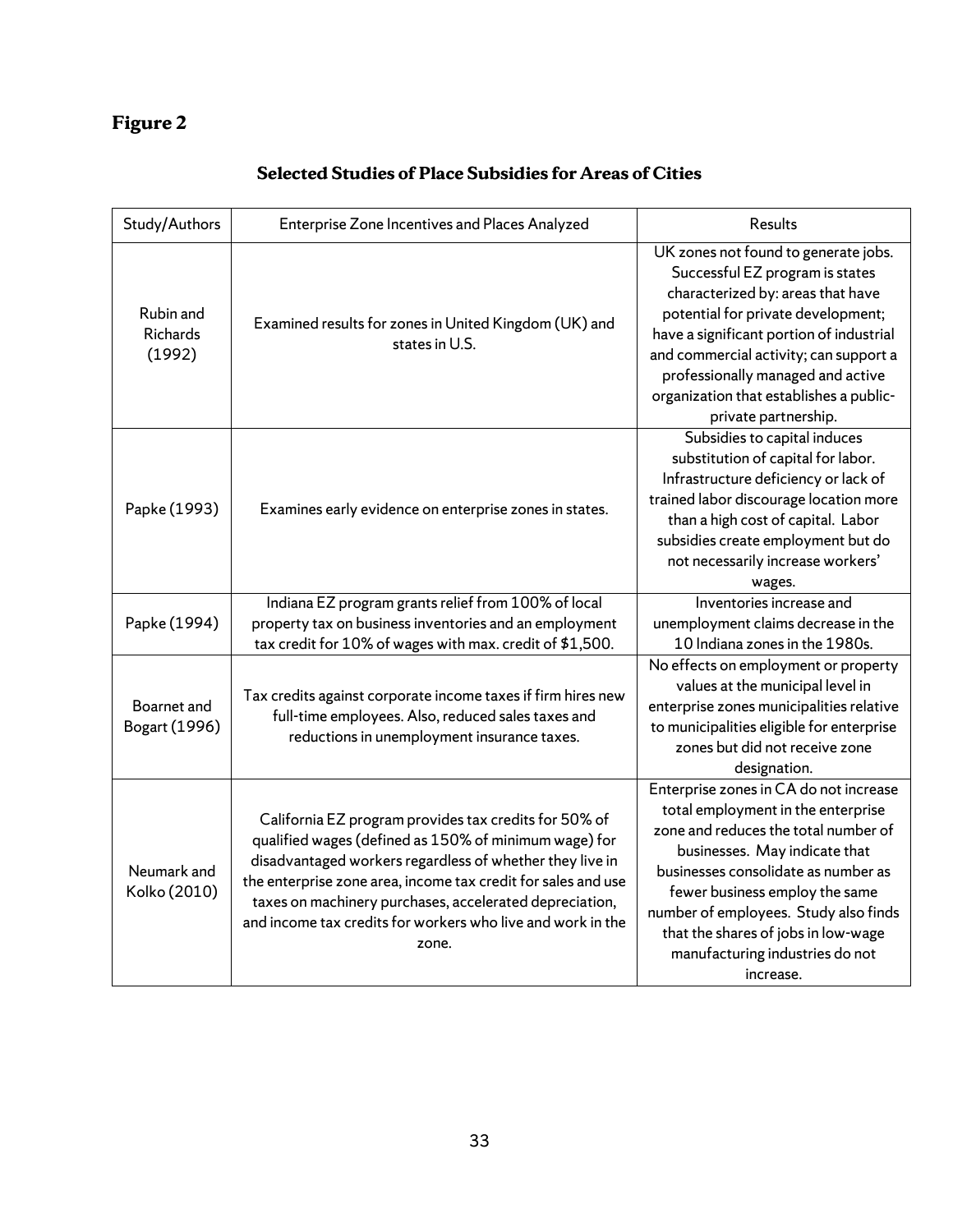| Study/Authors                                       | <b>Federal Empowerment Zones</b>                                                                                                                                                                                                                                                                                                                                                                                                                                                                                                                                                 | <b>Results</b>                                                                                                                                                                                                                                                                                                                                                                                                               |
|-----------------------------------------------------|----------------------------------------------------------------------------------------------------------------------------------------------------------------------------------------------------------------------------------------------------------------------------------------------------------------------------------------------------------------------------------------------------------------------------------------------------------------------------------------------------------------------------------------------------------------------------------|------------------------------------------------------------------------------------------------------------------------------------------------------------------------------------------------------------------------------------------------------------------------------------------------------------------------------------------------------------------------------------------------------------------------------|
| Ham, Swenson,<br>Imrohrorglu,<br>and Song<br>(2011) | Simultaneously estimates effects of incentives associated<br>with Enterprise Zones in CA, FL, MA, NY, OH, and OR<br>created in the 1990s, as well as Federal Empowerments<br>Zones and Enterprise Community Programs. State zone<br>benefits range from hiring incentives and state exemptions<br>from payroll taxes to property tax abatements.                                                                                                                                                                                                                                 | Poverty and unemployment during the<br>1990s reduced in state enterprise<br>zones located in CA, MA, and NY.<br>Finds significant reduction in poverty<br>and unemployment and increased in<br>wages and salary income and<br>employment in Federal Empowerment<br>Zones and Enterprise Community<br>Programs.                                                                                                               |
| Busso,<br>Gregory, and<br>Kline (2013)              | Federal Empowerment Zones located in six large cities<br>subsidize the employment of workers who live and work<br>inside the zone. In addition to the wage subsidy for these<br>workers, zones also receive a substantial block grant for<br>business assistance infrastructure, training programs,<br>housing subsidies, and other physical developments. The<br>Department of Housing and Urban Development estimated<br>that the federal tax credits and block grants stimulated as<br>much as five times the their amounts in additional private<br>investment in the zones. | From 1992 to 2000, empowerment<br>zone designation created jobs in zone<br>areas for zone and non-zone residents.<br>Earnings increased for local workers<br>and they found increases in housing<br>prices but not rents and not the cost of<br>living for zone residents. Results did<br>not reveal the relative importance of<br>the wage credits, block grants, and<br>private investment in jobs and earnings<br>growth. |
| Hanson<br>(2009)                                    | Examines employment, poverty and median property<br>values changes between 1990 and 2000 in census tracts<br>with empowerment zones.                                                                                                                                                                                                                                                                                                                                                                                                                                             | Does not find empowerment ones<br>created jobs or reduced poverty in<br>empowerments zones. He finds that<br>median property values increased in<br>the zones, which he infers is indirect<br>evidence of increases in economic<br>activity in empowerment zones.                                                                                                                                                            |
| Hanson and<br>Rohlin (2011)                         | Examines changes (between 1994 and 1996 and between<br>1994 and 2000) in shares of total city establishments and<br>in shares of total city employment in census tracts with<br>empowerment zones for each of seven industry categories,<br>using Dun and Bradstreet Data.                                                                                                                                                                                                                                                                                                       | The wage tax credit increases<br>establishment and employment shares<br>in less capital-intensive industries -<br>retail sales and service industries and<br>decreases shares in transportation and<br>in finance, insurance and real estate<br>industries.                                                                                                                                                                  |

# **Selected Studies of place Subsidies for Areas of Cities (Continued)**

 $\frac{1}{2}$ Source: Cited studies and author summaries.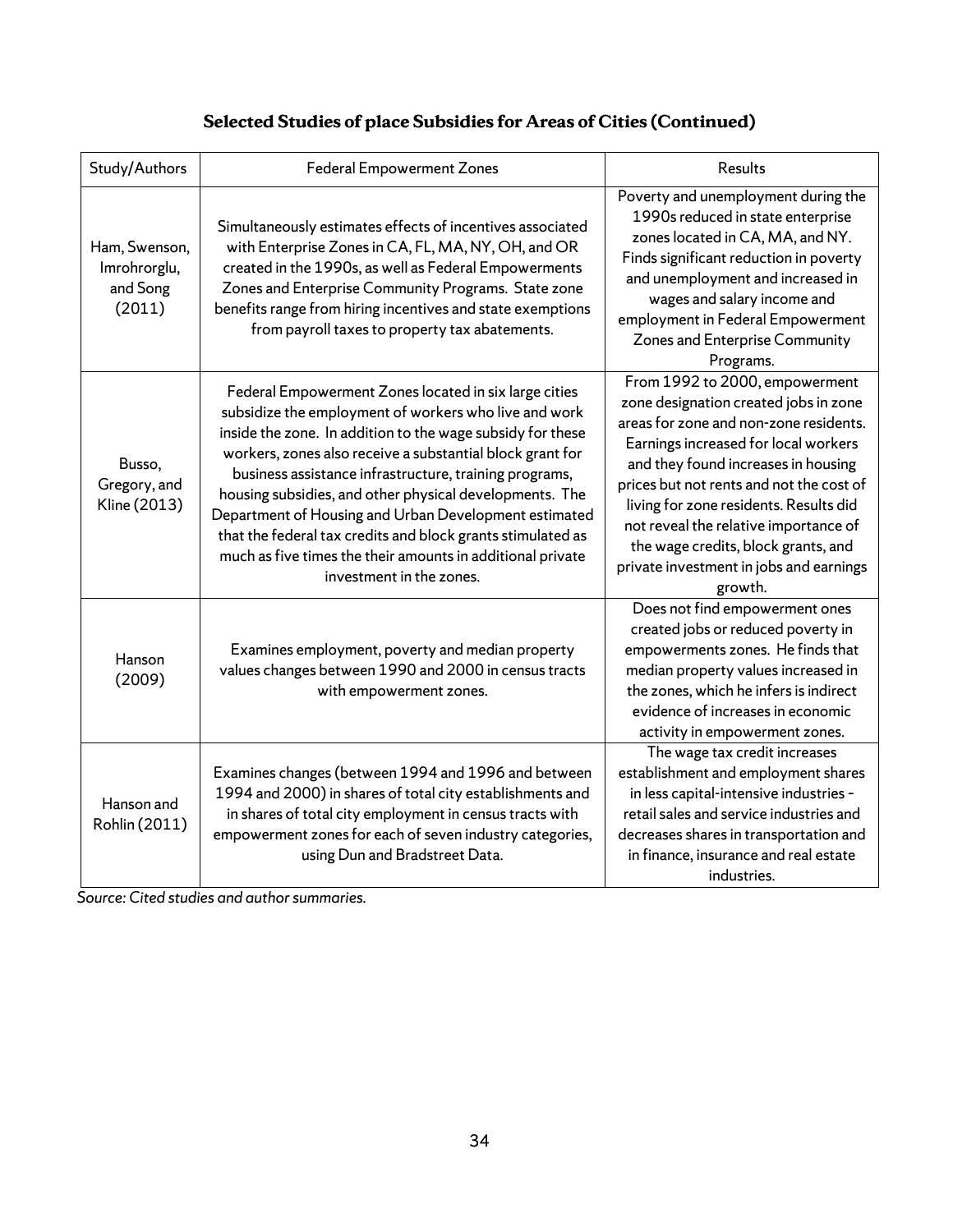| Study/Authors | <b>Federal Empowerment Zones</b>                | Results                                   |
|---------------|-------------------------------------------------|-------------------------------------------|
|               |                                                 | Find increases in number of               |
|               |                                                 | households with incomes twice             |
|               | Examines changes between 1990 and 2000 in       | the poverty rate, but                     |
|               | the number of households in: nine separate      | households with incomes of                |
|               | income categories relative to the poverty line; | \$100,000 or more drive almost            |
|               | 13 separate income categories; 16 separate      | all of the increase. Also, find           |
|               | housing gross rent and housing value categories | increases in density of                   |
| Reynolds and  | for 838 census blocks with empowerment zones    | households with incomes less              |
| Rohlin (2015) | and 3,658 census blocks in enterprise           | than $\frac{1}{2}$ the poverty line. Find |
|               | communities (applied for and did not receive    | increases in rents and housing            |
|               | empowerment zone status). Uses empowerment      | values for high-cost housing in           |
|               | zones' blocks as experimental group and         | empowerment zones. Overall,               |
|               | enterprise communities' blocks as a control     | zone designation benefits                 |
|               | group.                                          | higher income households, and             |
|               |                                                 | increases the number of                   |
|               |                                                 | household in deep poverty.                |

**Selected Studies of Place Subsidies for Areas of Cities (Continued)**

*Source: Cited studies and author summaries.* 

 $\overline{a}$ 

# **X-2. Evidence on Effectiveness of State Enterprise Zone Programs**

Initial EZ programs focused on property tax relief, sales tax abatements, reductions in unemployment insurance taxes, and accelerated depreciation on new equipment for state corporate income taxes. Papke conducted an early study that analyzed employment and other economic effects of Indiana's EZ program. Indiana's program at that time forgave property taxes on business inventories as well as provided employers with a wage tax credits equal to 10 percent of wages up to a \$1,500 maximum for each zone resident hired.<sup>44</sup> Using a quasi-experimental design and panel data for local tax jurisdictions - not enterprise zones per se – she compares employment and other outcomes for local tax jurisdictions that contain zones with the same outcomes for similar local tax jurisdictions that do not contain zones.

<span id="page-38-0"></span><sup>44</sup> Papke, Leslie E. 1994. "Tax Policy and Urban Development: Evidence from the Indiana Enterprise Zone Program." *Journal of Public Economics.* 54: 37-49.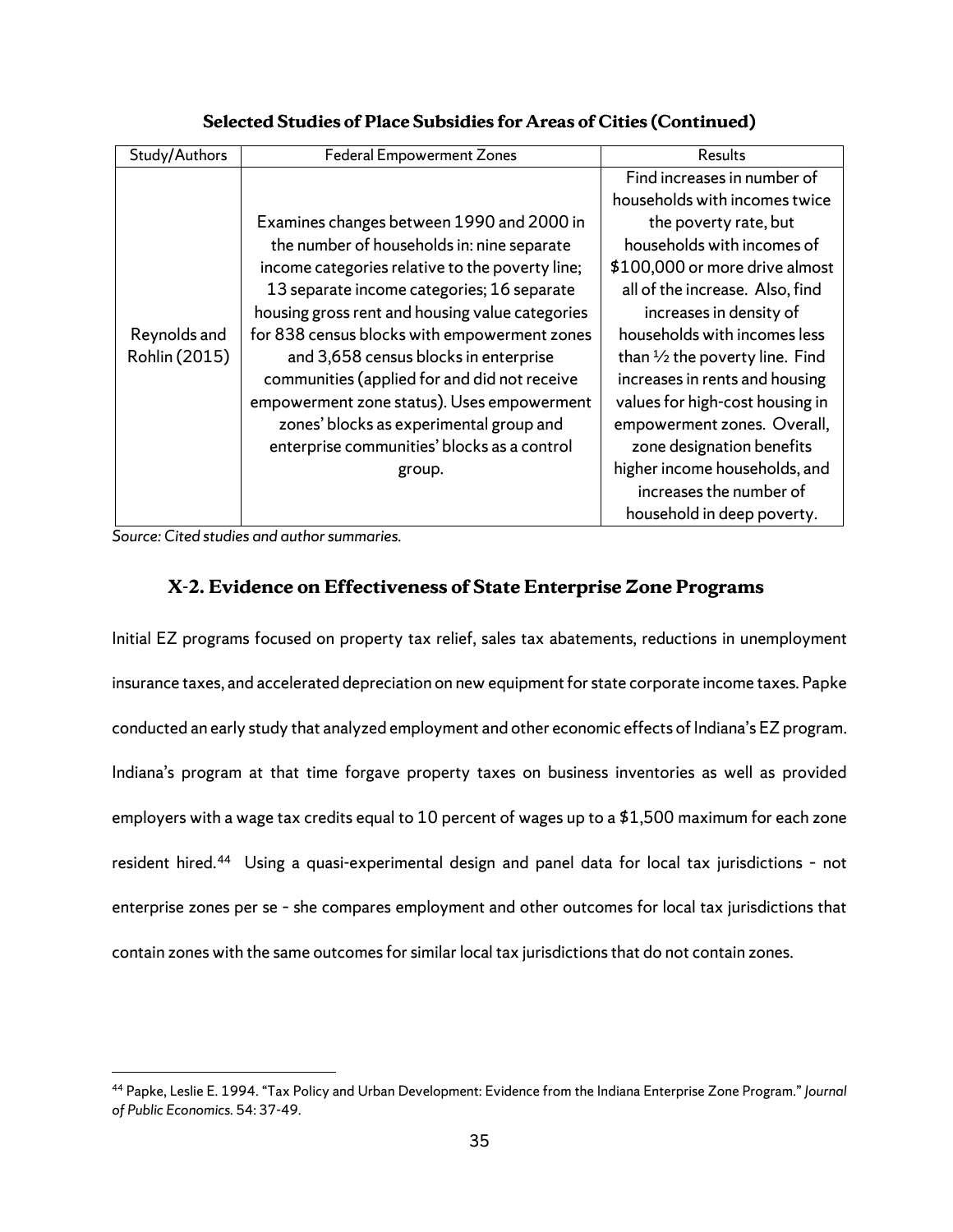She finds that in local jurisdictions with zones, business inventories increased 8 percent, an expected result because property tax abatement on business inventories represents the most generous aspect of the enterprise zone tax incentive package. In addition, the value of machinery and equipment declined, while local unemployment claims decreased. With the limitation on available data, the study could not establish a direct link between employment of zone residents and wage tax credits, however.

Boarnet and Bogart also apply quasi-experimental methods, similar to Papke's, to examine the EZ effects for New Jersey's program. <sup>[45](#page-39-0)</sup> They examine employment and property value increases in New Jersey municipalities that received EZs compared to those municipalities with areas that qualified as EZs but were not designated as EZs.

In New Jersey, firms expanding in or relocating to the zone and hiring new full-time employees received tax credits against the state corporate income tax, reductions in sales taxes on business purchases, reductions in retail sales taxes, and reductions in unemployment insurance taxes. They find no employment effects in municipalities with EZs compared to municipalities without zones, and no difference in property values between municipalities with zones and municipalities without zones. Due to data limitations, they also could not measure employment and property value effects for the EZ areas themselves.

California has packaged a set of incentives for firms that locate or are located in specified zone areas and hire disadvantaged workers regardless of their residences. Neumark and Kolko use a quasi-experimental design and compare employment changes in zone areas with employment changes in similar areas that do

<span id="page-39-0"></span><sup>45</sup> Boarnet, Marlon G. and William T Bogart. 1996. Enterprise Zones and Employment." *Journal of Urban Economics.* 40(2): 198-215.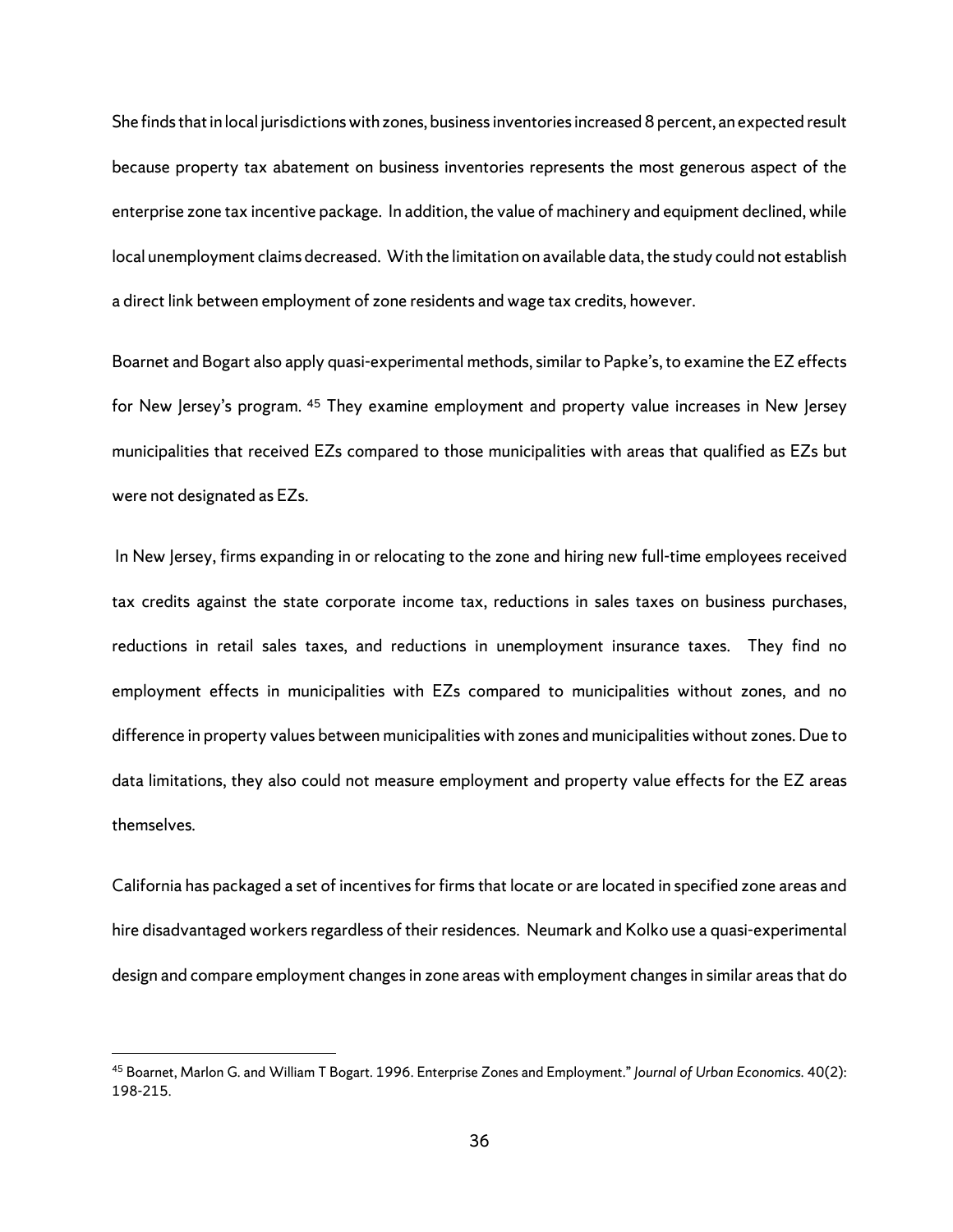not receive zone designations. [46,](#page-40-0)[47](#page-40-1) They use Dun and Bradstreet national longitudinal establishment files and measure changes in employment within zones and in their control areas during the 1992-2004 period. They also account in their analysis for federal programs, such as Enterprise Communities and Empowerment Zones that overlap the EZ zone areas during their measurement period.

The most costly aspect of the California program is that it subsidizes establishments to hire "disadvantaged workers" without regard to their residences. In addition, the program offers tax reductions for business sales taxes, accelerated depreciation, longer carry forward periods for losses on state corporate income taxes, and personal income tax credits to zone employees.

Their study does not find evidence that establishments increase employment in EZs. Because the subsidy to low-wage workers combined with the machinery/equipment depreciation allowances favor manufacturing establishments that hire low-wage workers, they also examine whether the share of lowerwage manufacturing industries increase in the zones. They find no evidence that the shares of lower-wage manufacturing industries increase.

While Neumark and Kolko do not find evidence that the California EZ program increases employment of low-wage workers or total employment in the zones, they are careful to state that their results only apply to California, because zone programs in other states use different incentives. Nonetheless, as the results for the above studies illustrate, the prevailing evidence is that tax incentives have not had measurable

<span id="page-40-0"></span><sup>46</sup> Neumark, David and Jed Kolko. 2010. "Do Enterprise Zones Create Jobs? Evidence from California's Enterprise Zone." *Journal of Urban Economics.* 68: 1-19.

<span id="page-40-1"></span> $^{47}$  They point out that previous studies suffer measurement error because, given available data, the studies could not use data for the EZ itself. Instead, studies have used data that measure variables for local taxing districts, census tracts, and municipalities to approximate EZs.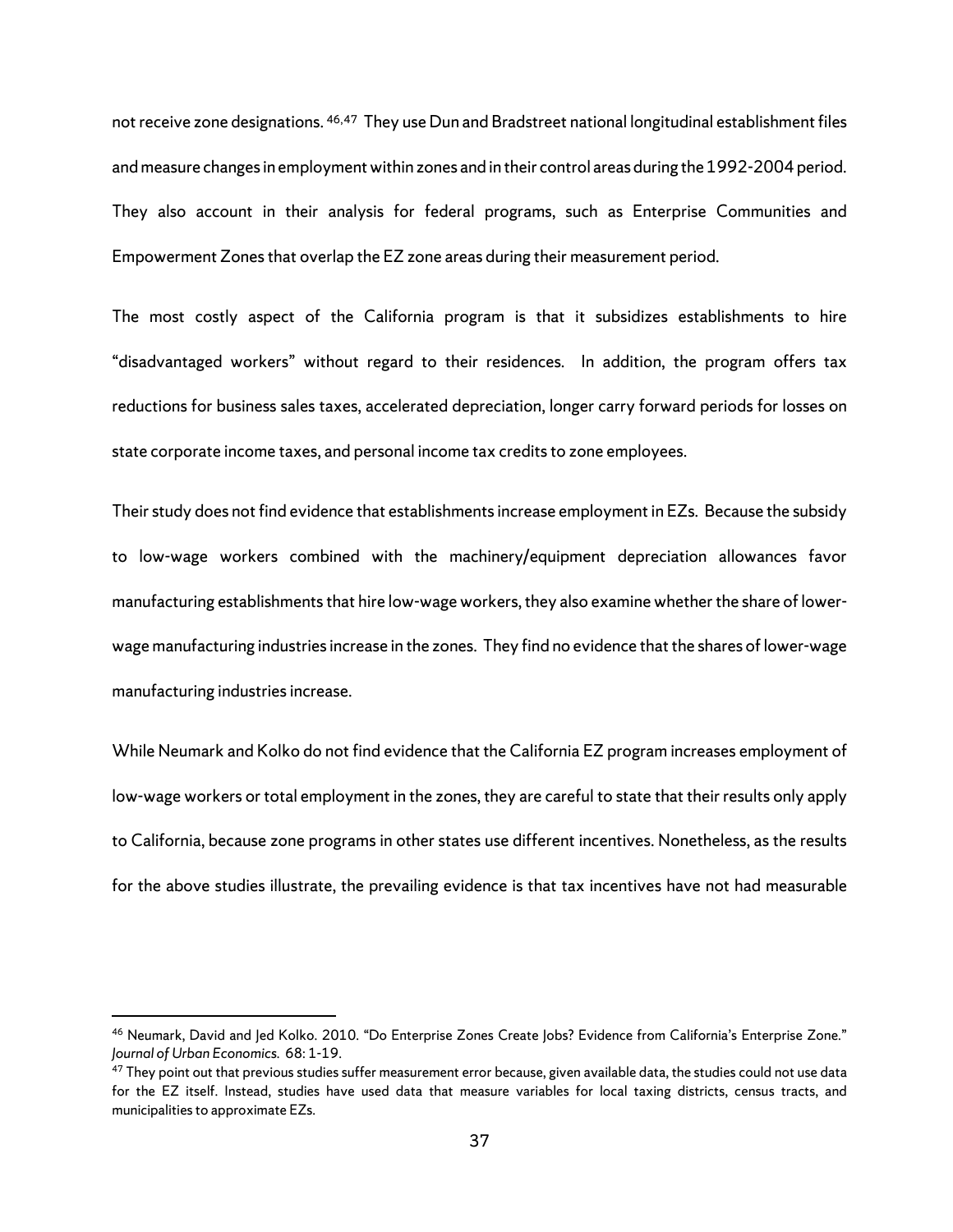effects on employment or poverty reduction in EZs. Perhaps because of the foregoing evidence, states have deemphasized EZ tax subsidies in recent years in favor of other types of place subsidies.

#### **X-3. Evidence on the Effectiveness of Federal Empowerment Zones**

The federal government in 1993 through the U.S. Department of Housing and Urban Development designated eight urban communities in eight different cities as Federal Empowerments Zones(FEZs) that span on average 10 square miles in each city. Employers in each FEZ received (for up to ten years) a tax credit of 20 percent on the first \$15,000 of wages paid to each worker who both lives and works in the zone. Employers in the zone also qualified for expanded expensing allowances for equipment purchases applied to their federal corporate income taxes; favorable treatment on capital gains from investments; and tax-exempt bond financing. In addition, six urban local governmentswith FEZs each received a \$100 million block grant to fund one or more of business assistance, worker training, youth services, and/or housing assistance. Three rural areas with zone designations received the same tax advantages as above and \$40 million in block grants. At the same time, the federal government designated Enterprise Communities (ECs) – 49 cities that applied for but did not receive FEZ designation. ECs did not initially receive tax credits but received tax-exempt bond financing and each local government received \$2.95 million in block grants.

Busso, Gregory and Kline use quasi-experimental techniques like those used in EZ studies to examine the employment, wage and housing price effects in FEZs compared to a control group of urban ECs.<sup>[48](#page-41-0)</sup> Most of the FEZs consist of contiguous groups of census tracts. Accordingly, Busso et al. use confidential

<span id="page-41-0"></span><sup>&</sup>lt;sup>48</sup> Busso, Matias, Jesse Gregory, and Patrick Kline. 2013. "Assessing the Incidence and Efficiency of a Prominent Placed Based Policy." *American Economic Review.* 103(2): 897-947.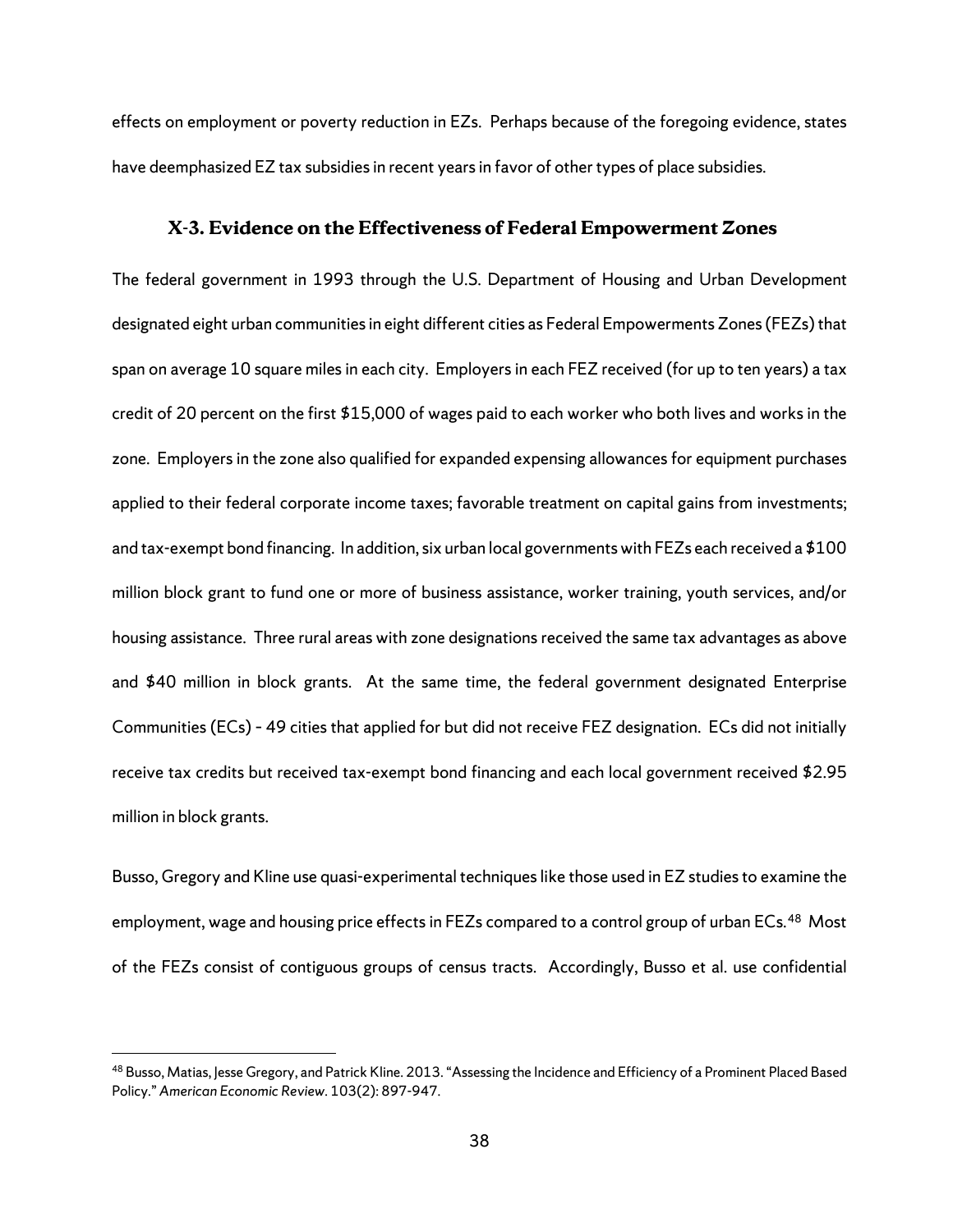microdata from the Decennial Census, the Standard Statistical Establishment List, and the Longitudinal Business Database to construct a panel of employment, wages, and housing prices for households and establishments in each of the relevant census tracts.

They find employment increases for FEZs relative to the control group. Further, larger firms (six or more employees) in the FEZs have increased employment more than firms with five or fewer employees. Thus, there are both a larger number of firms with six or more employees and a greater number of employees in FEZs overall. Weekly wages increase for workers who both live and work in the FEZ, but not for workers who work inside but reside outside the FEZ. They also find that housing values have increased in the zones but that housing rents have not increased. In summary, their evidence suggests that FEZ residents find jobs, have higher wages, and do not have higher rents that offset their wage gains.

One caveat, however, is that the research cannot identify whether the employment and wage changes are due to tax incentives, wage subsidies, or block grants. The exact mechanisms that lead to employment increases is subject to speculation; and leaves open the question of whether removing one element of the program – the block grant, for example – would lead to similar employment, wage and housing price results.

Ham, Swenson, Imrohoroglu and Song have estimated effects of incentives associated with state EZs, FEZs, and federal ECs on unemployment rates, poverty rates, the fraction of households with wage and salary income, household average wage and salary income, and employment for residents of census tracts in designated zones using data for the 1980, 1990 and 2000 periods.<sup>[49](#page-42-0)</sup>

<span id="page-42-0"></span><sup>49</sup> Ham, John C. Charles Swenson, Ayse Imrohoroglu and Heonjae Song. 2011. "Government Programs Can Improve Local Labor Markets: Evidence from State Enterprise Zone, Federal Empowerment Zones, and Federal Enterprise Community." *Journal of Public Economics.* 95: 779-797.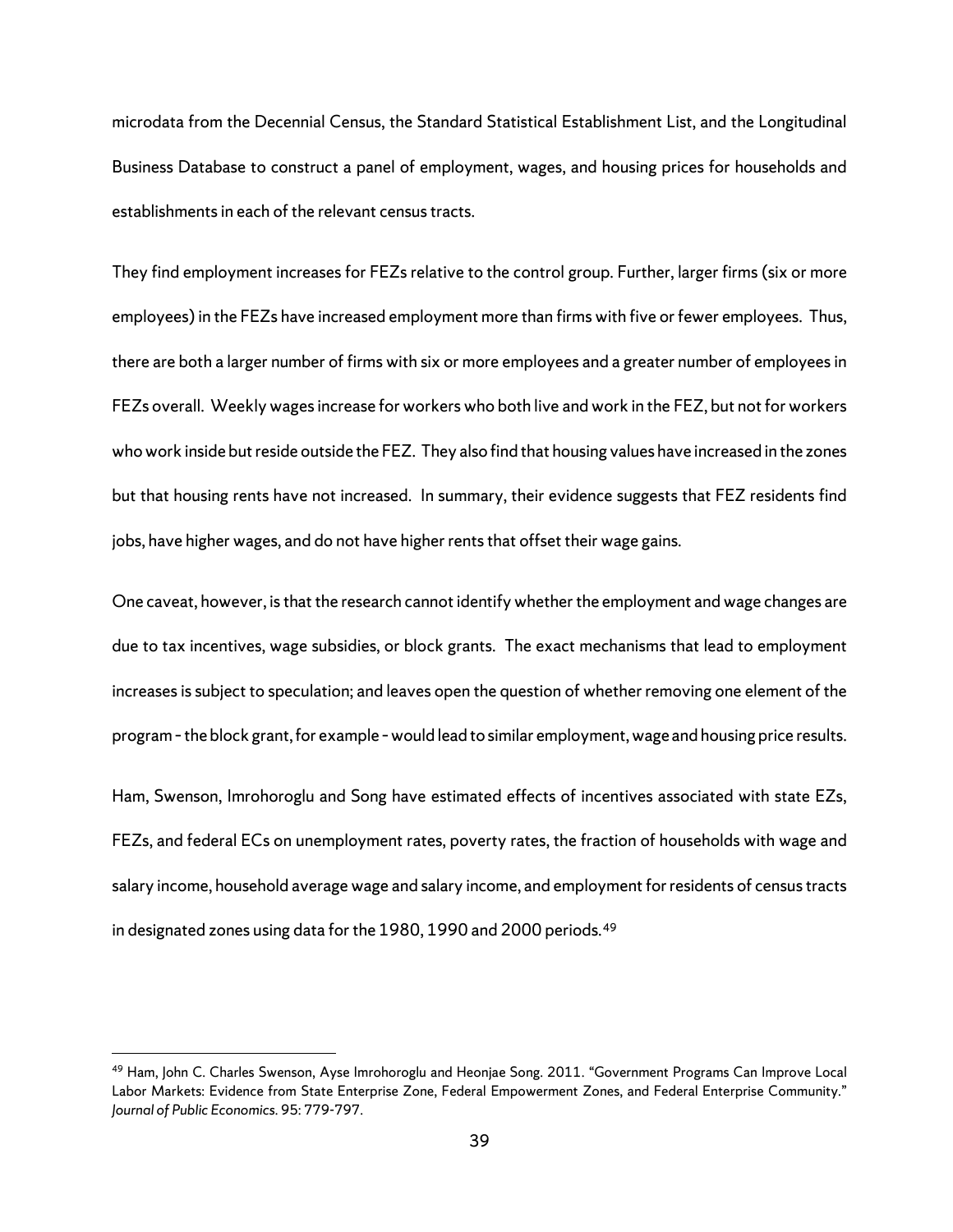Ham et al. find that places with EZs experienced increases in wages and salaries, reduced poverty, and lowered unemployment on average for all the states and areas in their sample, although the strength of the results are heterogeneous among states and areas. For example, FEZs have had larger effects in California and Massachusetts for both of the estimators in their research, but in Florida, they find FEZ effects for only one of the two estimators. In addition, one of the two estimators reveals reductions in poverty and increases in the fractions of households with wage and salary income – not lower unemployment − for New York, Ohio, and Oregon.

The subsidies to FEZs reduce unemployment and poverty in census tracts, increase wage and salary income, as well as employment. ECs experience similar effects on unemployment and poverty reduction, as well as increases in average wages and employment. Because ECs have smaller subsidiesthan FEZs, one could speculate that the FEZ program could produce similar wage and employment outcomes with smaller subsidies.

A caveat to the Ham et al. results is that census data record the employment of residents of a census tract regardless of whether they work in the census tract, but employers in FEZs receive wage subsidies only for workers who both live and work in the zone. Their use of data on residential employment may introduce measurement error in the programs' employment effects. In addition, the reduction in measured poverty may result from movement of higher-wage jobs and people to the zones.

The next few papers offer contrary evidence on FEZ effectiveness. In three different papers, Hanson; Hanson and Rohlin; and Reynolds and Rohlin examine the effects of FEZs on employment, housing prices and rents among different income groups who live in the FEZ. [50](#page-43-0) Hanson, using census tracts as

<span id="page-43-0"></span><sup>50</sup> Hanson, Andrew. 2009. "Local Employment, Poverty, and Property Values effects of Geographically-Targeted Tax Incentives: An Instrumental Variables Approach." *Regional Science and Urban Economics.* 39:721-731. Hanson, Andrew and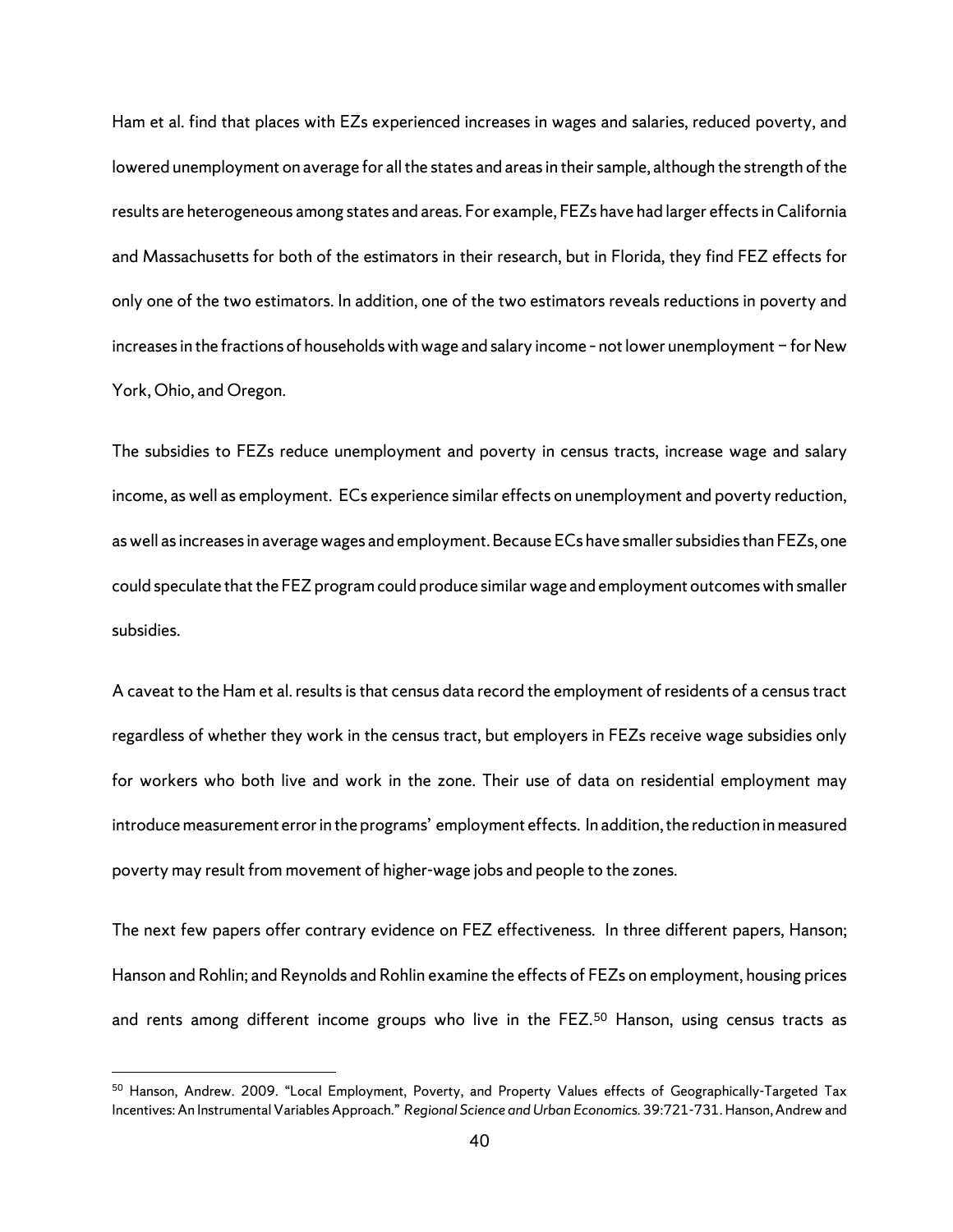observations, finds that FEZ designations increase property values and have small employment and poverty reduction effects. The property value effects are robust for different estimation methods and those results suggest indirectly that economic activity has increased in FEZs, even though he does not find significant employment increases nor poverty reduction for residents.

Hanson and Rohlin extend Hanson's analysis using Dun and Bradstreet establishment data. They reason that the wage tax credit benefits lower-wage, labor-intensive establishments more than less laborintensive establishments. (The establishment data use place of work rather than place of residence to measure employment.) Their results confirm that FEZ designations alter the industry mix in the zone. That is, the shares of city employment in FEZs increase in the labor-intensive retail and service sectors, but they decrease in less labor-intensive transportation and finance, insurance and real estate sectors. Because employment increase in some industries and decreases in others, these findings may help explain the conflicting results among studies about whether FEZ policies increase total employment in the FEZ.

In a third paper, Reynolds and Rohlin use census block data to examine which households in the income distribution gain from FEZs. They find that within FEZs the density of households whose incomes are below poverty increases; the density of households whose incomes exceed twice the poverty rate increases; and the density of households with incomes above \$100,000 (in year 2000 dollars) increases. Moreover, the increase in the number of households with incomes above \$100,000 explains almost all of increase in the density of households with incomes above twice the poverty level.

Shawn Rohlin. 2011. "The Effect of Location-Based Tax Incentives on Establishment Location and Employment across Industry Sectors." *Public Finance Review.* 39(2): 195-225. Reynolds, C. Lockwood and Shawn Reynolds. 2015. "The Effects of Location-Based Tax Policies on the Distribution of Household Income: Evidence from the Federal Empowerment Zone Program." *Journal of Urban Economics.* 88: 1-15.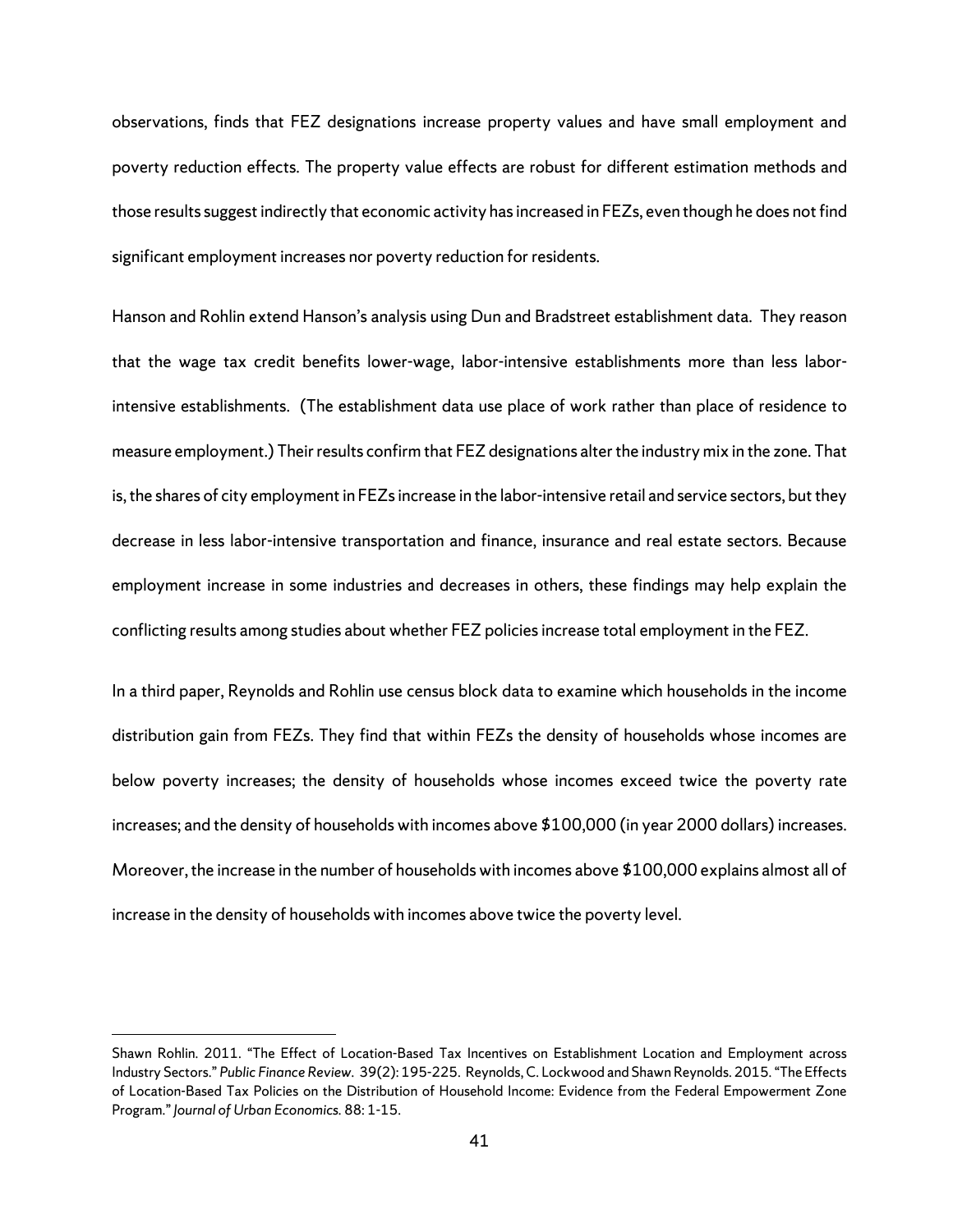They also find that housing values increase in FEZ areas that initially have higher housing values, and gross rents experience small increases in these same areas. The increase in housing values is consistent with higher demand for owner-occupied housing among higher-income residents and the jobs created for that group. Little or no increase in rental housing prices is consistent with little or no increase in demand for rental housing among lower-paid residents and workers for whom their evidence suggests FEZs do not help.

To summarize the results of the above five papers, the evidence on the effectiveness of FEZsis mixed. The disaggregate results from the Reynolds and Rohlin paper offer a more fine-grained interpretation of FEZ policy effectiveness. To the extent that FEZs or similar programs alter the economic landscape of areas, the program benefits may bypass lower-income residents and improve prospects for gentrification of the area. One could use the findings in the last three papers to speculate that increases in retail and service establishments make the FEZs more attractive to higher income households who then move into the areas.

#### **X-4. Discussion of Tax Incentive Programs**

The literature reviewed here suggests that reducing taxes or eliminating them altogether has not proven an effective means to turn around regional economies or even smaller distressed areas that lie within otherwise economically thriving metropolitan areas. Programs that feature wage subsidies in the form of tax credits to employers have higher probabilities for job creation, but studies do not uniformly find them effective.

Using a relatively optimistic assumption of 1.5 for an elasticity of job growth with respect to wage reductions from subsidies and a job growth multiplier of 2.0, substantial wage subsidies can produce cost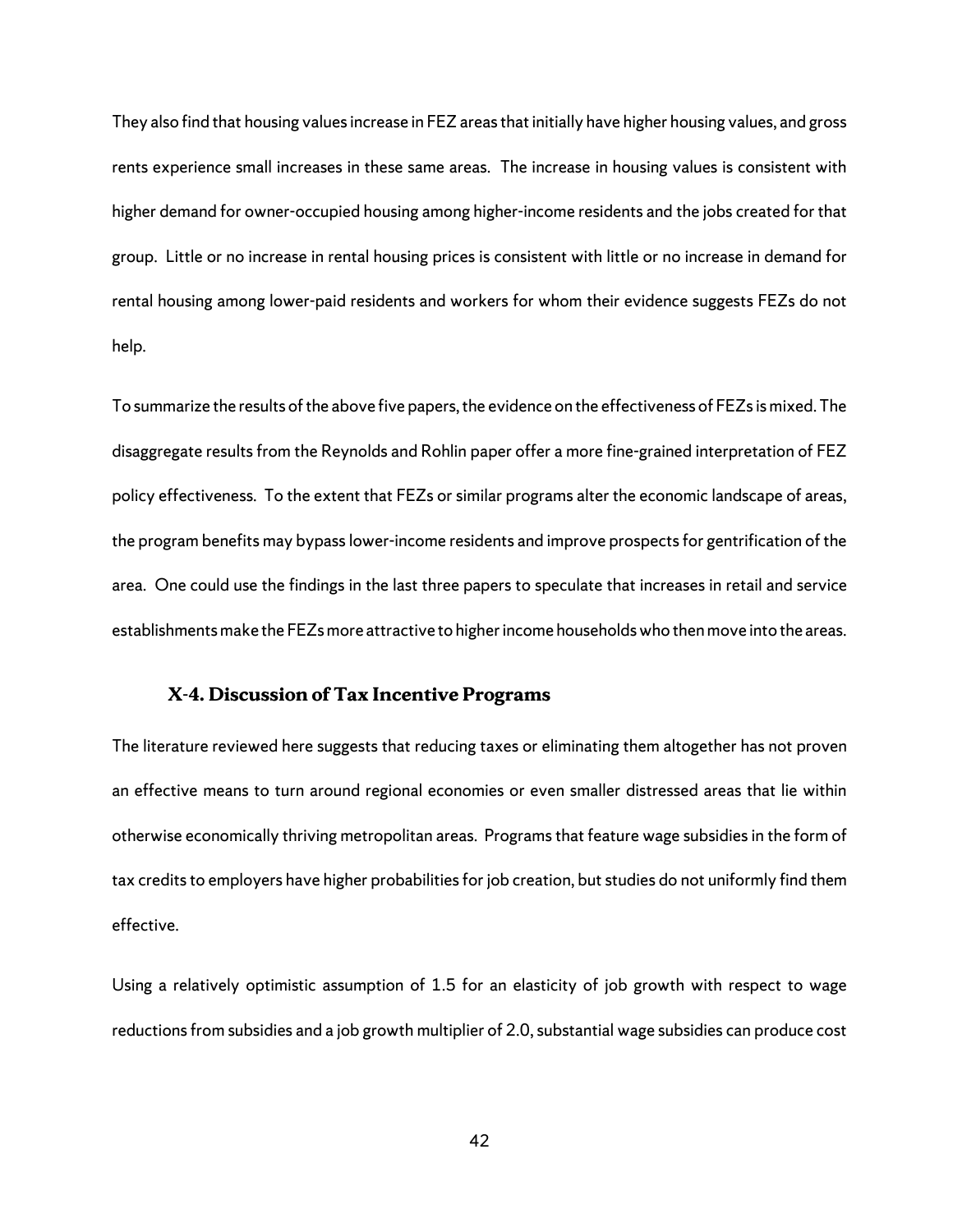effective job growth.[51](#page-46-0) However, Bartik suggests that, when manufacturing jobs are created in distressed zones, in-migrants to the zones receive 85 percent or more of the jobs created, or few extant residents of the zones get the jobs.

Bartik makes another point about wage subsidies. He notes that the methods of financing the wage subsidies can have a variety of secondary effects, such as reduced school spending or a range of other program cuts as well as opportunity costs if tax increases finance the subsidies. The net effects of wage subsidies may be even smaller once benefits forgone due to expenditure cuts or tax increases are considered.

### **XI. Job Training**

 $\overline{a}$ 

Job training programs offer another path to employment for disadvantaged workers and to reemployment for displaced workers. Program effects and their effectiveness can be measured in a number of ways, such as, outcomes that include employment or finding a job, the employment duration, and the earnings in the new positions compared to earnings in the previous employment. Heckman, LaLonde and Smith review both the empirical methodologies used in studies of publicly funded job programs and report their effectiveness. The programs they analyze include formal classroom training, wage and employment subsidies, subsidized and non-subsidized employer-provided training, and job search assistance.<sup>[52](#page-46-1)</sup> It should be mentioned that non-subsidized (by government) employer-provided training typically has more

<span id="page-46-0"></span><sup>51</sup> Bartik, Timothy J. 2018. "What Works to Help Manufacturing-Intensive Local Economies?" Upjohn Institute Technical Report No.18-035. Kalamazoo, MI: W.E. Upjohn Institute for Employment Research. Pp. 13-14. <https://doi.org/10.17848/tr18-035>

<span id="page-46-1"></span><sup>&</sup>lt;sup>52</sup> Heckman, James J. Robert J. LaLonde, and Jeffrey A. Smith 1999. "The Economics and Econometrics of Active Labor Market Programs." In Orley Ashenfelter and David Card, editors, *Handbook of Labor Economics.* Volume 3a. Amsterdam: Elsevier. Pp 1865-2097.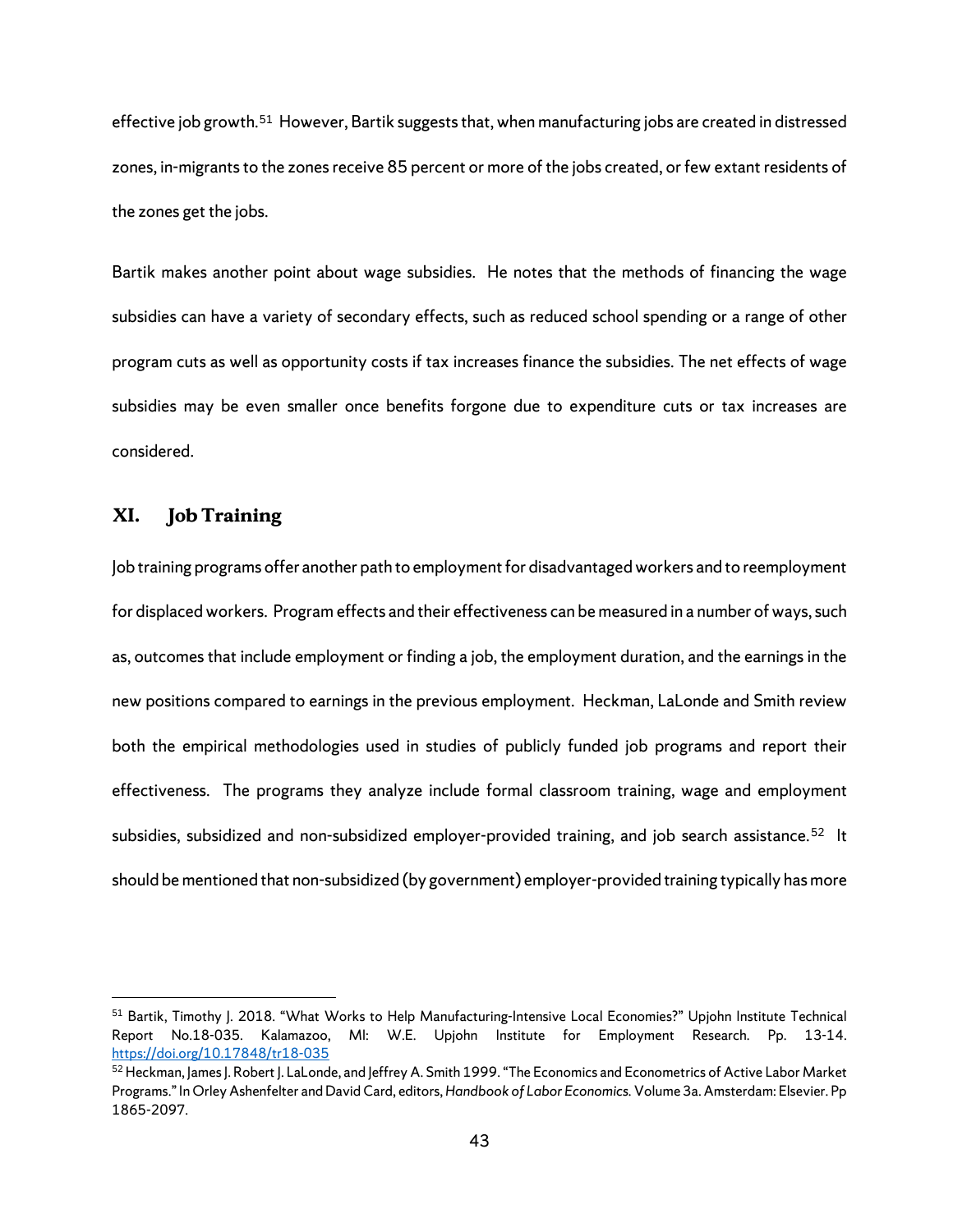spending associated with it than publicly funded training programs. Researchers, however, typically do not have access to data to evaluate employer-provided job training.

Their review reports findings from studies that use experimental and non-experimental methods to measure training programs' effectiveness. The empirical results on the effects of job training on employment and other variables differ across studies and even differ across studies that analyze the same job programs. Heckman et al. attribute the variation in results both to different degrees of selection bias for those opting into an experiment and to model misspecification.

Moreover, because of data limitations, researchers generally cannot measure a key dimension of publicly funded job training effectiveness; namely, increases in workers' hourly wages directly attributable to training programs. Consequently, earnings (not hourly wages) and employment represent the most common outcome measure for U.S. programs. Many studies also report findings on a variety of non-labor market outcomes, such as, the utilization of social assistance programs, more educational attainment, less criminality, and less teenage pregnancy.

Lack of data also limits the calculation of the net social benefits of public training programs. For example, while training costs are generally available, other costs associated with training, including the value of training participant's leisure time, their forgone earnings, the deadweight loss from taxation to finance training programs, and the displacement effects if newly trained workers replace other workers, are not generally considered.<sup>53</sup> (See Heckman et al. p. 2043-44.) Heckman et al. also note that the cost of public training programs typically amounts to \$1,000 per trainee (in 1999 dollars). Even with a return as high as 10 percent on the training investment, participants might realize \$100 increases in their earnings. Where

<span id="page-47-0"></span><sup>53</sup> For a discussion of displacement effects, see Davidson, Carl and Stephen Woodbury. 1993. "The Displacement Effect of Reemployment Bonus Programs." *Journal of Labor Economics.* 11: 575-605.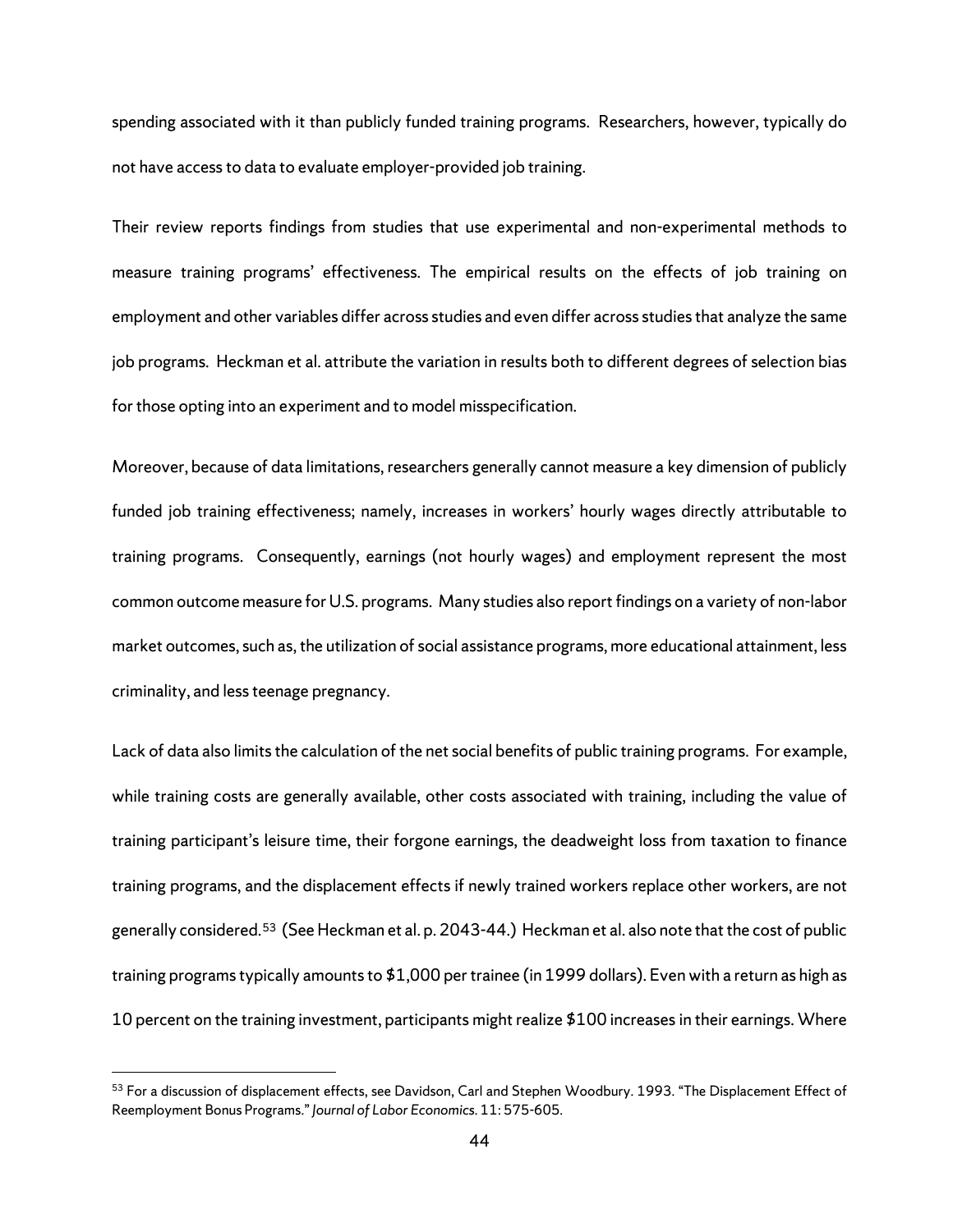researchers find positive effects from training programs, participants' earnings increase commensurate with a 10 percent return on the investment in training. One conclusion is that if the objective of U.S. policy is to increase participants' earnings significantly, it needs to increase the amount it invests in training programs.

Heckman et al. summarize the empirical results from job training studies. After job training, earnings of women increase more than earnings of men, and adult workers gain more from training compared to younger, less-experienced workers. Low-skilled populations do not benefit from classroom training or from on-the-job training. Wage subsidies to employers improve employment and earnings of low-skilled workers.[54](#page-48-0)

Card, Kluve and Weber have updated the Heckman et al. review of active labor market policies in the United States and in 46 other countries. A few countries operate most of the training programs; six countries among the 46 have 2/3s of the training programs. Germany alone has 30 percent of the programs.[55](#page-48-1) Active labor market policies include training, job search assistance, subsidized employment, public sector employment and a variety of other programs. Together, training, job search assistance, and subsidized employment account for over 75 percent of active labor market programs among the 46 countries.

Their cross-country meta-analysis of training programs' effectiveness reveals that, on average, active labor market programs have small to no effects in the short-run; the effects become more positive in the

<span id="page-48-0"></span><sup>54</sup> Heckman et al. note that the U.S. spending as a percentage of GDP on publicly funded training programs ranks last among the OECD countries they examine.

<span id="page-48-1"></span><sup>55</sup> Card, David, Jochen Kluve, and Andrea Weber. 2015. "What Works? A Meta-Analysis of Recent Active Labor Market Program Evaluations." NBER Working Paper Series. Working Paper 21431. Card, David, Jochen Kluve, and Andrea Weber. 2010. "Active Labor Market Program Policy Evaluations." *The Economic Journal.* 120 548: F452-F477.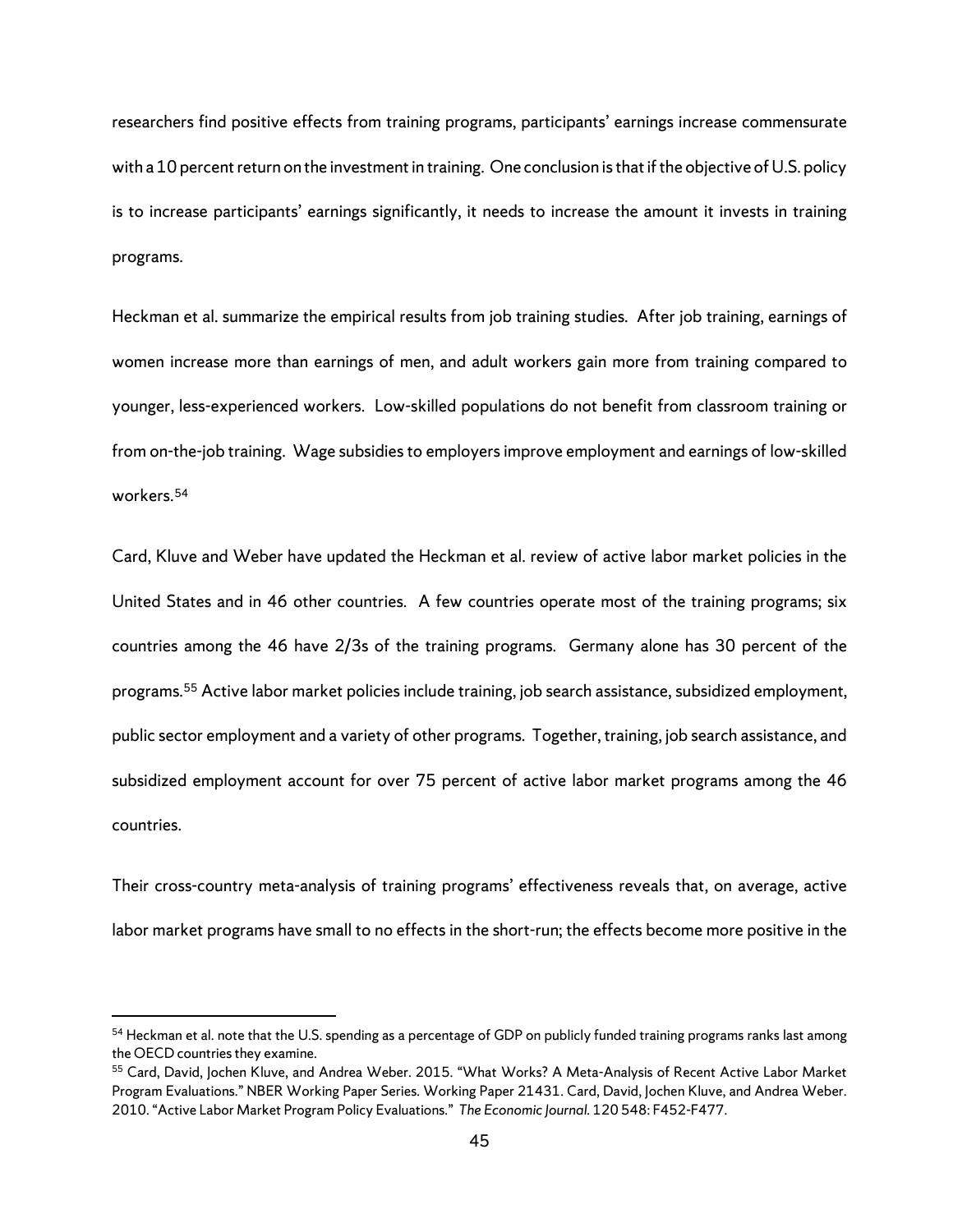medium term (2 to 3 years); and get stronger in the longer run. Programs that build human capital have larger long-run effects on earnings and employment than job search and other programs.

Program effectiveness varies by workers' sex, age, employment experience, and skill levels. The effects of training programs are larger for females than for males and higher for long-term unemployed (experienced) workers. Programs have no, or even negative, effects on employment for young workers and for older workers. Low-skill or disadvantaged workers benefit most from job search assistance. All active labor market policies have larger effects during recessions.

Their conclusions are similar to those that Heckman et al. draw for the U.S. The magnitudes of the effects of training programs on increased earnings is proportional to the amount that different countries invest per training program participant. In addition, matching an active-labor-market training policy to a particular type of worker – females, disadvantaged, and longer-term unemployed workers – enhances program benefits and their effectiveness.

Bartik and others point to customized job training to help local economies reemploy displaced workers. Community colleges work with local employers to develop customized education programs that train a workforce for specific jobs in local industries. The results from the job training literature suggest that customized training programs are most helpful for workers with experience or motivated younger workers, but probably not as useful to employ or increase the earnings of disadvantaged workers.<sup>[56](#page-49-0)</sup> Job search assistance – helping them to find jobs – and wage subsidies seem to be the most effective programs for disadvantaged workers.

<span id="page-49-0"></span><sup>56</sup> Bartik, Timothy J. 2018. "What Works to Help Manufacturing-Intensive Local Economies?" Upjohn Institute Technical Report No.18-035. Kalamazoo, MI: W.E. Upjohn Institute for Employment Research. Page 3[. https://doi.org/10.17848/tr18-](https://doi.org/10.17848/tr18-035) [035.](https://doi.org/10.17848/tr18-035)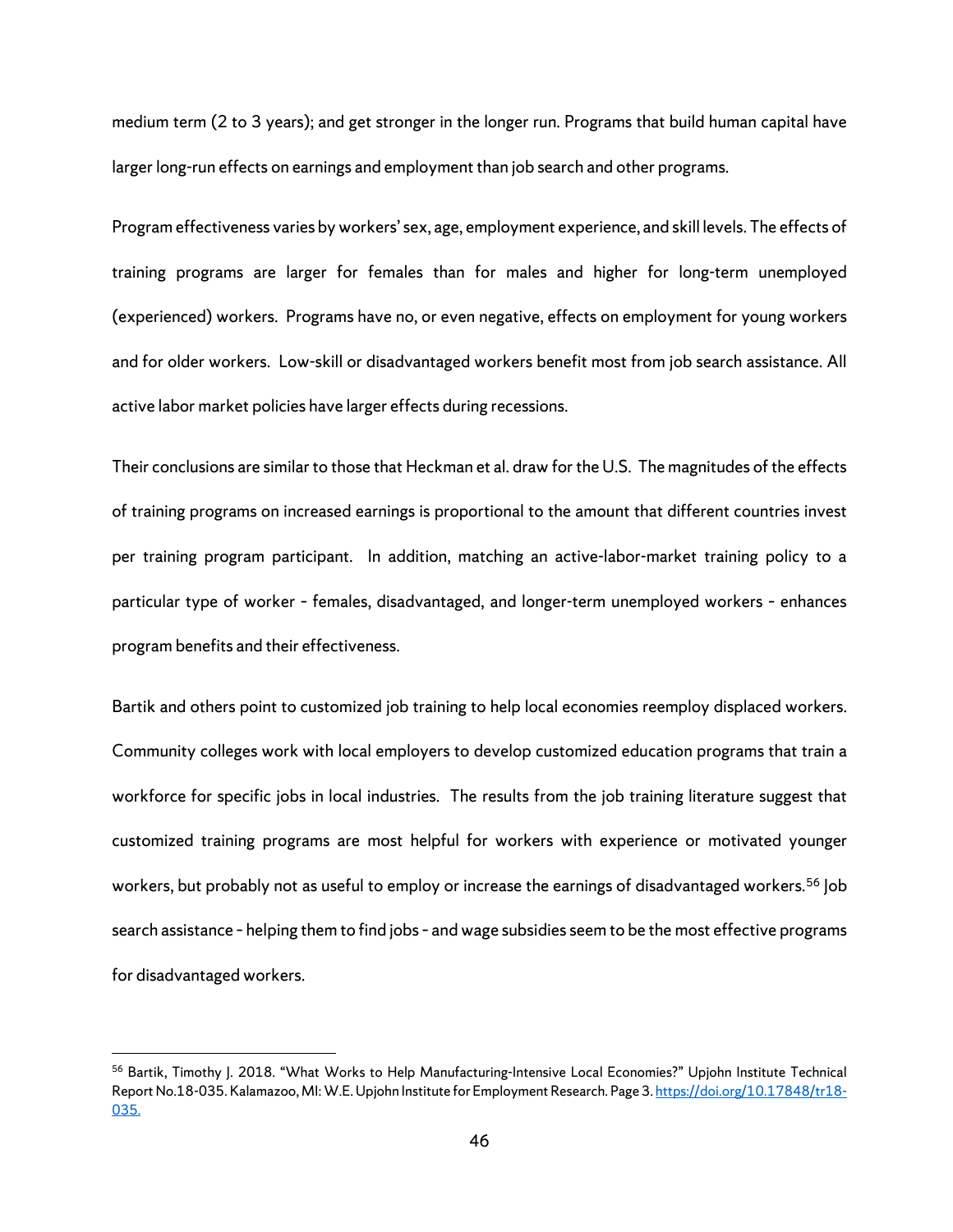The Project Quest in San Antonio, Texas appears to have had success with training and job placement for disadvantaged workers.The program places trainees in community colleges where they learn skills needed for jobs in high demand – health care and nursing, information technology and other jobs in high demand in the San Antonio region. The program also spends on average \$11,000 per trainee (substantially more than typical), as well as pays half the tuition and provides help with housing rents and utilities where needed.[57](#page-50-0) The success of Project Quest reinforces Heckman's message noted above. Effective job training programs may require considerably more spending per participant than typical in publicly funded job training programs.

#### **XII. Improving Earnings and Employment for Low-Income Populations**

The skewed distribution of job growth into lower pay and higher pay jobs is likely to continue to reduce the percentage of jobs classified as middle wage. Workers displaced by technology have requested job training, advance notice of technological implementation by employers, and severance packages to mitigate displacement effects from technology. [58](#page-50-1) Enhanced job training programs along the lines that Bartik has recommended are needed for this group of workers. Job search programs can place disadvantaged workers in jobs where they may earn minimum or slightly above minimum wages.

Preparing future workers for employment appears to require more than job training programs in adulthood. A growing amount of research suggests that early intervention for children needs greater policy priority.

<span id="page-50-0"></span><sup>57</sup> Schwartz Nelson D. "Job Training Is a New Shot At Prosperity for Texans." *New York Times.* August 20, 2019, B1 and B4. An[d https://questsa.org/](https://questsa.org/)

<span id="page-50-1"></span><sup>58</sup> Frey, Carl Benedikt. 2019. "The High Cost of Impeding Automation." *Wall Street Journal Report: Technology.* October 25. R1-R3. See Sidebar: 2018 Members of the Culinary Union, R3.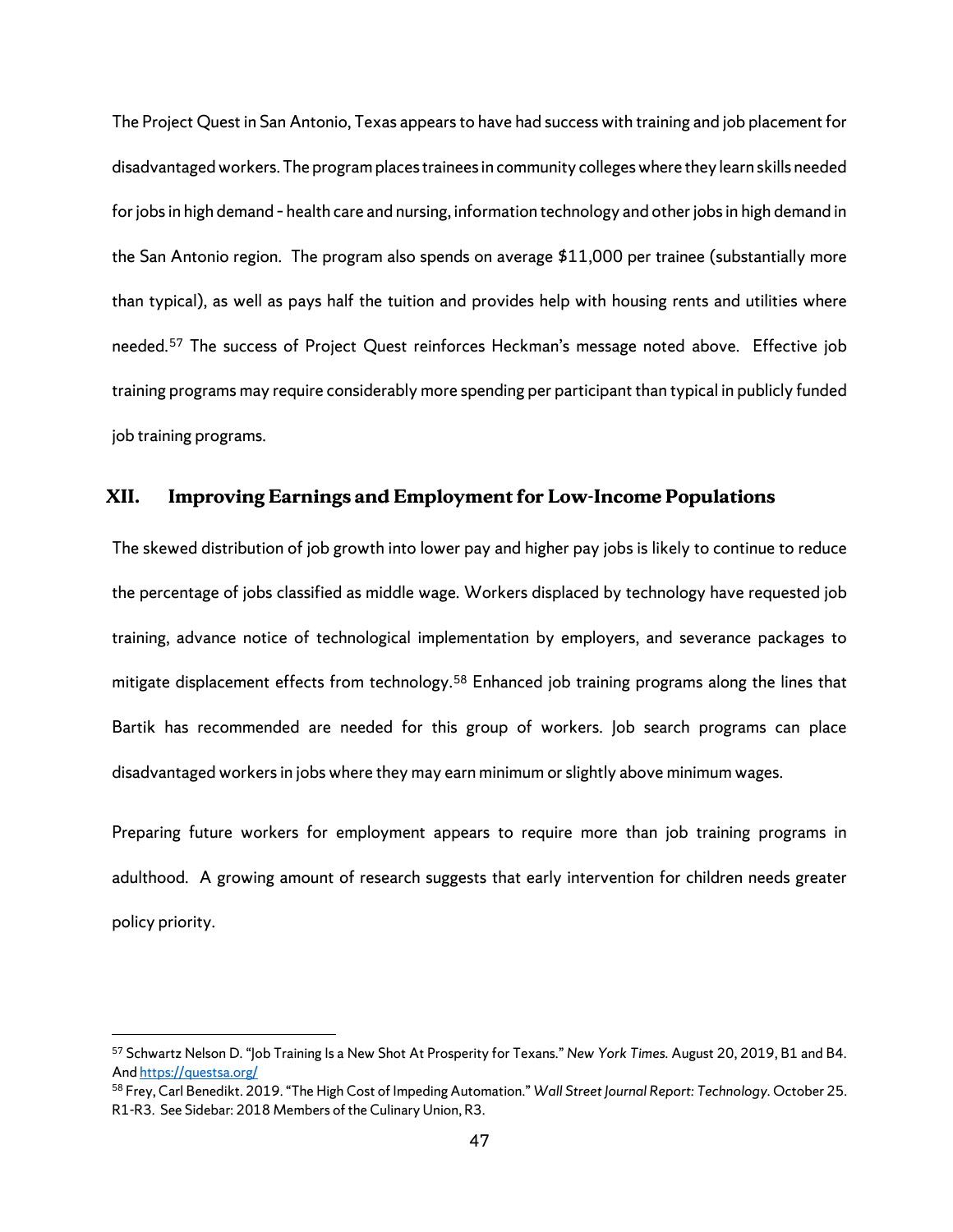Mounting evidence (Moving to Opportunity) supports the tenant that growing up in better neighborhoods enhances a child's income and social mobility, as measured by their earnings and an array of social behaviors.[59](#page-51-0) Chetty and his coauthors have explored income and social mobility using different datasets and their work corroborates the evidence in the Moving to Opportunity experiment.<sup>[60](#page-51-1)</sup> The studies emphasize that the earlier a child is exposed to better neighborhoods, schools, and social frameworks the greater the income mobility and social outcomes. Put another way, moving children as teens, even early teens, can lead to no effect or even negative effects on income and social mobility.

On the other hand, it is not practical to move millions of children and their families to neighborhoods that afford them better opportunities. Chetty notes that we need to improve opportunities in current neighborhoods. Katz and Krueger propose a few policies that likely would increase economic mobility among those in the lower portion of the income distribution. Among the suggestions is universal preschool to help restore increasing educational attainment in successive generations, which they note has lagged since the 1980s.<sup>[61](#page-51-2)</sup>

Based on extensive empirical research, James Heckman has advocated preschool programs for children from disadvantaged backgrounds. In a portion of his work, he has shown that programs such as head start and the Perry preschool program (discussed below) may increase cognitive test scores, and preschool programs have measurable effects on non-cognitive abilities, such as perseverance, self-control,

<span id="page-51-0"></span><sup>&</sup>lt;sup>59</sup> Chetty, Raj, Nathaniel Hendren and Lawrence Katz. 2016. "The Effects of Exposure to Better Neighborhoods on Children:

<span id="page-51-1"></span>New Evidence from the Moving to Opportunity Experiment." *American Economic Review* 106(4): 855-902.<br><sup>60</sup> Chetty, Raj and Nathaniel Hendren 2018. "The Effects of Neighborhoods on Intergenerational Mobility I: Childhood [Exposure Effects"](http://www.rajchetty.com/papers-chronological/) *Quarterly Journal of Economics*. 133(3): 1107-1162. And Chetty, Raj and Nathaniel Hendren. 2018. ["The](http://www.rajchetty.com/papers-chronological/)  [Effects of Neighborhoods on Intergenerational Mobility II: County Level Estimates."](http://www.rajchetty.com/papers-chronological/) *Quarterly Journal of Economics.* 133(3): 1163-1228.

<span id="page-51-2"></span><sup>61</sup> Katz, Lawrence F. and Alan B. Krueger. 2017. "Documenting the Decline in U.S. Economic Mobility." *Science.* 28 April: Vol. 356, Issue 6336, pp. 382-383. DOI: 10.1126/science.aan3264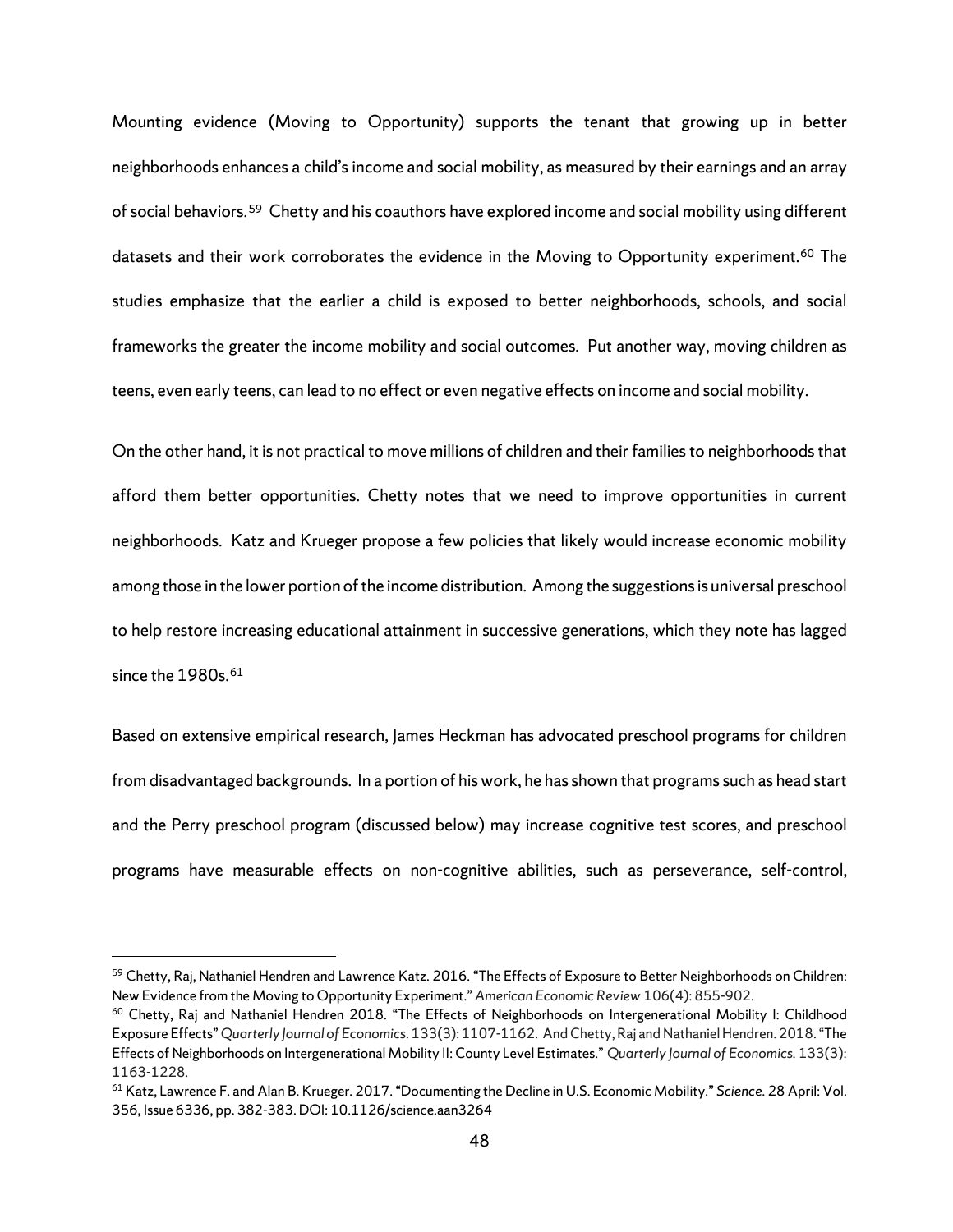industriousness, sociability, time preference, and leadership – abilities and skills that employers value in their workers. For example, Heckman et al. find that non-cognitive skills have large and statistically significant effects on hourly wages of both males and females at all levels of education, ranging from high school dropout through four-year college degree.<sup>62</sup> Non-cognitive abilities and skills also explain a range of improved social behaviors.

Stewart's recent evidence suggests that better non-cognitive (soft) skills also increases median wages in STEM and non-STEM occupations. Specifically, median wages are highest for workers with both high-STEM skills and high soft skills, while workers with low-STEM skills but high soft skills have the second highest median wages. Workers in occupations that require high-STEM and low soft skills rank third highest in median wages, and those workers in occupations that require neither STEM nor soft skills have the lowest median wages.[63](#page-52-1)

### **XII-1. More on PreSchool**

 $\overline{a}$ 

The Perry preschool project used a social experiment to measure the effects of preschool enrollment on the future incomes of disadvantaged children. The experiment ran for five successive years from 1962 to 1967 in Ypsilanti, Michigan.[64](#page-52-2) The treated group, followed until age 39, is more likely to graduate from high school, has higher employment rates and earnings, has lower rates of arrest, measures better on other

<span id="page-52-0"></span><sup>&</sup>lt;sup>62</sup> Heckman, James J. Jora Stixrud, and Sergio Urzua 2006. "The Effects of Cognitive and Non-Cognitive Abilities on Labor Market Outcomes and Social Behavior." *Journal of Labor Economics.* 24: 411-482.

<span id="page-52-1"></span><sup>63</sup> Stewart, Fran. 2018. *The STEM Dilemma: Skills That Matter to Regions.* Kalamazoo, MI: Upjohn Press. Also Stewart, Fran. 2018. STEM and the Local Economy: Do Regions Reap the Benefits of a STEM-Educated Workforce? W.E. Upjohn Institute Employment Research Newsletter January 25 (1): 1-4.

<span id="page-52-2"></span> $64$  Students in the treated group received 2.5 hours per day of classroom instruction plus 1.5 hours per week of teacher home visits. Students in the control group received neither classroom instruction nor home visits from teachers. See Barnett, S., Belfield, C., Montie, J., Nores, M., Scheweihart, L., and Xiang, Z. "The High/Scope Perry Preschool Study Through Age Forty." High/Scope Education Research foundation (2005), High/Scope Press. Web. [http://www.highscope.org/file/Research/PerryProject/specialsummary\\_rev2011\\_02\\_2.pdf](http://www.highscope.org/file/Research/PerryProject/specialsummary_rev2011_02_2.pdf) and "The High/ Scope Perry Preschool Study." Susanne M. Glasscock School of Continuing Studies, School of Literacy and Culture, Rice University. <http://centerforeducation.rice.edu/slc/LS/PPP.html>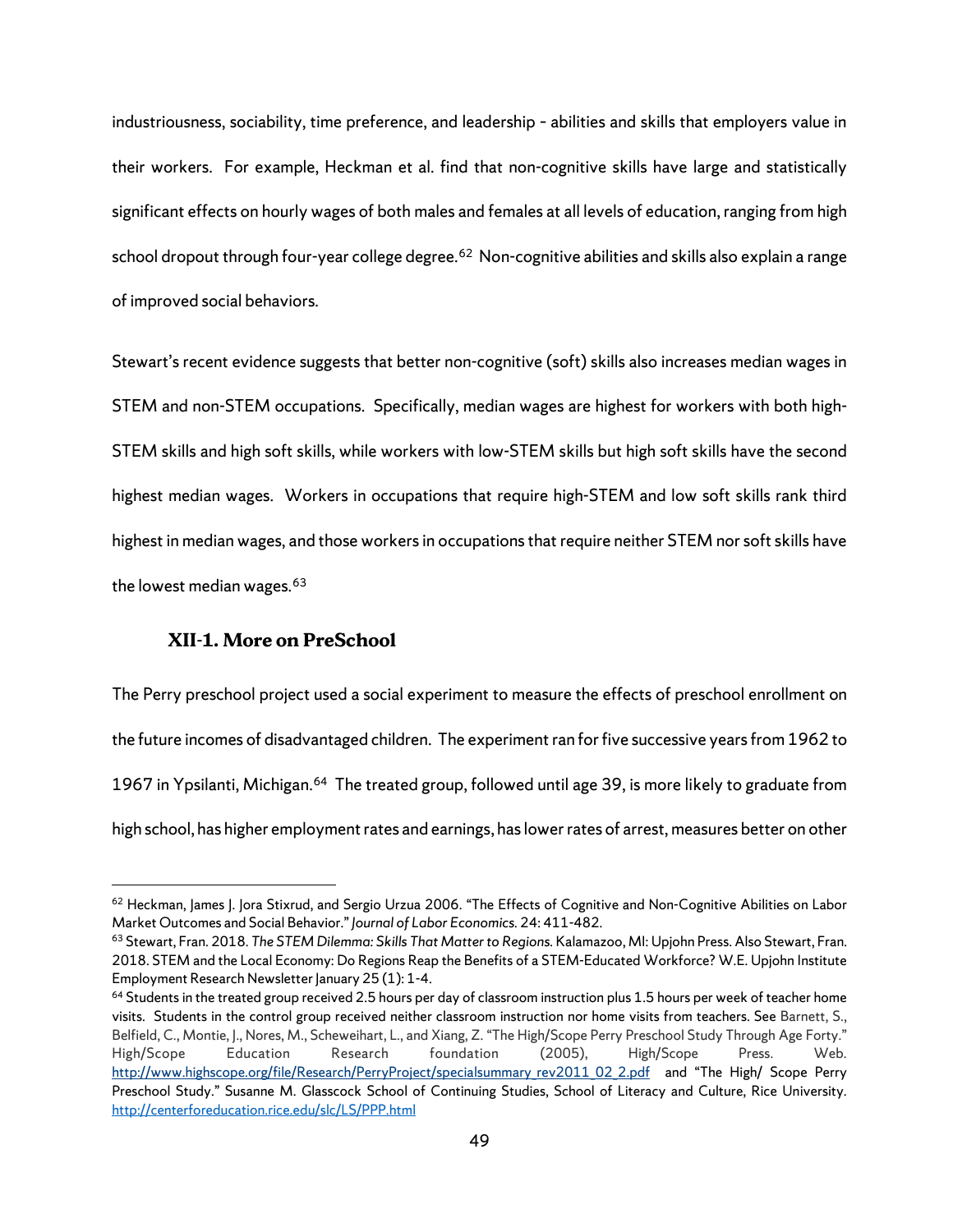social behaviors, as well as uses public assistance programs at a lower rate than the control (nonpreschool) group.

Heckman and Karapakula have recently used refined statistical techniques on the Perry data to adjust better for randomization protocols needed for the small sample sizes in the Perry experiment. In addition, they tracked the experimental and control participants to the age of 55, and they find that the effects of preschool persist past age 39, and the treated group has better health, higher employment rates, better cognitive and non-cognitive skills, as well as better outcomes in the social areas mentioned above. The treatment effects are particularly strong for males. They conclude, "Improvements in childhood home environments and parental attachment appear to be an important source of the long-term benefits of the program."[65](#page-53-0)

In a subsequent paper, Heckman and Karapakula measure whether there are external effects of the Perry preschool program on the siblings and progeny of the original Perry preschoolers.[66](#page-53-1) They find that the children of the original Perry preschoolers also have lower crime rates, higher education levels and higher employment rates compared to the children of the control group. The effects are especially pronounced among male progeny. They are careful to sort out confounding effects, such as the treated group living in better neighborhoods than the untreated group. In fact, the neighborhoods, using standard measure of social environments, of the treated group are no better than and sometimes worse than the neighborhoods of the untreated group. Preschool then, and not neighborhood effects, explain the observed positive outcomes for children of the treated group.

<span id="page-53-1"></span><span id="page-53-0"></span><sup>&</sup>lt;sup>65</sup> Heckman, James J. and Ganesh Karapakula. 2019. "The Perry Preschoolers at Midlife: A Study in Design-Specific Inference." National Bureau of Economic Research Working Paper No. 25888 May[. https://www.nber.org/papers/w25888](https://www.nber.org/papers/w25888) <sup>66</sup> Heckman, James J. and Ganesh Karapakula. 2019. Ibid.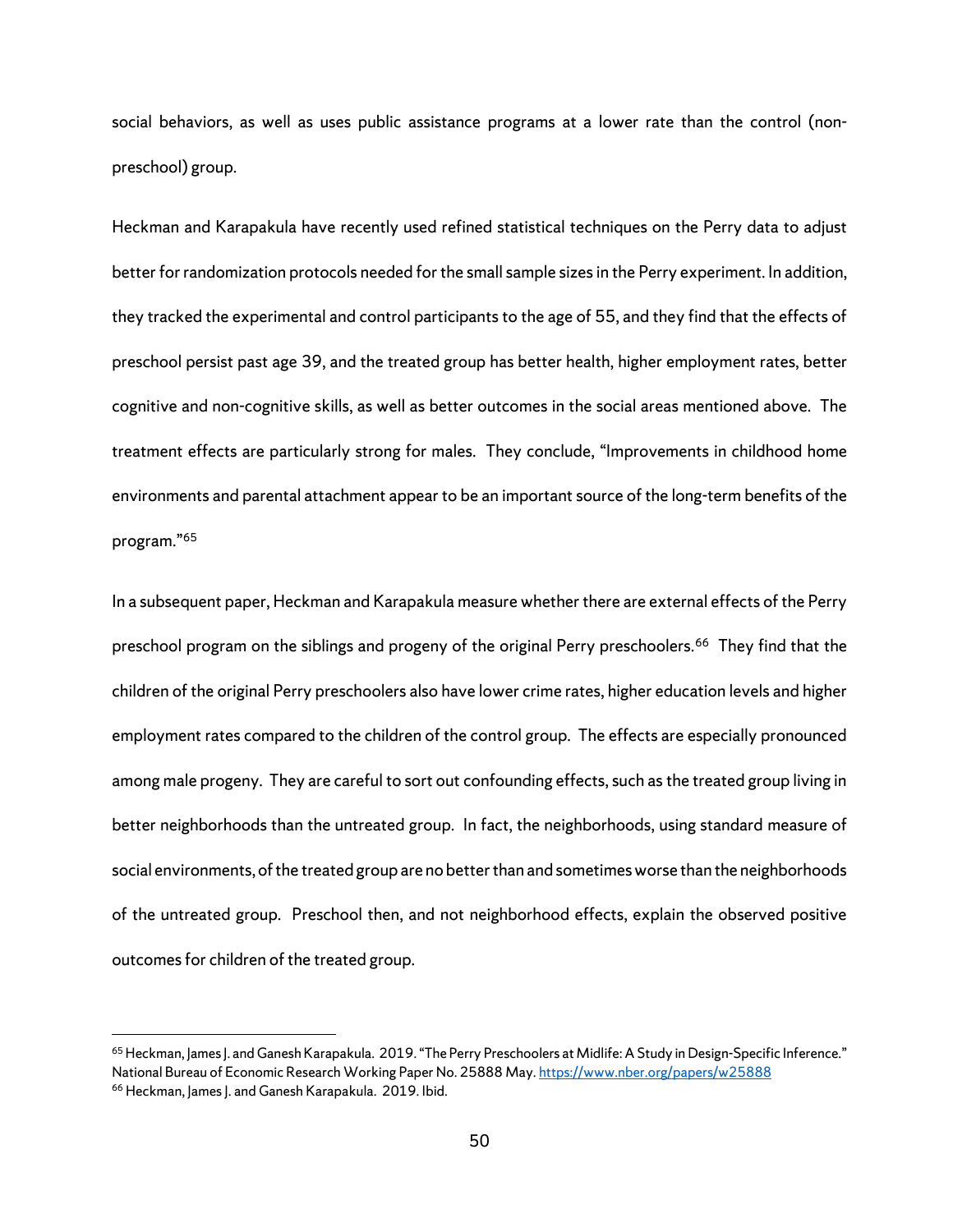They also find substantial positive effects on the siblings of the Perry participants, even though the siblings did not participate in the preschool. Again, the effects are larger and more notable for male siblings.

#### **XIII. Summary and Conclusions**

 $\overline{a}$ 

Significant areas of the United States have lagged economically behind economies on either coast of the U.S., particularly the eastern heartland – a region east of Mississippi River and west of the east coast. Middle wage job losses in manufacturing industries have reduced well-being among a significant number of workers, especially workers in the eastern heartland.<sup>[67](#page-54-0)</sup> Labor migration from trailing to growing regions has in the past served to address job losses in certain regions. The evidence from several studies shows that migration of low- and middle-wage workers has slowed considerably, because moving to growing areas often leaves these migrants worse off, as the cost of housing in growth areas offsets the wage gains they might realize in growth areas. The slowdown in migration leaves many in declining regions where factories continue to close or relocate; globalization has already affected jobs; and technology appears to threaten more jobs. The combination of migration slowdown and job losses in regions leads policymakers and researchers to think about subsidies to individuals tied to places and circumstances.<sup>[68](#page-54-1)</sup>

An extensive literature advocates customized job training - community colleges and employers cooperating to train workers for jobs that employers need - to retrain displaced workers for employment in new fields and with new employers. By contrast, disadvantaged workers gain employment more through job search assistance and wage subsidies paid to employers than through training programs.

<span id="page-54-0"></span><sup>67</sup> Austin, Benjamin, Edward Glaeser, and Lawrence H. Summers. 2018. "Saving the Heartland: Place-Based Policies in 21<sup>st</sup> Century America." *Brookings Papers on Economics Activity.* Spring pp. 151-255. See page 157.

<span id="page-54-1"></span>https://www.brookings.edu/bpea-articles/saving-the-heartland-place-based-policies-in-21st-century-america/<br><sup>68</sup> Austin, Benjamin, Edward Glaeser, and Lawrence H. Summers. 2018. "Saving the Heartland: Place-Based Policies i Century America." *Brookings Papers on Economics Activity.* Spring pp. 151-255. See page 157. <https://www.brookings.edu/bpea-articles/saving-the-heartland-place-based-policies-in-21st-century-america/>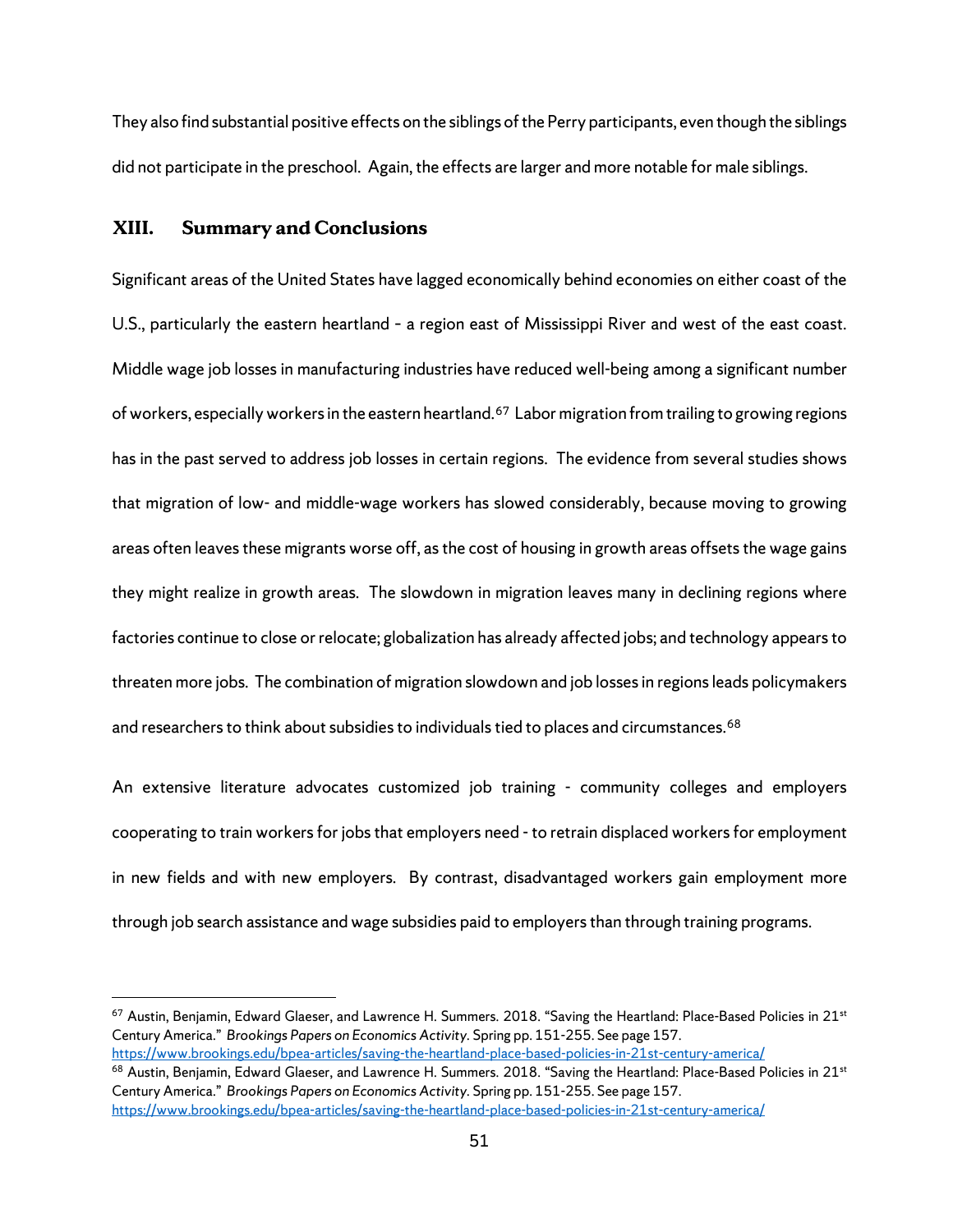In efforts to attract employers and jobs to inner-city areas, state and cities have relied on tax reductions in enterprise zone areas. Based on many studies, those programs appear to have limited success. To the extent that they attract new employers or encourage expansion of existing businesses, the employers tend to hire workers who live outside the targeted area. These programs may in the end increase the economic rents of employers, and only marginally increase employment among disadvantaged or even among more educated, better-trained workers.

Federal Empowerment Zones offer, among other things, wage subsidies to employers who hire workers who both live and work in the empowerment zone. Busso et al. conclude that wage subsidies increase employment among workers who both reside and work in Federal Empowerment Zones, and Neumark encourages wage subsidies based on the residence of the individual.<sup>[69](#page-55-0)</sup> Other studies find that the Federal Empowerment Zones have had more limited effectiveness.

To have meaningful effects on employment for disadvantaged workers, Phelps has suggested wage subsidies of up to 75 percent of employers' cost for an unlimited amount of time for the lowest paid workers; the subsidy would phase out as wages increase, however.<sup>[70](#page-55-1)</sup> The size of the subsidy needed to expand the number employed will also depend on worker productivity, the types of jobs available, and the elasticity of demand for labor, among other factors. There are concerns about stigmatization for workers

<span id="page-55-0"></span><sup>&</sup>lt;sup>69</sup> Busso, Matias, Jesse Gregory, and Patrick Kline. 2013. "Assessing the Incidence and Efficiency of a Prominent Placed Based Policy." *American Economic Review.* 103(2): 897-947. Neumark, David. 2018. "Rebuilding Community Job Subsidies." In Jay Shambaugh and Ryan Nunn (editors) *Place-Based Policies for Shared Economic Growth.* Washington, D.C. Brookings Press [https://www.brookings.edu/wp-content/uploads/2018/09/ES\\_THP\\_PBP-book\\_20190425.pdf](https://www.brookings.edu/wp-content/uploads/2018/09/ES_THP_PBP-book_20190425.pdf)

<span id="page-55-1"></span><sup>70</sup> Phelps, Edmnd S. 1994. "Low-Wage Employment Subsidies versus the Welfare State." *American Economic Review, Papers and Proceedings*. 84(2): 54-58. See also, Phelps, Edmund S. 1997. *Rewarding Work*. Cambridge, MA: Harvard University Press. And Phelps, Edmund S. 2001. "Subsidize Wages." In Philippe Van Parijs et al. (editors) *What's Wrong with a Free Lunch?* Boston, MA: Beacon Press pp. 51-59.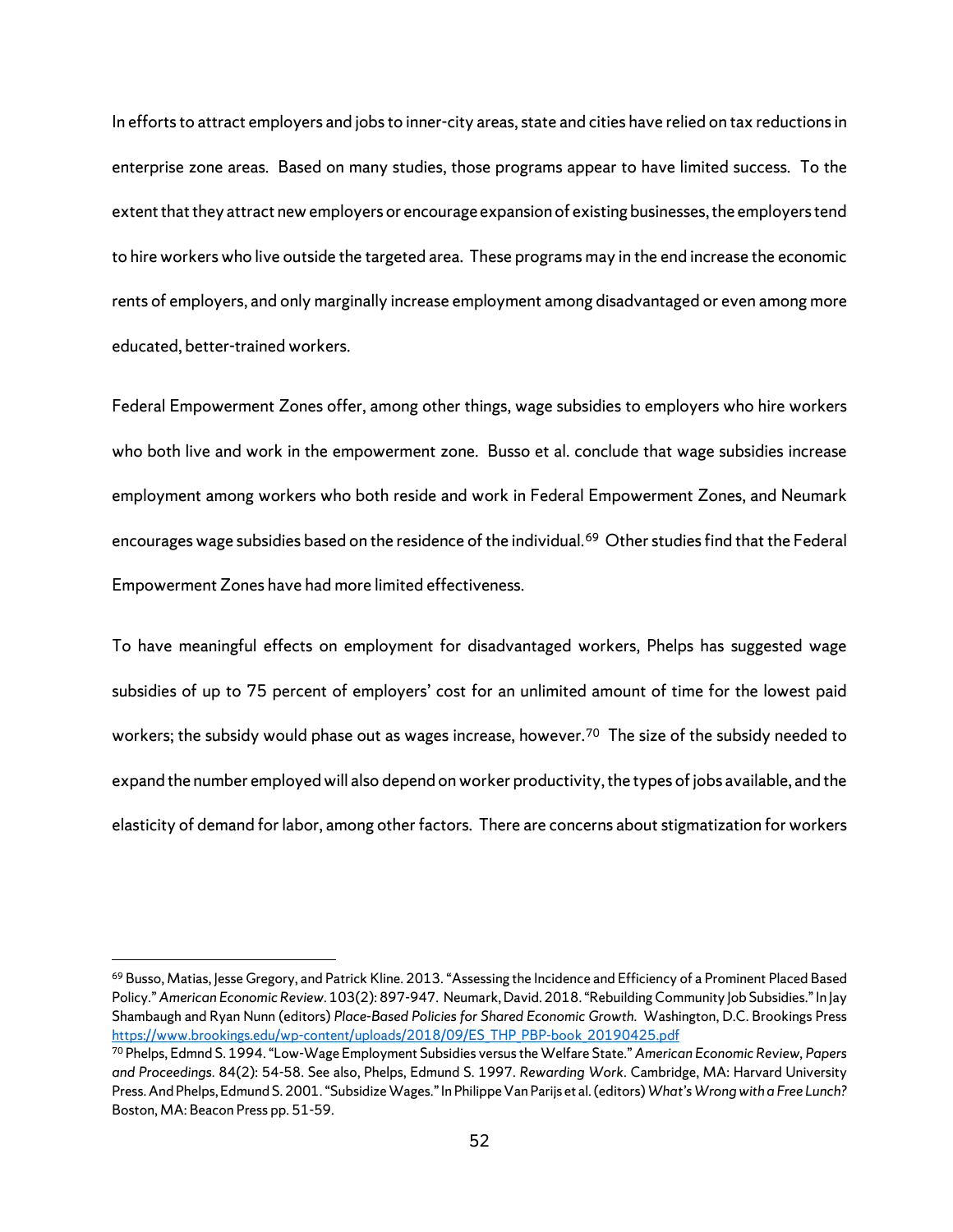with wage subsides, and employers would need to exercise discretion with information about the employees for whom the employer receives subsidies.<sup>[71](#page-56-0)</sup>

Moving to Opportunity and ensuing work of Chetty et al. has shown that children growing up in neighborhoods with improved social environments leads to higher chances of income and social mobility in their adult lives. However impractical it is to move children to better neighborhoods, it is possible to improve the social environments of their own neighborhoods. Addressing child poverty is known to benefit children later in life.<sup>72</sup> Another valuable approach for children would place them in high-quality preschools, which have shown promise for development of their non-cognitive skills and cognitive skills. Evidence suggests preschool leads to more economic mobility and to better life outcomes that endure across generations. Programs, such as high-quality preschool, may increase national income.

In addition to job training and preschool, Austin, Glaeser and Summers discuss the potential for differentially higher in-kind and earned-income-tax-credit (EITC) subsidies for households stuck in lagging economic regions.<sup>73</sup> Others have noted, that in real dollars, the same nominal EITC has more value in lagging regions that typically have lower costs of living. A basic income allowance for households in lagging regions also has merit, although that and the other enhanced subsidies to household in these

<span id="page-56-0"></span><sup>71</sup> Dickert-Conlin, Stacy and Douglas Holtz-Eakin. 2000. 'Employee-Based versus Employer-Based Subsidies to Low-Wage Workers: A Public Finance Perspective." *In Finding Jobs: Work and Welfare Reform*. Edited by David E. Card and Rebecca M. Blank. New York: Russell Sage Foundation. Pp 262-94.

<span id="page-56-1"></span><sup>72</sup>National Academies of Sciences, Engineering, and Medicine 2019. *A Roadmap to Reducing Child Poverty*. Washington, DC: The National Academies Press[. https://doi.org/10.17226/25246.](https://doi.org/10.17226/25246) See also, The Economist. 2019. *Special Report: Poverty in America* September 28.

<span id="page-56-2"></span> $^{73}$  Austin, Benjamin, Edward Glaeser, and Lawrence H. Summers. 2018. "Saving the Heartland: Place-Based Policies in 21<sup>st</sup> Century America." *Brookings Papers on Economics Activity.* Spring pp. 151-255. See page 157. <https://www.brookings.edu/bpea-articles/saving-the-heartland-place-based-policies-in-21st-century-america/>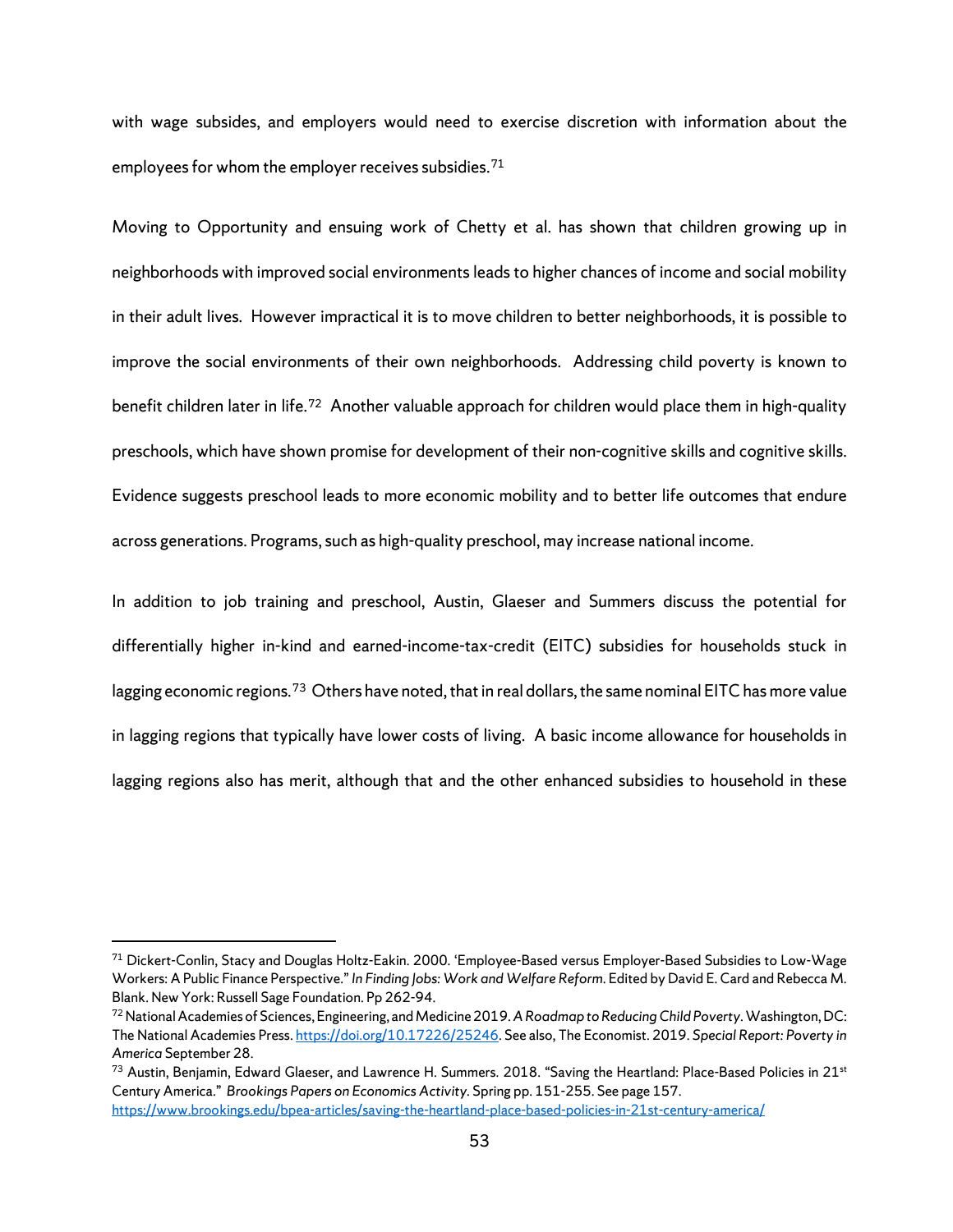regions may introduce undesirable economic incentives and can be fraught with administrative and legal

complexities.[74](#page-57-0) 

<span id="page-57-0"></span><sup>&</sup>lt;sup>74</sup> Paying a basic income to disadvantaged populations in particular lagging regions may cause migration of people to those regions. Length of residency qualifications can be imposed on programs, but in some cases, these are challenged on constitutional (equal protection) grounds. See Van Parijs, Phillippe and Yannick Vanderborght. 2017. *Basic Income: A Radical Proposal for a Free Society and a Sane Economy.* Cambridge MA: Harvard University Press. See paperback edition 2019, Chapter 6 pages 133-145.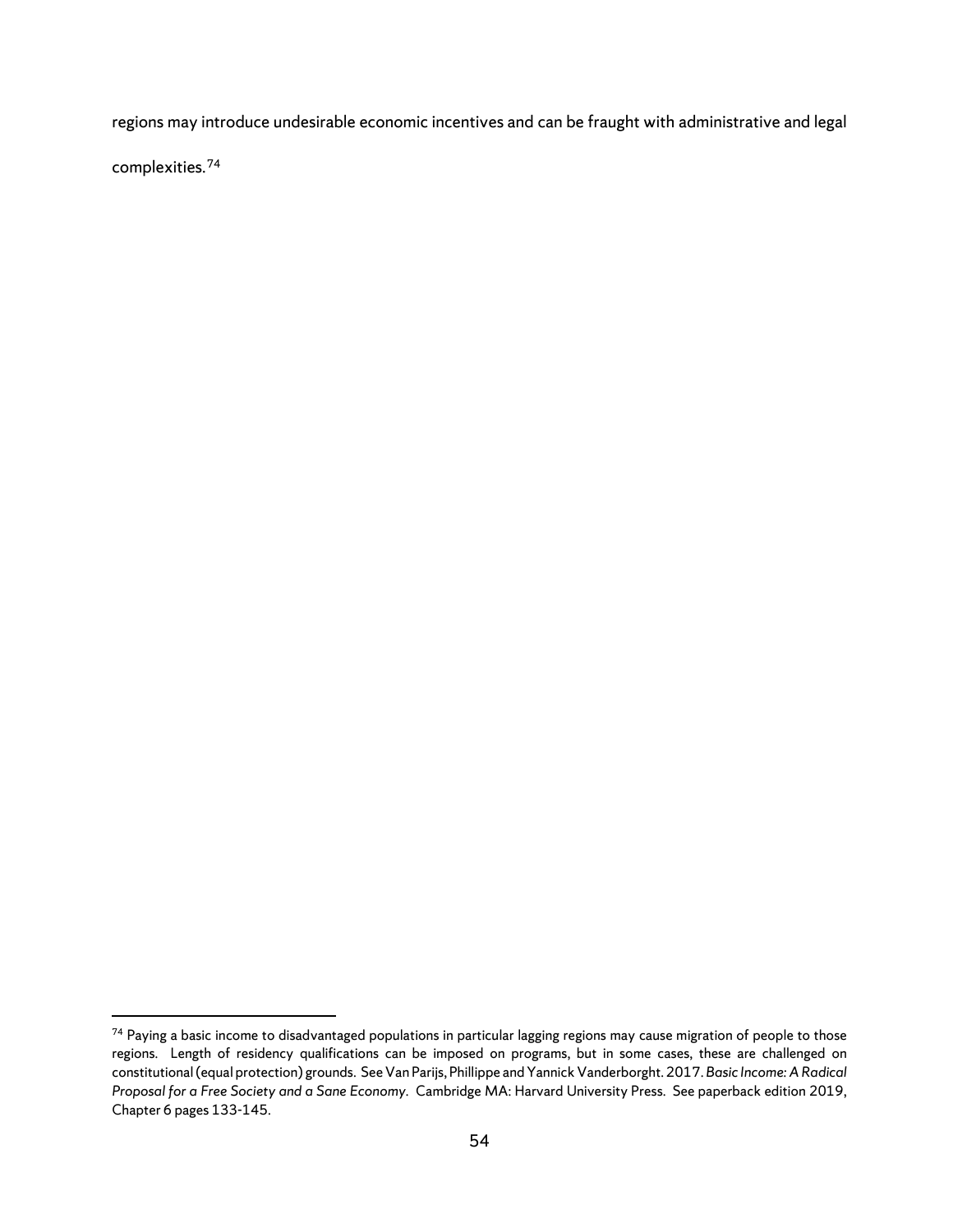## **References**

- Acemoglu, Daron and Pascual Restrepo. (March 2017). "Robots and Jobs: Evidence from the U.S. Labor Market." (Working Paper No. 23285). Retrieved from the National Bureau of Economic Research.
- Act 77 State of Pennsylvania <https://www.legis.state.pa.us/cfdocs/legis/li/uconsCheck.cfm?yr=2001&sessInd=0&act=77>
- Andes, Scott, Mitch Horowitz, Ryan Helwig, and Bruce Katz. (September 2017)."Capturing the next economy: Pittsburgh's rise as a global innovation city." Brookings Institution. [https://www.brookings.edu/wp-content/uploads/2017/09/pittsburgh\\_full.pdf](https://www.brookings.edu/wp-content/uploads/2017/09/pittsburgh_full.pdf)
- Atkins, Patricia, Pamela Blumenthal, Adrienne Edisis, Alex Friedhoff, Leah Curran, Lisa Lowry, Travis St. Clair, Howard Wial, and Harold Wolman. (June 2011)."Responding to Manufacturing Job Loss: What Can Economic Development Policy Do?" Metropolitan Policy Program at Brookings Institution.
- Austin, Benjamin, Edward Glaeser, and Lawrence H. Summers. (Spring 2018). "Saving the Heartland: Place-Based Policies in 21st Century America." *Brookings Papers on Economics Activity.* (1): 151-255. See page 157. [https://www.brookings.edu/bpea-articles/saving-the-heartland-place-based-policies-in-21st](https://www.brookings.edu/bpea-articles/saving-the-heartland-%09place-based-policies-in-21st-%09century-america/)[century-america/](https://www.brookings.edu/bpea-articles/saving-the-heartland-%09place-based-policies-in-21st-%09century-america/)
- Autor, David. (2010). "Polarization of Job Market Opportunities in the U.S. Labor Market: Implications for Employment and Earnings." Center for American Progress, The Hamilton Project, an economics policy initiative of the Brookings Institution. <https://economics.mit.edu/files/5554>*.*
- Autor, David. (May 2019)."Work of the Past, Work of the Future." *Richard T. Ely Lecture American Economic Association: Papers and Proceeding*. 109(5): 1–32. [https://www.aeaweb.org/webcasts/2019/aea-ely-lecture-work-of-the-past-work-of-the](https://www.aeaweb.org/webcasts/2019/aea-ely-lecture-work-of-the-past-work-of-the-%09future)[future](https://www.aeaweb.org/webcasts/2019/aea-ely-lecture-work-of-the-past-work-of-the-%09future) or<http://economics.mit.edu/faculty/dautor/video>
- Autor, David H. and David Dorn. (2013). "The Growth of Low-Skill Service Jobs and the Polarization of the U.S. Labor Market." *American Economic Review*. 103 (5): 1553-97*.*
- Autor, David H., David Dorn, and Gordon H. Hansen. (2013). "The China Syndrome: Local Labor Market Effects of Import Competition in the United States." *American Economic Review*. 103(6): 2121-68*.*
- Autor, David H., David Dorn, and Gordon H. Hansen. (2015). "Untangling Trade and Technology: Evidence from Local Labor Markets." *Economics Journal*. 125 (584): 621-646*.*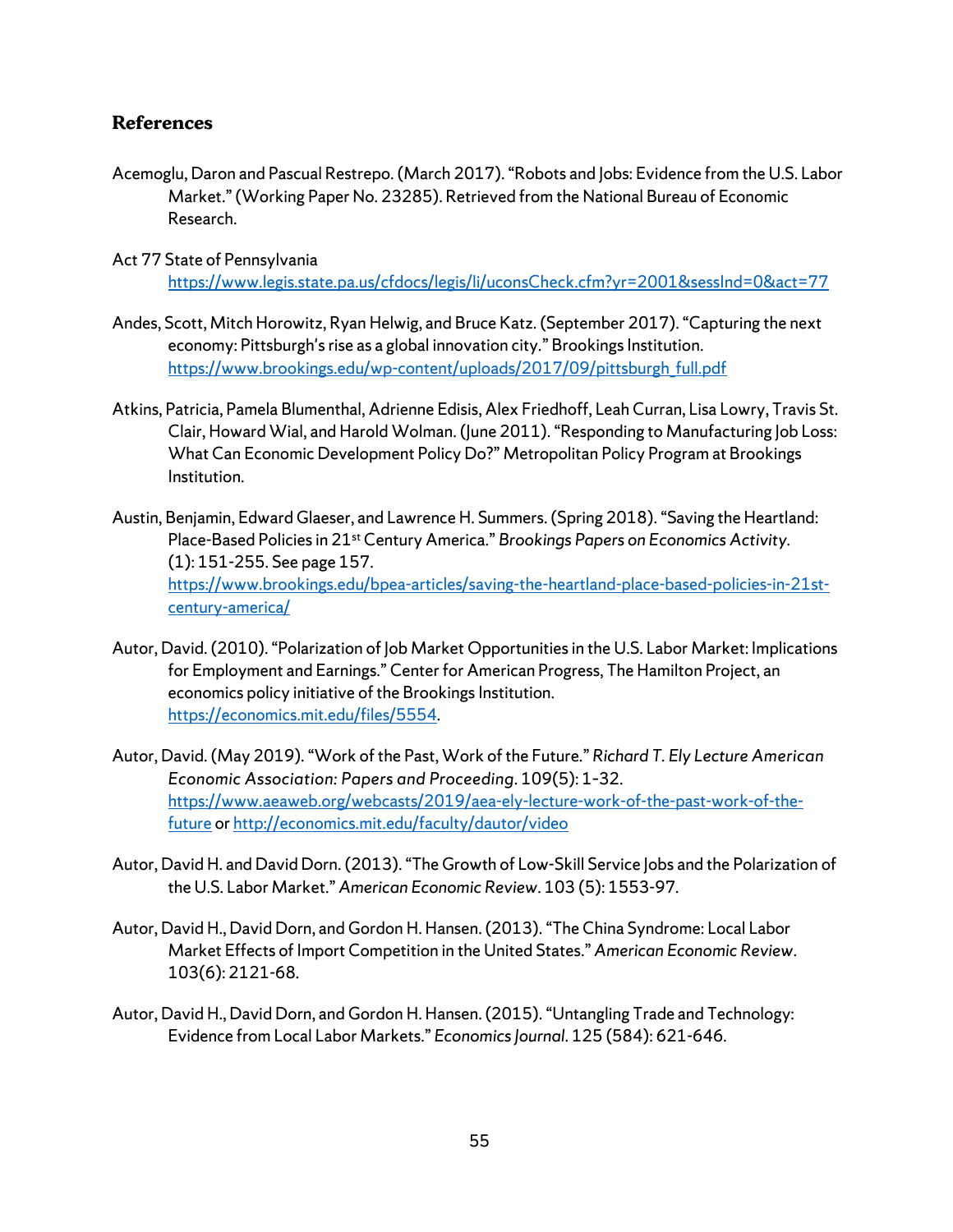- Barnett, S., C. Belfield, J. Montie, M. Nores, L. Scheweihart, and Z. Xiang. (2005) "The High/Scope Perry Preschool Study Through Age Forty*." High/Scope Education Research Foundation.* High/Scope Press. Web. [http://www.highscope.org/file/Research/PerryProject/specialsummary\\_rev2011\\_02\\_2.pdf](http://www.highscope.org/file/Research/PerryProject/specialsummary_rev2011_02_2.pdf)
- Barro, Robert J. and Xavier Sala-I-Martin. (1991). "Convergence across States and Regions." *Brookings Papers on Economic Activity*. 1: 107-182.
- Barro, R. and Xavier Sala-i-Martin. (1992). "Convergence."*Journal of Political Economy.* 100 (2), 223- 251. Retrieved fro[m http://www.jstor.org/stable/2138606.](http://www.jstor.org/stable/2138606)
- Bartik, Timothy J.(2017). "A New Panel Database on Business Incentives for Economic Development Offered by state and Local Governments in the United States." Prepared for the Pew Charitable Trusts.<http://research.upjohn.org/reports/225>
- Bartik, Timothy J. (2018). "What Works to Help Manufacturing-Intensive Local Economies?"(Upjohn Institute Technical Report No. 18-035). Retrieved from Upjohn Institute for Employment Research: 99[. https://doi.org/10.17848/tr18-035](https://doi.org/10.17848/tr18-035)
- Boarnet, Marlon G. and William T. Bogart. (1996). "Enterprise Zones and Employment." *Journal of Urban Economics.* 40 (2): 198-215.
- Busso, Matias, Jesse Gregory, and Patrick Kline. (2013). "Assessing the Incidence and Efficiency of a Prominent Placed Based Policy." *American Economic Review.* 103(2): 897-947.
- Buzard, Kristy, Gerald A. Carlino, Robert M. Hunt, Jake K. Carr, and Tony E. Smith. (2017). "The Agglomeration of American R&D Labs." *Journal of Urban Economics.* 101: 14-26.
- Card, David, Jochen Kluve, and Andrea Weber. (2010). "Active Labor Market Program Policy Evaluations." *The Economic Journal.* 120 (548): F452-F477.
- Card, David, Jochen Kluve, and Andrea Weber. (2015). "What Works? A Meta-Analysis of Recent Active Labor Market Program Evaluations." NBER Working no 21431).
- Carlino, Gerald and Leonard Mills. (1996). "Convergence and the U.S. States: A Time-Series Analysis." *Journal of Regional Science.* 36: 597-616.
- Chetty, Raj, David Grusky, Maximilian Hell, Nathaniel Hendren, Robert Manduca, and Jimmy Narang. (April 2017). "The Fading American Dream: Trends in Income Mobility since 1940." *Science.* 356 (6336): 398-406. DOI: 10.1126/science.aal4617.
- Chetty, Raj, Nathaniel Hendren, and Lawrence Katz. (2016). "The Effects of Exposure to Better Neighborhoods on Children: New Evidence from the Moving to Opportunity Experiment." *American Economic Review*. 106 (4): 855-902.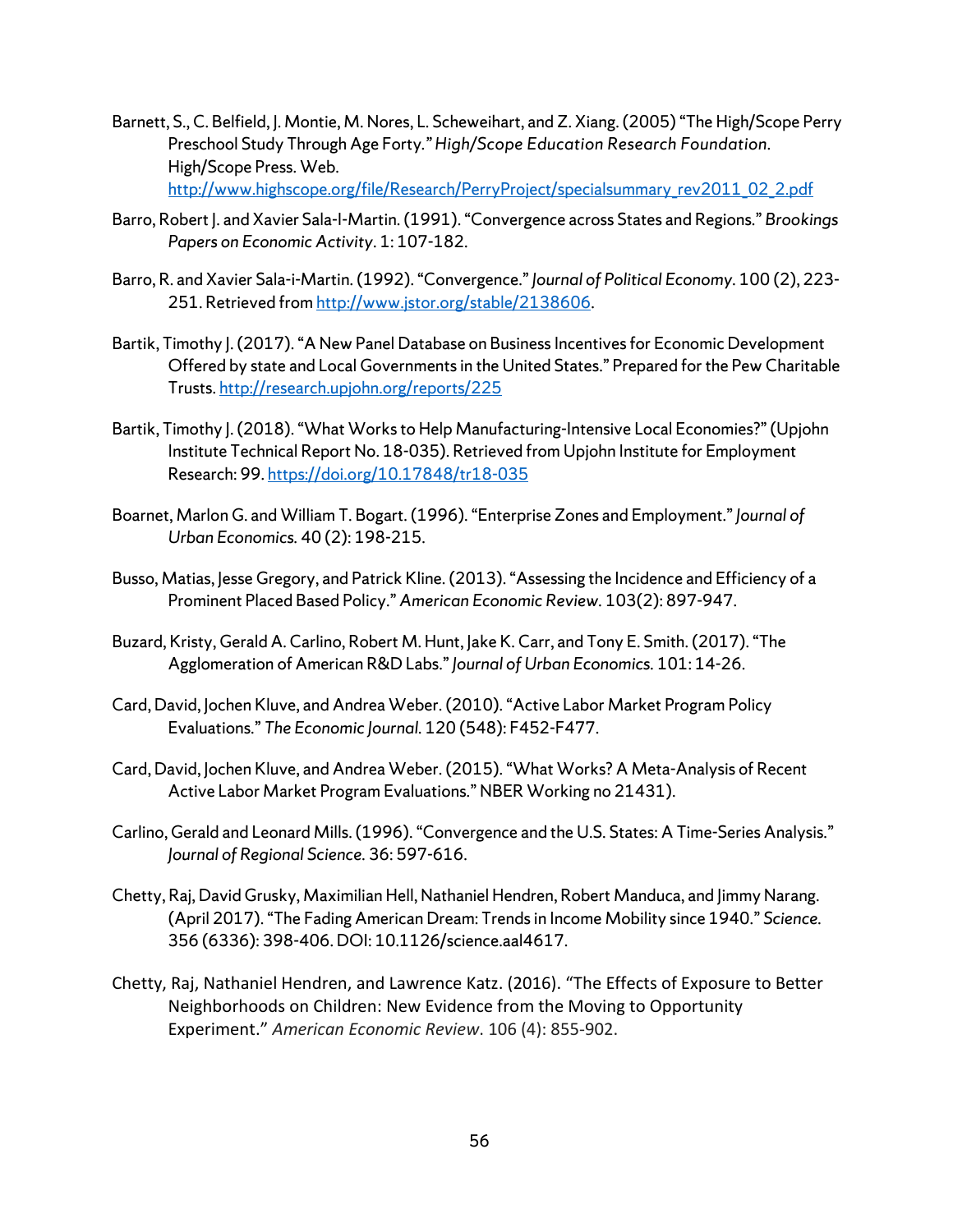- Chetty, Raj and Nathaniel Hendren. (2018). "The Effects of Neighborhoods on Intergenerational Mobility I: Childhood Exposure Effects." *Quarterly Journal of Economics*. 133 (3): 1107- 1162.
- Chetty, Raj and Nathaniel Hendren. (2018). "The Effects of Neighborhoods on Intergenerational Mobility II: County Level Estimates." *Quarterly Journal of Economics.* 133 (3): 1163-1228.
- Chinitz, Benjamin. (May 1961)."Contrasts in Agglomerations: New York and Pittsburgh" American. *Economic Review*, Papers and Proceeding. 2: 279 – 289.
- *Criscuolo, Chiara, Ralf Martin, Henry G. Overman, and John Van Reenen. (*2019)."Some Causal Effects of an Industrial Policy." *American Economic Review. 109 (1): 48-85.*
- Davidson, Carl and Stephen Woodbury. (1993). "The Displacement Effect of Reemployment Bonus Programs." *Journal of Labor Economics.* 11: 575-605.
- Dickert-Conlin, Stacy and Douglas Holtz-Eakin. (2000). "Employee-Based versus Employer-Based Subsidies to Low-Wage Workers: A Public Finance Perspective." In *Finding Jobs: Work and Welfare Reform*. Edited by David E. Card and Rebecca M. Blank. New York: Russell Sage Foundation: 262-94.
- *The Economist*. (September 28, 2019). "Special Report: Poverty in America."
- Ellwood, David. (1986). "The Spatial Mismatch Hypothesis: Are There Teenage Jobs Missing in the Ghetto?" In *The Black Youth Employment Crisis.* Edited by Richard B. Freeman and Harry J. Holzer. Chicago: University of Chicago Press: 147-187.
- Follain, Jr. James R. and Stephen Malpezzi. (1981). "Another Look at Racial Differences in Housing Prices." *Urban Studies.* 18: 195-203.
- Frey, Carl Benedikt. (October 25, 2019). "The High Cost of Impeding Automation." *Wall Street Journal Report: Technology:* R1-R3.
- Ganong, Peter and Daniel Shoag. (2017). "Why Has Regional Income Convergence in the U.S. Declined?"*Journal of Urban Economics*. 102: 76-90.
- Glaeser, Edward and Joshua Gottlieb. (Spring 2008)."The Economics of Place Making Policies." *Brookings Papers on Economic Activity*. 1: 155-253
- Glaeser, Edward and David C. Maré. (2001). "Cities and Skills." *Journal of Labor Economics*. 19 (2): 316–342. *JSTOR*[. www.jstor.org/stable/10.1086/319563.](http://www.jstor.org/stable/10.1086/319563)
- Greenstone, Michael, Richard Hornbeck, and Enrico Moretti. (2010). "Identifying Agglomeration Spillovers: Evidence from Winners and Losers of Large Plant Openings." *Journal of Political Economy.* 118 (3): 536 -598.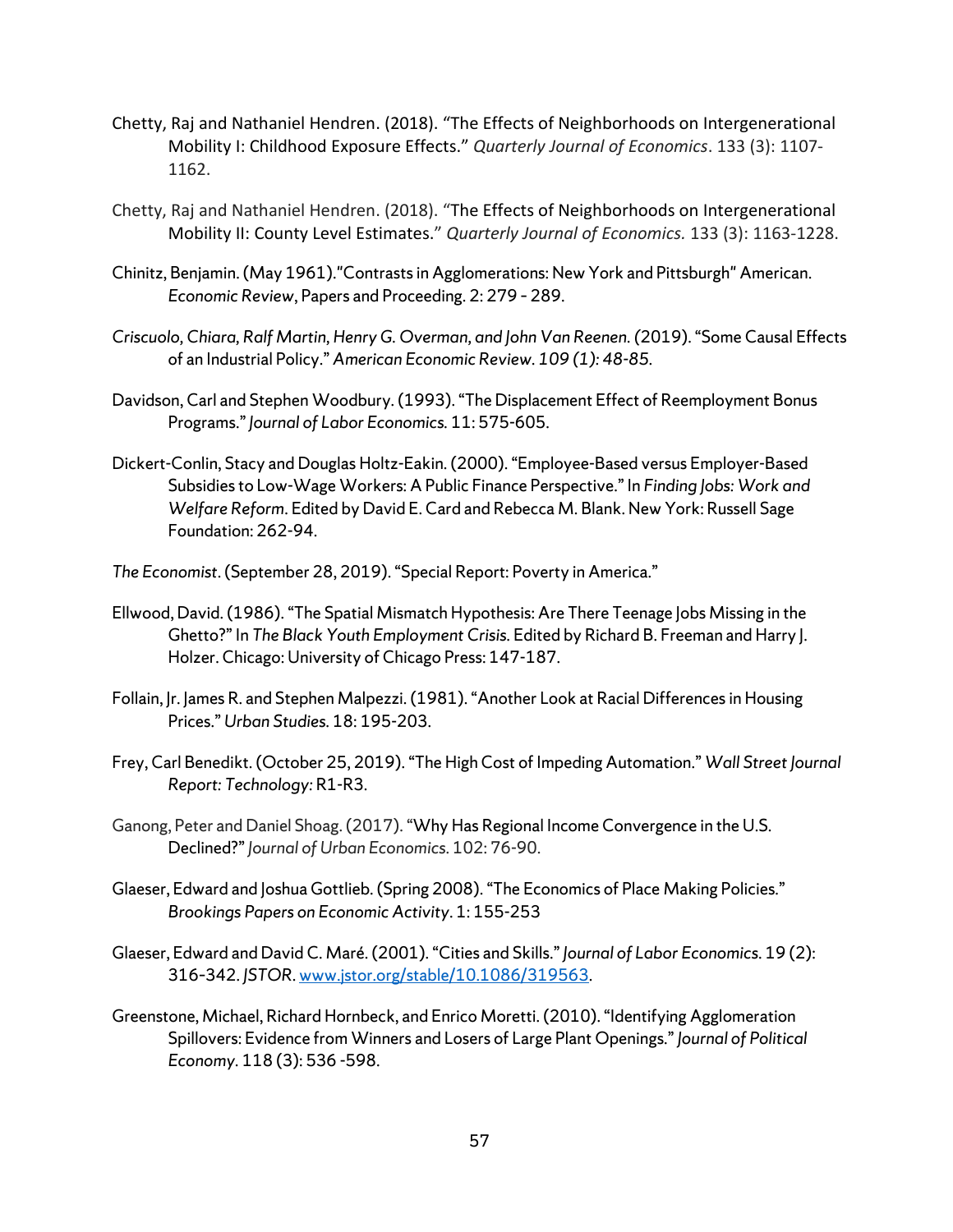- Ham, John C., Charles Swenson, Ayse Imrohoroglu and Heonjae Song. (2011). "Government Programs Can Improve Local Labor Markets: Evidence from State Enterprise Zone, Federal Empowerment Zones, and Federal Enterprise Community." *Journal of Public Economics.* 95: 779-797.
- Hanson, Andrew. (2009). "Local Employment, Poverty, and Property Values effects of Geographically-Targeted Tax Incentives: An Instrumental Variables Approach." *Regional Science and Urban Economics.* 39:721-731.
- Hanson, Andrew and Shawn Rohlin. (2011). "The Effect of Location-Based Tax Incentives on Establishment Location and Employment across Industry Sectors." *Public Finance Review.* 39(2): 195-225.
- Heckman, James J. (Spring 1999). "Doing it Right: Job Training and Education," *The Public Interest.* 135: 91-107.
- Heckman, James J., Robert J. LaLonde, and Jeffrey A. Smith. (1999). "The Economics and Econometrics of Active Labor Market Programs." in Orley Ashenfelter and David Card (Editors). *Handbook of Labor Economics.* Volume 3a. Amsterdam: Elsevier. 1865-2097.
- Heckman, James J., Jora Stixrud, and Sergio Urzua. (2006). "The Effects of Cognitive and Non-Cognitive Abilities on Labor Market Outcomes and Social Behavior." *Journal of Labor Economics.* 24: 411-482.
- Heckman, James J. and Ganesh Karapakula. (May 2019). "The Perry Preschoolers at Midlife: A Study in Design-Specific Inference."(Working Paper No. 25888). Retrieved from National Bureau of Economic Research. <https://www.nber.org/papers/w25888>
- Hellerstein, Judith K. David Neumark and Melissa McInerney. (2007). "Spatial Mismatch or Racial Mismatch?" (NBER Working Paper 13161)[. http://nber.org.papers/w13161](http://nber.org.papers/w13161)
- Ihlandfeldt, Keith. (1994). "The Spatial Mismatch between Jobs and Residential Locations Within Urban Areas." *Cityscape: A Journal of Policy Development and Research*. 1 (1): 219-243.
- Isserman, Andrew and Terance Rephann. (1995). "The Effects of the Appalachian Regional Commission." *Journal of the American Planning Association*. 61 (3):345-365.
- Jacobs, Jane. (1969). *The Economy of Cities.* New York Vintage.
- Kahn, Mathew E. (2012). "Cities, Economic Development, and the Role of Place-Based Policies: Prospects for Appalachia." *In Appalachian Legacy: Economic Opportunity After the War on Poverty.* James P. Ziliak (Editor). Washington D.C.: Brookings Institution Press: 149-168.
- Kain, John F. (1968). "Housing Segregation, Negro Employment, and Metropolitan Decentralization." *The Quarterly Journal of Economics.* 82 (2): 175-197. Retrieved from [http://www.jstor.org/stable/1885893.](http://www.jstor.org/stable/1885893)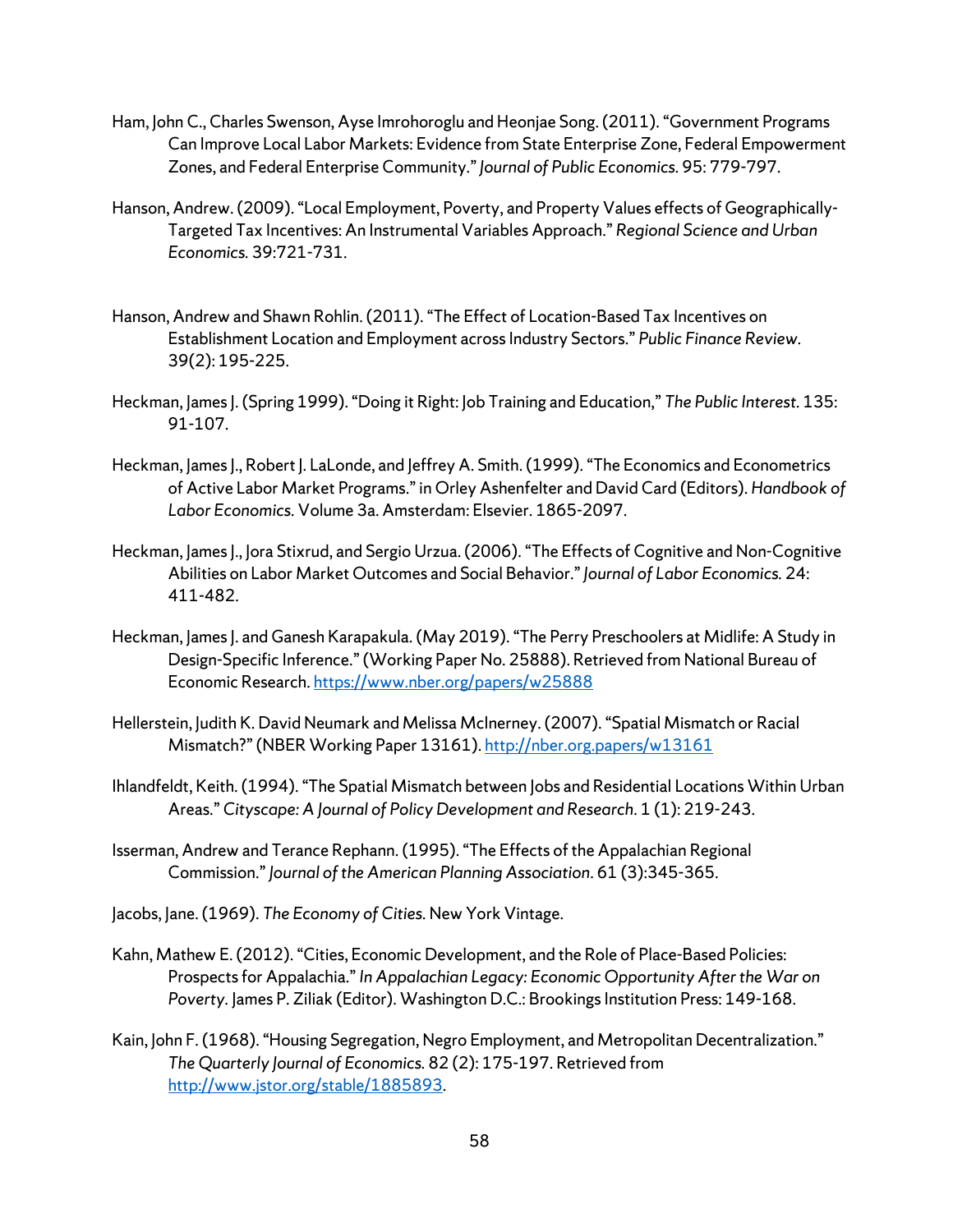- Kain, John F.(1992). "The Spatial Mismatch Hypothesis: Three Decades Later." *Housing Policy Debate.*  3 (2): 371-462
- Kain, John F. and Joseph J. Persky. (1969). "Alternatives to the Gilded Ghetto." *The Public Interest.*  14: 74-91.
- Katz, Lawrence F. and Alan B. Krueger. (April 28, 2017). "Documenting the Decline in U.S. Economic Mobility." *Science.* 356 (6336): 382-383. DOI: 10.1126/science.aan3264
- Kline, Patrick and Enrico Moretti. (2014). "Local Economic Development, Agglomeration Economies and the Big Push: 100 Years of Evidence from the Tennessee Valley Authority." *Quarterly Journal of Economics.* 129 (1): 275-331.
- Lehigh Valley Economic Council Annual Report. (2017)."Come Here, Start here, Grow Here." <https://lehighvalley.org/wp-content/uploads/2018/03/LVEDC-2017-Annual-Report.pdf>
- Lin, Jeffrey. (2011). "Technological Adaptation, Cities and New Work." *Review of Economics and Statistics.* 93 (2):544-574.
- Marshall, Alfred.(1920). *Principles of Economics.* London MacMillan.
- Mattera, Philip, Kasia Tarczynska with Greg LeRoy. "Megadeals: The Largest Economic Development Subsidy Packages Ever Awarded by State and Local Governments in the United States." June 2013 data updated to 2018. <https://www.goodjobsfirst.org/megadeals>
- McKinsey Global Institute.( 2019). "The Future of Work in America: People and Places, Today and Tomorrow."
- Moretti, Enrico. (2012). *The New Geography of Jobs.* New York: Houghton, Mifflin, Harcourt.
- National Academies of Sciences, Engineering, and Medicine. (2019). *A Roadmap to Reducing Child Poverty*. Washington, DC: The National Academies Press[. https://doi.org/10.17226/25246](https://doi.org/10.17226/25246)
- Neumark, David. (2018). "Rebuilding Community Job Subsidies." In Jay Shambaugh and Ryan Nunn (Editors). *Place-Based Policies for Shared Economic Growth.* Washington, D.C.: Brookings Press. [https://www.brookings.edu/wp-content/uploads/2018/09/ES\\_THP\\_PBP](https://www.brookings.edu/wp-content/uploads/2018/09/ES_THP_PBP-book_20190425.pdf)[book\\_20190425.pdf](https://www.brookings.edu/wp-content/uploads/2018/09/ES_THP_PBP-book_20190425.pdf)
- Neumark, David and Jed Kolko. (2010). "Do Enterprise Zones Create Jobs? Evidence from California's Enterprise Zone." *Journal of Urban Economics.* 68: 1-19.
- Noll, Roger G. andAndrew Zimbalist. (1997). *Sports, Jobs and Taxes*. Washington, D.C.: The Brookings Institution.
- Papke, Leslie E. (1993). "What Do We Know about Enterprise Zones?" in *Tax Policy and the Economy*. Volume 7 J.M. Poterba, Ed., NBER MIT Press: 37-72.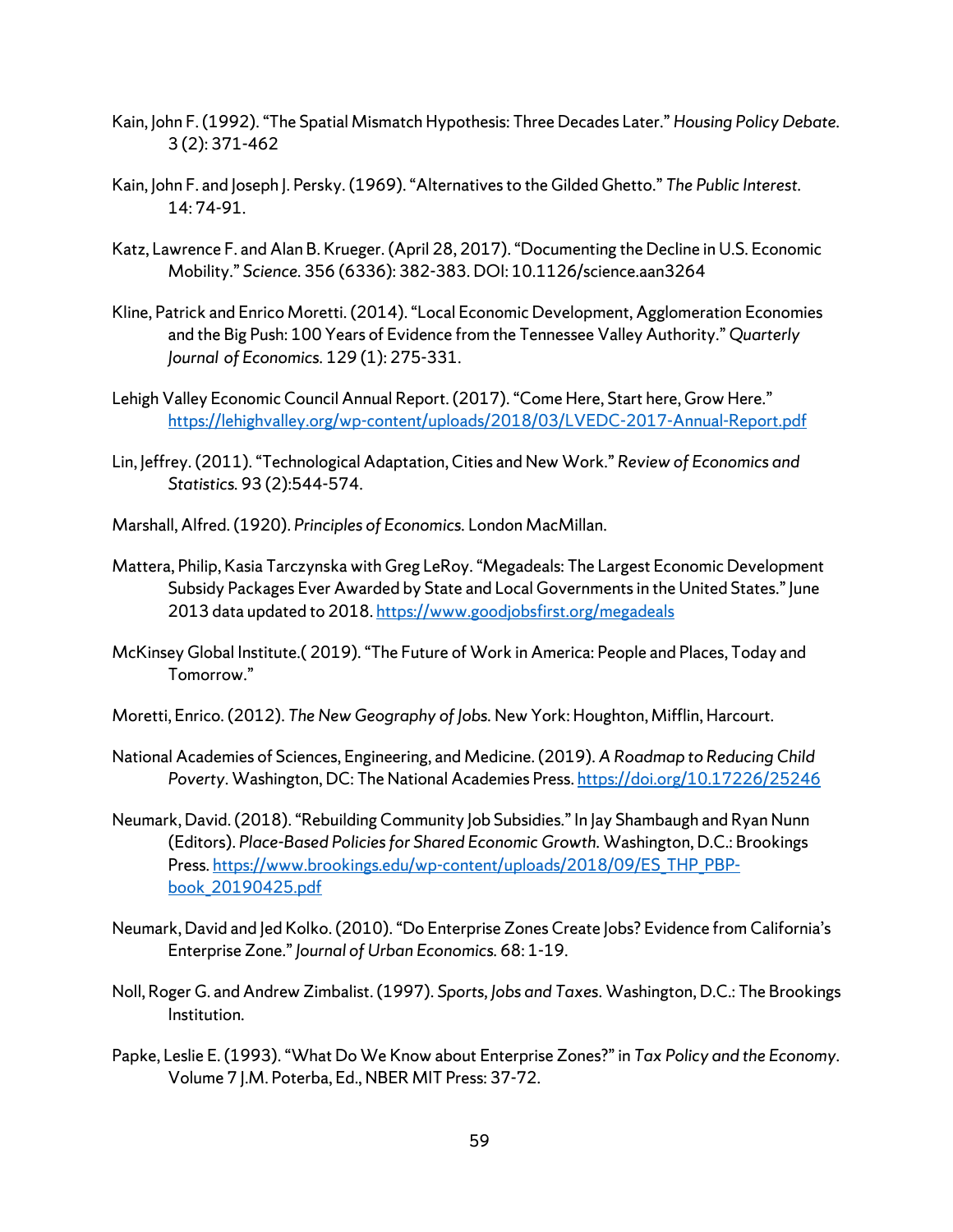- Papke, Leslie E. (1994). "Tax Policy and Urban Development: Evidence form the Indiana Enterprise Zone Program."*Journal of Public Economics.* 54: 37-49.
- Phelps, Edmnd S. (1994). "Low-Wage Employment Subsidies versus the Welfare State." *American Economic Review, Papers and Proceedings*. 84 (2): 54-58.
- Phelps, Edmund S. (1997). *Rewarding Work*. Cambridge, MA: Harvard University Press.
- Phelps, Edmund S. (2001). "Subsidize Wages." in Philippe Van Parijs et al. (Editors). *What's Wrong with a Free Lunch?* Boston, MA: Beacon Press. 51-59.
- Peters, Alan H. and Peter S. Fisher. (2002). "State Enterprise Zone Programs: Have They Worked?" Kalamazoo, MI: W.E. Upjohn Institute for Employment Research. <https://doi.org/10.17848/9781417524433>
- Reynolds, C. Lockwood and Shawn Reynolds. (2015). "The Effects of Location-Based Tax Policies on the Distribution of Household Income: Evidence from the Federal Empowerment Zone Program." *Journal of Urban Economics.* 88: 1-15.
- Rosenthal, Stuart S. and William C. Strange. (2001). "The Determinants of Agglomeration." *Journal of Urban Economics.* 50: 191-229.
- Rosenthal Stuart S. and William C. Strange. (2003). "Geography, Industrial Organization, and Agglomeration." *The Review of Economics and Statistics.* 50 (2): 377-393.
- Rubin, Barry M. and Craig M. Richards. (1992). "A Transatlantic Comparison of Enterprise Zone Impacts: The British and American Experience." *Economic Development Quarterly.* 6 (4): 431- 443.
- Schwartz, Nelson D. (August 20, 2019)."Job Training Is a New Shot At Prosperity for Texans." *New York Times*. B1 & B4 an[d https://questsa.org/](https://questsa.org/)
- Stewart, Fran. (2018). *The STEM Dilemma: Skills That Matter to Regions.* Kalamazoo, MI: Upjohn Press.
- Stewart, Fran. (January 25, 2018). "STEM and the Local Economy: Do Regions Reap the Benefits of a STEM-Educated Workforce?" *W.E. Upjohn Institute Employment Research Newsletter*.  $(1): 1 - 4.$
- U.S. Bureau of the Census, Small Area Income and Poverty Program Estimates. <https://www.census.gov/programs-surveys/saipe.html>
- Van Parijs, Phillippe and Yannick Vanderborght. (2017). *Basic Income: A Radical Proposal for a Free Society and a Sane Economy.* Cambridge MA: Harvard University Press.
- Widner, Ralph R. (November 1990). "Appalachian Development After 25 Years: An Assessment." *Economic Development Quarterly.* 4 (4): 291-312*.*